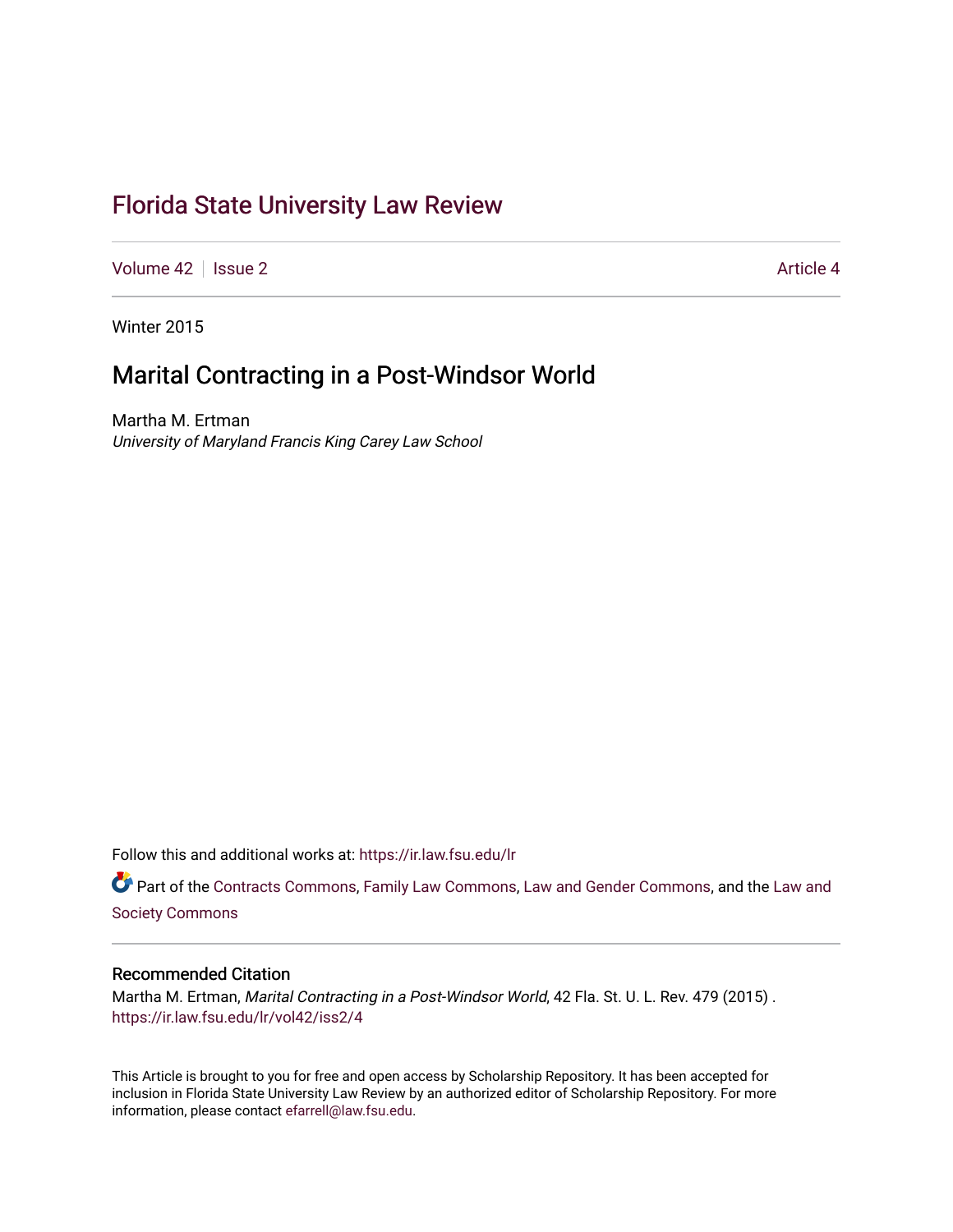# MARITAL CONTRACTING IN A POST-*WINDSOR* WORLD

#### MARTHA M. ERTMAN\*

|     |                                                                | 479 |
|-----|----------------------------------------------------------------|-----|
| L   | THE LONGSTANDING LINK BETWEEN CONTRACT AND MARRIAGE            | 483 |
|     |                                                                | 483 |
|     |                                                                | 487 |
|     | $\mathcal{I}$ .                                                | 487 |
|     | 2.                                                             | 488 |
|     | $\mathcal{R}^-$                                                | 492 |
|     | 4.                                                             | 492 |
|     |                                                                | 494 |
|     | $\mathcal{I}$ .                                                | 496 |
|     | $2^{\circ}$                                                    | 499 |
|     | $\mathcal{S}_{\cdot}$                                          | 501 |
| H.  | QUANTITATIVE DATA COMPARING HETEROSEXUAL AND GAY PAIR BOND     |     |
|     |                                                                | 503 |
|     |                                                                | 504 |
|     |                                                                | 506 |
|     |                                                                | 507 |
| HL. | QUALITATIVE DATA COMPARING THE PAIR BOND EXCHANGES OF STRAIGHT |     |
|     |                                                                | 510 |
| IV. | FORECASTING WHETHER MARRIAGE EQUALITY WILL CHANGE MARRIAGE AND |     |
|     |                                                                | 516 |
|     |                                                                | 516 |
|     |                                                                | 518 |
|     |                                                                | 518 |
|     |                                                                | 519 |
|     |                                                                |     |

*"Any intelligent woman who reads the marriage contract and then goes into it, deserves all the consequences."*<sup>1</sup>

#### **INTRODUCTION**

 Isadora Duncan poked fun at "the" marriage contract. But the terms of marriage today differ considerably from the state-provided terms of Duncan's 1922 marriage to a poet eighteen years her junior, which in turn differed from Duncan's parents' marriage. Those everchanging marital rules belie claims that marriage is an unchanging status mandated by God or Nature. To the extent that changes increase freedom to enter and exit a marriage, as well as to tailor the financial rights and duties of spouses vis-à-vis one another, they also reveal contractual aspects of marriage. If marriage is indeed a con-

 <sup>\*</sup> Carole & Hanan Sibel Research Professor, University of Maryland Francis King Carey Law School. Many thanks are due to the University of Maryland law school for gen erous financial support, to the outstanding staff at its Thurgood Marshall Law Library for research support, and to Fred Hertz, Margy Klaw, and participants at the Florida State University College of Law's *After Marriage* symposium and a University of Maryland facul ty workshop for helpful comments that clarified my thinking on key issues addressed in this Article.

 <sup>1.</sup> ISADORA DUNCAN, MY LIFE 200 (1928).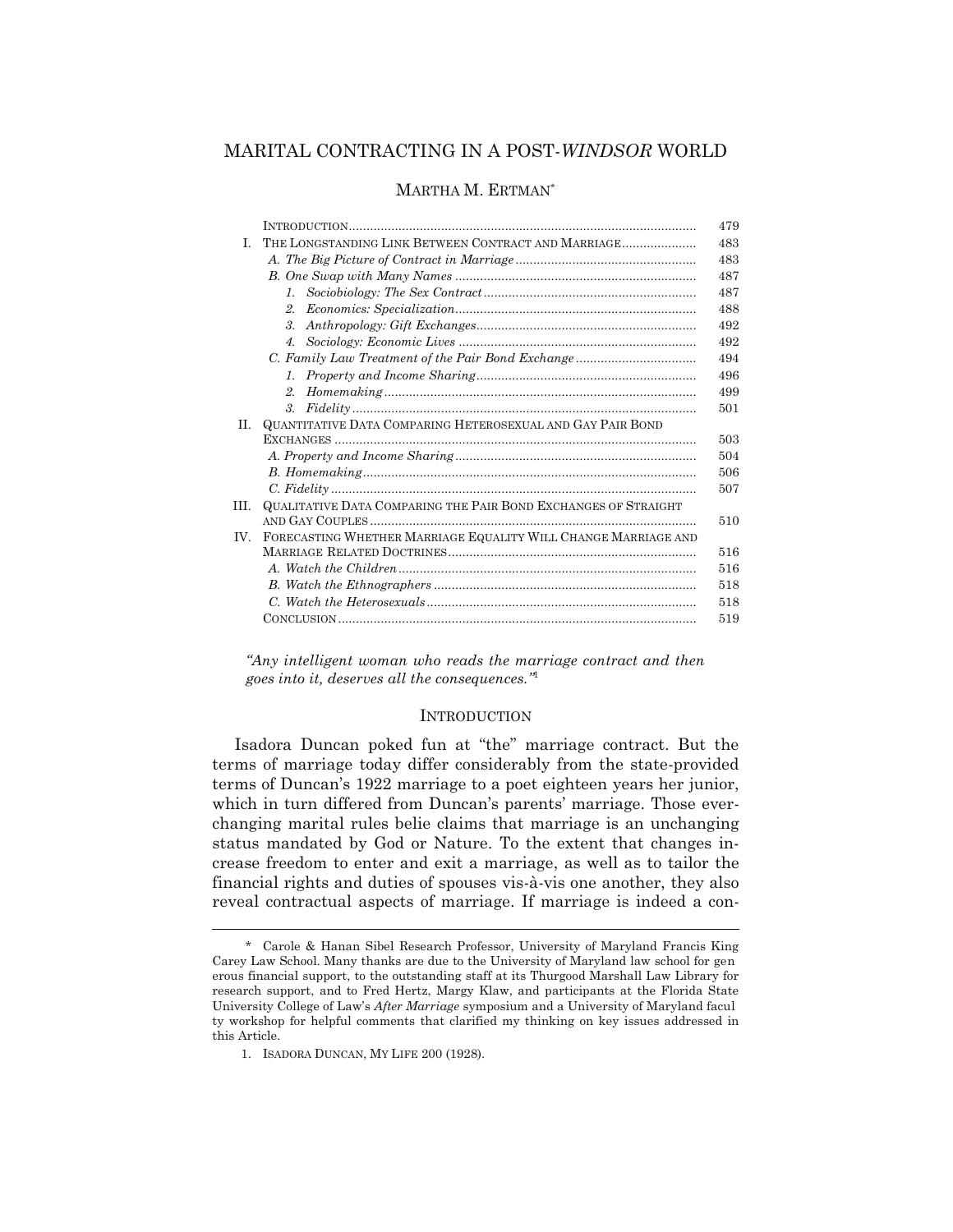tract—defined in black letter law as a legally binding promise<sup>2</sup> instead of an immutable status controlled by forces divine or biological, then most arguments against same-sex marriage bite the dust.

 Long before marriage equality became a front line in the culture wars, family scholars recognized the deep vein of contract running through family law,<sup>3</sup> though disagreement persists on its particulars and policy implications. Elizabeth Scott and her husband Robert see marriage as a relational contract, "a long-term commitment to pursue shared goals, the fulfillment of which will enhance the joint welfare of the parties."4 Margaret Brinig, in contrast, sees the law of commercial contracts as lacking the concepts of "love, trust, faithfulness, and sympathy" which she dubs "essential[]" to family life, so she argues for a covenantal model of marriage that accounts for the "solemn vows" that shape families.<sup>5</sup> My contribution to this legal academic literature has been analogizing marriage to both corporations and lending relationships.6 My forthcoming book, *Love's Promises*, goes a step beyond law, contending that both contracts and nonbinding agreements that I call "deals" shape all kinds of families.<sup>7</sup> But even the most contractarian commentators agree that marriage is not entirely contractual. Instead most scholars see marriage as moving along a continuum from status to contract, taking on a different mix of status and contract at various times and places.<sup>8</sup> Different proportions serve different social, political, and economic ends.

 Today, the ratio of contract to status in American family law is particularly high, between no-fault divorce, the general enforceability of cohabitation and marital agreements, the rise of collaborative lawyering, widespread recognition of reproductive technology agreements, and the increasing enforceability of open adoption agree-

 <sup>2.</sup> RESTATEMENT (SECOND) OF CONTRACTS § 1 (1981).

 <sup>3.</sup> *See, e.g.*, Marjorie Maguire Shultz, *Contractual Ordering of Marriage: A New Model for State Policy*, 70 CALIF. L. REV. 204, 208 (1982).

 <sup>4.</sup> Elizabeth S. Scott & Robert E. Scott, *Marriage as Relational Contract*, 84 VA. L. REV. 1225, 1229 (1998).

 <sup>5.</sup> *See* MARGARET F. BRINIG, FROM CONTRACT TO COVENANT: BEYOND THE LAW AND ECONOMICS OF THE FAMILY 1, 3 (2000).

 <sup>6.</sup> Martha M. Ertman, *Commercializing Marriage: A Proposal for Valuing Women's Work Through Premarital Security Agreements*, 77 TEX. L. REV. 17 (1998); Martha M. Ert man, *Marriage as a Trade: Bridging the Private/Private Distinction*, 36 HARV. C.R. C.L. L. REV. 79 (2001).

 <sup>7.</sup> MARTHA M. ERTMAN, LOVE'S PROMISES: HOW FORMAL AND INFORMAL CONTRACTS SHAPE ALL KINDS OF FAMILIES (forthcoming 2015) (on file with author).

 <sup>8.</sup> *See, e.g.*, Kerry Abrams, *Marriage Fraud*, 100 CALIF. L. REV. 1, 10 (2012). Janet Halley, however, contests this view, instead seeing the very contract/status distinction as a vehicle for imposing classical legal formalism into family law. Janet Halley, *What Is Fami ly Law?: A Genealogy Part I*, 23 YALE J.L. & HUMAN. 1, 6 7 (2011); Janet Halley, *What Is Family Law?: A Genealogy Part II*, 23 YALE J.L. & HUMAN. 189, 190 93 (2011).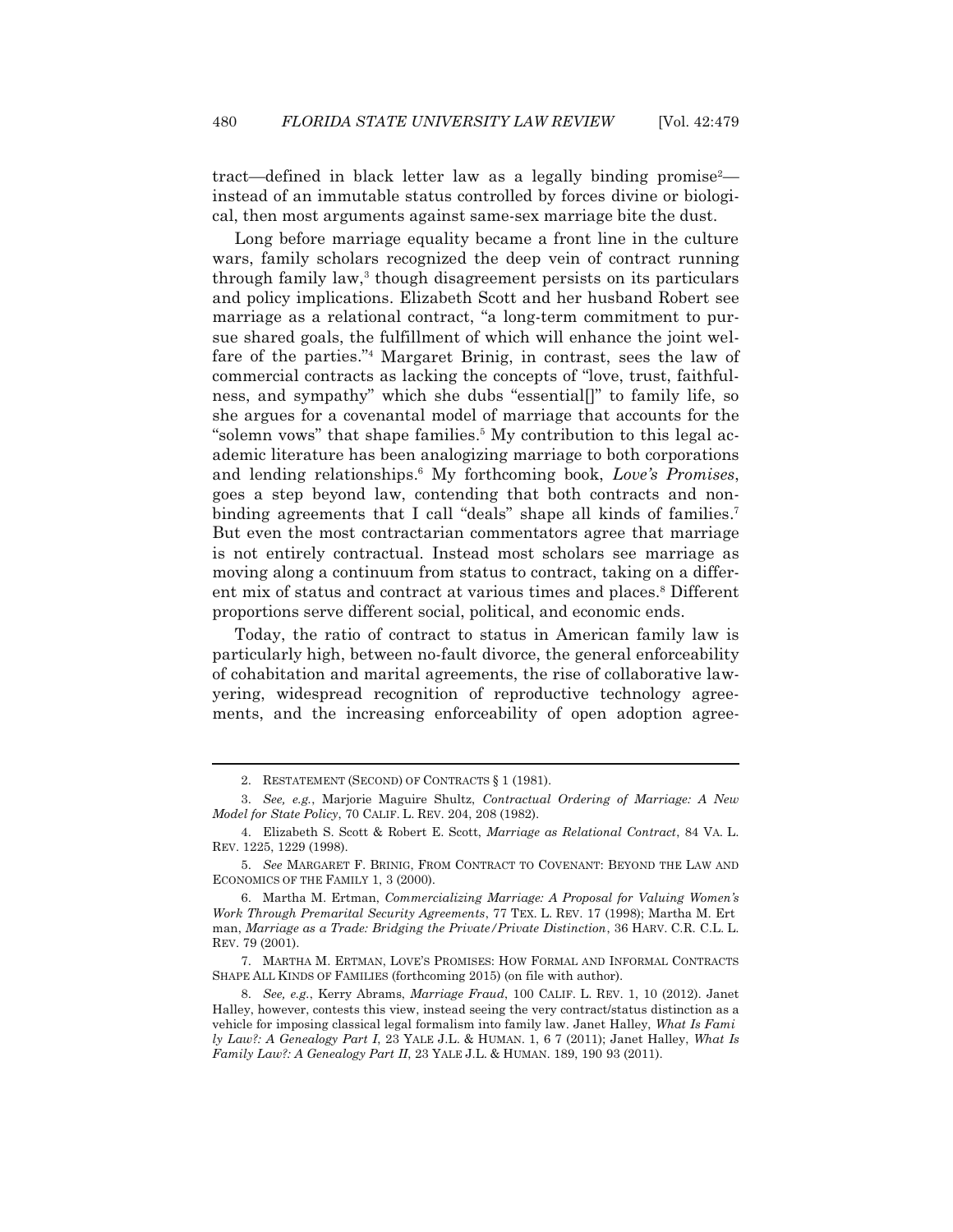ments.9 Yet many people—judges and scholars included—persist in seeing love and contracts as opposites.10 This Article seeks to counter that misperception by exploring a post-*Windsor* legal landscape through a lens of contracts and deals.

 I explore the question of what marital contracts might look like in a post-*Windsor* world by zooming in on a common exchange in which partners swap financial support for care of home, hearth, and children alongside a promise of sexual relations. I call it the "pair bond exchange." Because it plays an important role in marriage and other long term relationships, focusing on it helps answer the question of whether gays will change marriage or marriage will change gays (or both). In 2015, over a decade after Massachusetts became the first state to recognize same-sex marriage and two years into federal recognition of marriage equality, the terms of the average pair bond exchange in gay couples differ from the terms of most straight couples' pair bond exchanges. Unless marriage equality makes gay couples act like straight spouses, that difference could lead same-sex couples more frequently to contract around default family law rules like sharing retirement savings that accrue during the marriage or providing post-divorce income sharing through alimony.

 This Article proceeds in four parts, each addressing a different aspect of this exchange. Part I begins with an overview of the role of exchange in marriage by cataloging four different disciplines' approach to that exchange (sociobiology, economics, anthropology, and sociology). It then examines cases that illustrate family law's treatment of the three elements of that exchange—money, housework, and sex.

 Part II discusses quantitative data about pair bond exchanges that show the different pair bond exchanges entered by straight and gay couples. Part III switches the focus to qualitative data about differences between gay and straight pair bond exchanges. Both numbers and stories indicate that generally speaking, gay couples have more egalitarian relationships. They share housework more equitably and have more comparable incomes. But that is largely because straight couples are more likely to have kids. Researchers who study gay and straight couples raising kids find that about a third of straight and gay-male couples have one parent at home full-time, just a bit more than the one out of four lesbian-mom couples in which one person keeps house full-time.11 Moreover, while comparative data is

 <sup>9.</sup> *See* ERTMAN, *supra* note 7, at xiii.

<sup>10.</sup> *See, e.g.*, HARVILLE HENDRIX, GETTING THE LOVE YOU WANT: A GUIDE FOR COUPLES 237 39 (1988); Robin West, *Sex, Reason, and a Taste for the Absurd*, 81 GEO. L.J. 2413, 2416 18 (1993) (reviewing RICHARD A. POSNER, SEX AND REASON (1992)).

 <sup>11.</sup> Dan A. Black et al., *The Economics of Lesbian and Gay Families*, 21 J. ECON. PERSPECTIVES 53, 62 63 (2007). That exchange may be less common among some sub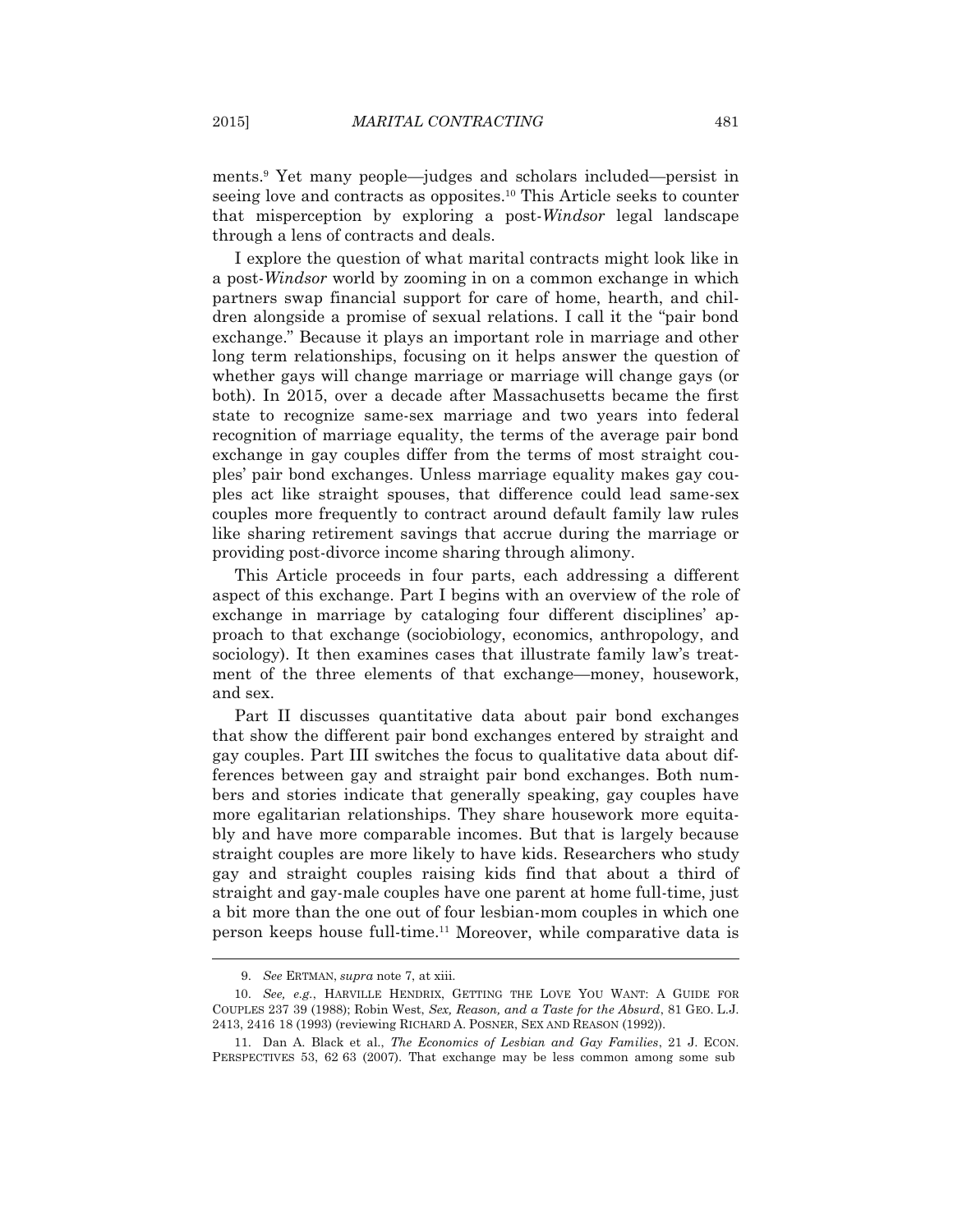scarce, there is some indication that heterosexual couples have become more equal over the past few decades, with men changing more diapers and women earning a greater percentage of the family income, while gay couples are, as one researcher put it, becoming "heterosexualized," exhibiting less equality in housework and wages.12

 While the third element of pair bond exchanges—sex—matters less for family law than it used to, the law largely ignores agreements about sex, from frequency to fidelity. But because the law is not everything, it is worth noting the social science research indicates that in this respect lesbian and gay-male couples part ways. While only about five percent of straight and lesbian couples explicitly agree that sex outside the marriage is okay, half of gay male couples make agreements that allow for sex with other people.<sup>13</sup>

 Part IV concludes the Article by predicting how marriage equality could change heterosexual marriage and/or same-sex coupling. If the pair bond exchanges of most couples change, then family law doctrine could and should adjust its default rules to reflect couples' new expectations. A glance at demographics suggests that forecasters of family law evolution ought to follow three things: (1) the children of same-sex couples, (2) the ethnographers who document how couples actually divide financial and housekeeping responsibilities, and (3) the heterosexuals.

 Heterosexual practices are likely to be the most accurate predictor of changes in marriage and the legal rules governing it. As of 2011, around 114,000 same-sex couples were married (and another 108,000 or so in civil unions or registered domestic partnerships), compared to fifty-six million different-sex couples.<sup>14</sup> It is hard to see how such a tiny percentage of married couples could change the rules unless much more powerful social and economic forces were behind these changes. As Stephanie Coontz observes, marriage has been moving in the direction of a partnership of equals seeking personal fulfillment

groups of gay couples. An in depth study of fifty black lesbian couples found that they high ly value economic self sufficiency and thus are less likely to embrace that stark version of the pair bond exchange. MIGNON R. MOORE, INVISIBLE FAMILIES: GAY IDENTITIES, RELATIONSHIPS, AND MOTHERHOOD AMONG BLACK WOMEN 153, 157, 160 61 (2011).

 <sup>12.</sup> Gabrielle Gotta et al., *Heterosexual, Lesbian, and Gay Male Relationships: A Comparison of Couples in 1975 and 2000*, 50 FAM. PROCESS 353, 372 (2011). One scholar suggests that the pre and post marriage equality comparisons of households provide a "natural experiment" that should inform both policy and future research. Deborah A. Widiss, *Changing the Marriage Equation*, 89 WASH. U. L. REV. 721, 722 (2012).

 <sup>13.</sup> *See* Gotta, *supra* note 12, at 368.

 <sup>14.</sup> Brief of Gary J. Gates as *Amicus Curiae* on the Merits in Support of Respondent Windsor at 25 26, United States v. Windsor, 133 S. Ct. 2675 (2013) (No. 12 307) (using 2010 census data to estimate the number of same sex married couples and registered do mestic partnerships or civil unions); Jonathan Vespa et al., *America's Families and Living Arrangements: 2012*, U.S. CENSUS BUREAU at 3 (2013), *available at* http://www.census.gov/ prod/2013pubs/p20 570.pdf.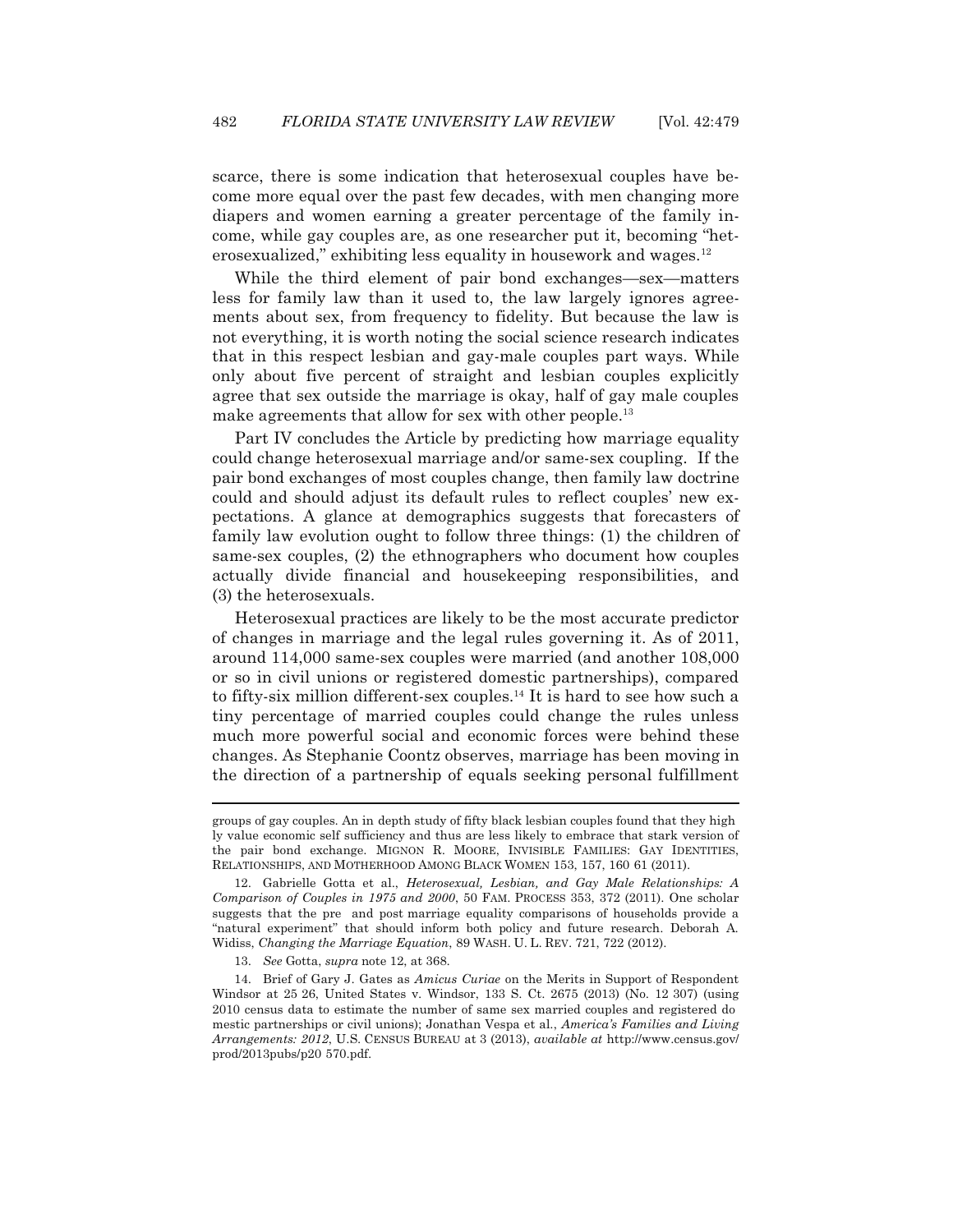for over a century.15 Though change will likely flow in both directions, I suspect that marriage equality is more likely to change pair bond exchanges among gay and lesbian couples than the marriages of heterosexual spouses. If social, legal, and economic support leads more gays to have children, then the caregiving work those children require is likely to induce those couples who can afford it to have one partner focus more on bread-winning while the other tends to the health, education, and welfare of everyone in the household. Indeed, as Nan Hunter predicts, that pattern could be one factor that pushes family law to move away from providing different rules based on sexual orientation to dictating one set of rules for parents and another for couples without children.<sup>16</sup>

# I. THE LONGSTANDING LINK BETWEEN CONTRACT AND MARRIAGE

 This Part explores the tight link between contract and marriage by first mapping some ways that contractual thinking has shaped marriage historically and then examining a few contemporary legal doctrines that continue to presuppose an exchange of financial support for caregiving in marriage. It begins at a macro level, looking at scholarship on intellectual frameworks that shape families and family law, and concludes with a more micro-level analysis of how family law treats the property-sharing, care-giving, and sexual fidelity elements of the pair bond exchange.

## *A. The Big Picture of Contract in Marriage*

 Many scholars have viewed marriage through a contractual lens. Most recently, William Eskridge, a long-time scholar of same-sex marriage, provided a convincing account of changes in marriage rules using the tools of contract theory: default rules, immutable rules, and the rules designating how to opt out of a default, which he dubs "override rules."17 By tracing family law's general move from mandatory rules to default rules over the last century, he reaffirms Henry Maine's 1861 dictum that the move in progressive societies is often from status to contract.18 Where Eskridge provides an overview of doctrines ranging from who is allowed to marry to grounds for divorce, I focus on one exchange that shapes daily life in many families,  $\overline{a}$ 

 <sup>15.</sup> Stephanie Coontz, *The Heterosexual Revolution*, N.Y. TIMES (July 5, 2005), http://www.nytimes.com/2005/07/05/opinion/05coontz.html.

 <sup>16.</sup> Nan D. Hunter, *Introduction: The Future Impact of Same Sex Marriage: More Questions Than Answers*, 100 GEO. L.J. 1855, 1877 78 (2012).

 <sup>17.</sup> William N. Eskridge, Jr., *Family Law Pluralism: The Guided Choice Regime of Menus, Default Rules, and Override Rules*, 100 GEO. L.J. 1881, 1889 (2012).

 <sup>18.</sup> HENRY SUMNER MAINE, ANCIENT LAW: ITS CONNECTION WITH THE EARLY HISTORY OF SOCIETY AND ITS RELATION TO MODERN IDEAS 168 70 (16th ed. 1897).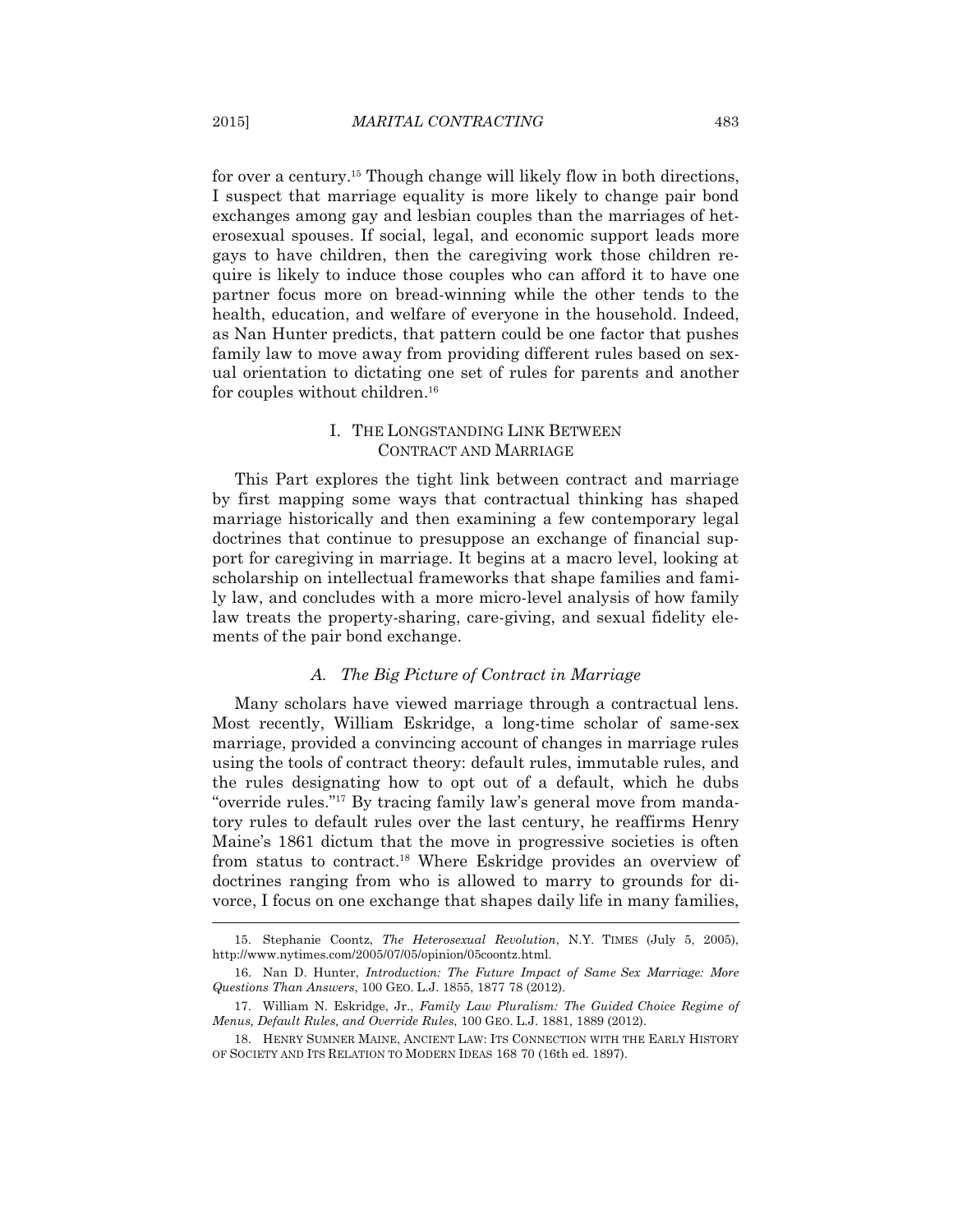the pair bond exchange. Analyzing spouses' division of financial and homemaking obligations should help lawmakers and law-shapers make more informed decisions about the evolution of default rules since default rules generally reflect what the people involved would have agreed to had they talked about it.<sup>19</sup>

 No-fault divorce and marital contracting are nodal cases illustrating the trend toward private ordering. Both make marriage more contractual by treating marriage as a relationship with an existence and terms dictated, in good part, by the people involved. Indeed, the Uniform Marriage and Divorce Act reflected that move away from status and toward contract by re-naming divorce "dissolution," a term borrowed from the winding down of a business.<sup>20</sup> Consequently, baseball star Barry Bonds could divorce his Swedish-born wife Susann in 2000 for irreconcilable differences and keep for himself much of the \$43 million he brought home playing for the San Francisco Giants in addition to the homes, cars, and other things purchased with that money.<sup>21</sup>

 Before courts enforced contracts that limited property-sharing and alimony on divorce, marriage was more of a status—permanent once entered, with largely unalterable terms. Courts justified the mandatory nature of those rules by citing marriage's immense value to families, society, and even civilization itself. As the Supreme Court famously put it in the 1888 case *Maynard v. Hill*,

Other contracts may be modified, restricted, or enlarged, or entirely released upon the consent of the parties. Not so with marriage. The relation once formed, the law steps in and holds the parties to various obligations and liabilities. It is an institution, in the maintenance of which in its purity the public is deeply interested, for it is the foundation of the family and of society, without which there would be neither civilization nor progress.<sup>22</sup>

Though *Maynard* concerned legislative divorce,<sup>23</sup> the long shadow it has cast over family law has supported marriage-as-status arguments against a wide range of reforms. Today that means same-sex marriage, but back in the 1880s the Court was more likely concerned with interracial marriage.

 Just five years before deciding *Maynard*, the Court opted to uphold miscegenation laws, rejecting a contract-based argument that

 <sup>19.</sup> *See* Ian Ayres & Robert Gertner, *Filling Gaps in Incomplete Contracts: An Eco nomic Theory of Default Rules*, 99 YALE L.J. 87, 89 93 (1989).

 <sup>20.</sup> U.M.D.A. §§ 301 16 (1974).

 <sup>21.</sup> *In re* Marriage of Bonds, 5 P.3d 815, 817, 838 (Cal. 2000); *see also* Ken Hoover, *Barry Bonds Wins Big in Divorce Court/He Gets Both Houses Pay to Ex Wife Cut 50%*, S.F. GATE (Mar. 9, 1996, 4:00 AM), http://www.sfgate.com/sports/article/Barry Bonds Wins Big in Divorce Court He gets 2991024.php.

 <sup>22.</sup> Maynard v. Hill, 125 U.S. 190, 211 (1888).

 <sup>23.</sup> *See id.* at 203.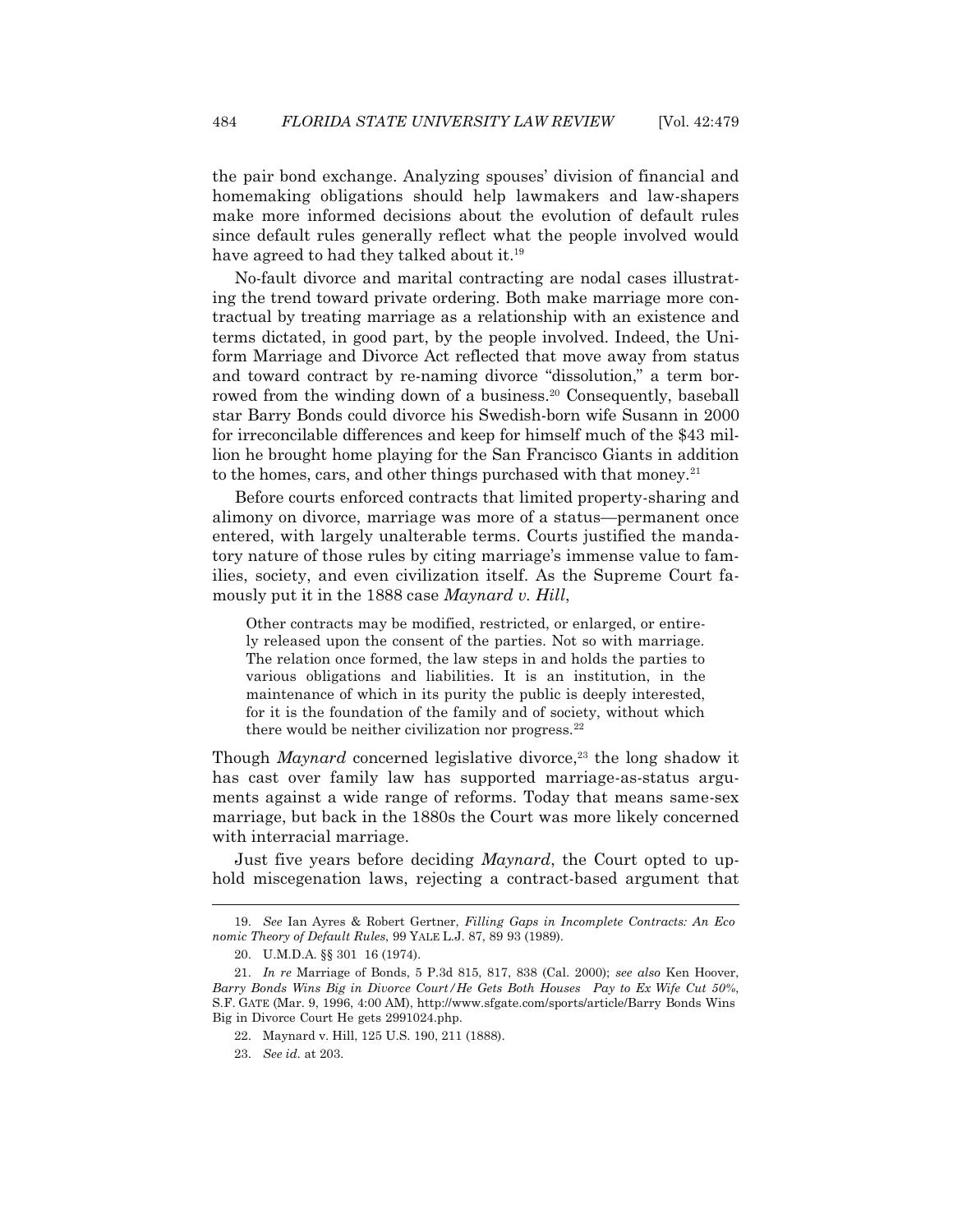had made some headway in state courts.<sup>24</sup> A number of states in the former Confederacy had overturned bans on interracial marriage on the grounds that marriage was a contract and miscegenation laws ran afoul of the Fourteenth Amendment and the Civil Rights Act of 1866's provision giving any citizen the same right that a white citizen has to make and enforce contracts.<sup>25</sup> However, in the 1880s, white supremacists sought to reinstate the ban, claiming that it did not violate principles of equal protection since the laws prevented both blacks and whites from marrying outside their race.26 In 1883, the U.S. Supreme Court accepted this rationale as grounds for upholding the ban on interracial marriage in *Pace v. Alabama*. 27

 Rules about marriage have immense influence on other aspects of social, political, and economic life. According to historian Peggy Pascoe, the bans on interracial marriage formed the backbone of the entire system of racial subordination.28 Judicial and cultural resistance to interracial marriage was so strong that the Court avoided those cases even after the twentieth century's civil rights movement was well underway.29 Not until 1967 would the Supreme Court finally overrule *Pace* in *Loving v. Virginia*. 30 Little did those justices guess that they were greasing the cultural and legal tracks for same-sex couples to sign on to the state-supplied terms of the marriage contract.

 But marriage is far too old, varied, and complex an institution to be pinned down to either contract or status. Sociologist Kimberly Richman captured this truth in interviews with same-sex newlyweds in California and Massachusetts.<sup>31</sup> Kathy, who married her partner Andrea in Massachusetts, initially wanted to marry in order to ensure access in an emergency, a fear borne of a trip to the emergency room early in their relationship.<sup>32</sup> But, Kathy told Richman, the experience of going to City Hall to pick up their marriage license exceeded those practical bounds:

I felt almost as moved by that than at any part of the ceremony, to see this official form that was stamped with our names on it and our parents' names on it, our address and that said it was "legal."

 <sup>24.</sup> *See* Pace v. Alabama, 106 U.S. 583, 584 85 (1883).

 <sup>25.</sup> U.S. CONST. amend. XIV; Civil Rights Act of 1866, 42 U.S.C. §§ 1981 82 (2012).

 <sup>26.</sup> PEGGY PASCOE, WHAT COMES NATURALLY: MISCEGENATION LAW AND THE MAKING OF RACE IN AMERICA 68 (2009).

 <sup>27. 106</sup> U.S. at 584 85.

 <sup>28.</sup> PASCOE, *supra* note 26, at 201.

 <sup>29.</sup> Peter Wallenstein, *Race, Marriage, and the Law of Freedom: Alabama and Virgin ia, 1860s 1960s*, 70 CHI. KENT L. REV. 371, 415 16 (1994).

 <sup>30.</sup> Loving v. Virginia, 388 U.S. 1, 12 (1967).

 <sup>31.</sup> *See* KIMBERLY D. RICHMAN, LICENSE TO WED: WHAT LEGAL MARRIAGE MEANS TO SAME SEX COUPLES (2014).

 <sup>32.</sup> *Id.* at 146 67.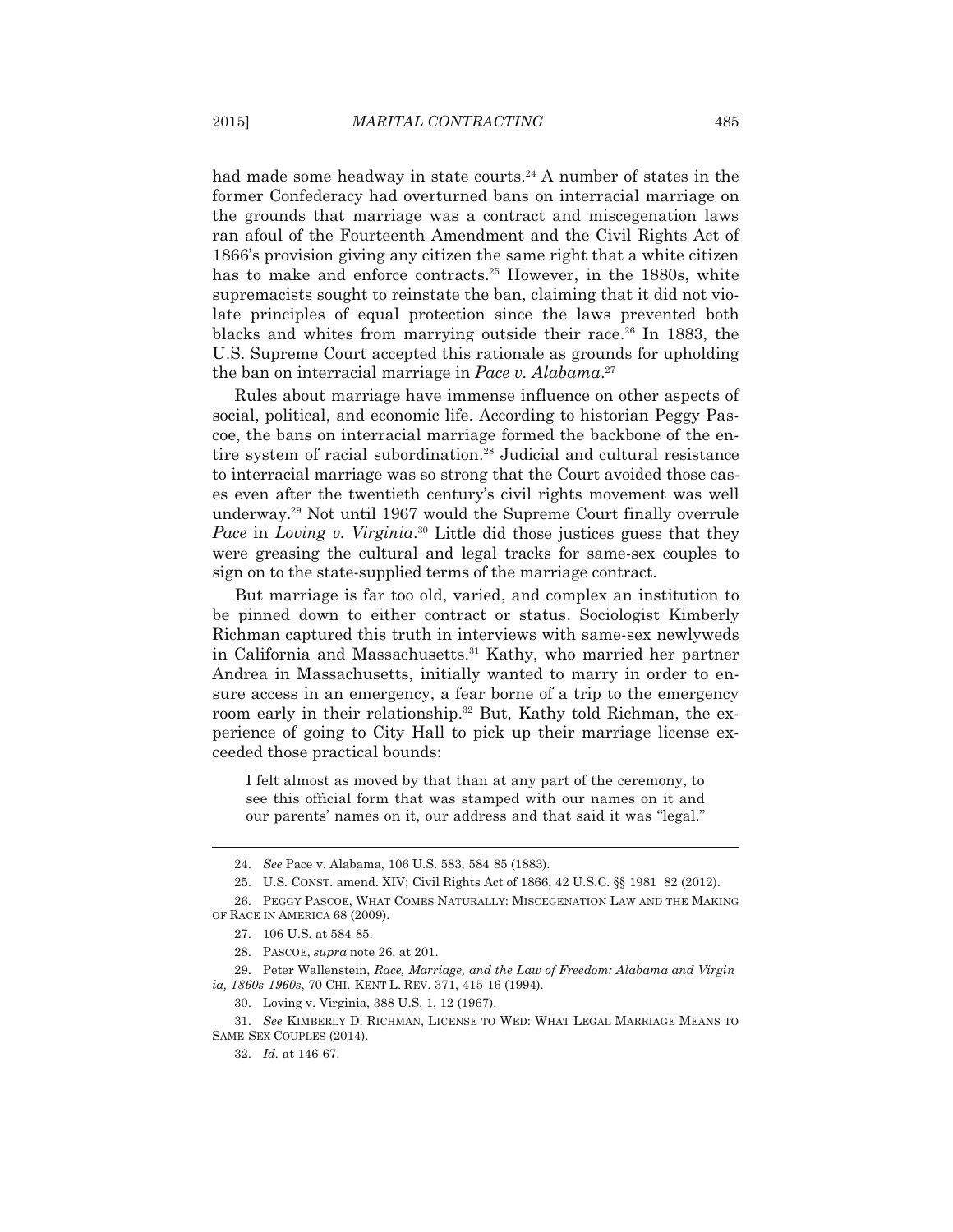It said we were married as if solemnizing this document. That was an incredible thing.<sup>33</sup>

Aleda, a San Francisco woman, newly wed to her partner Anne Marie after a decade together, marveled at a "lovely feeling" of legitimacy and "being part of a big picture": "It's like you just dismiss something . . . you may want to be part of it but you know that you can't be . . . there was just something incredibly legitimate about it that I finally got to experience."34

 Aleda summed it up with the phrase "socially recognizable contract," explaining that she used to think of "the whole marriage thing" as "really just a legal contract," but now sees its "social implications."35

 I, too, remember my trip to City Hall with my now-wife to pick up our marriage license, back in 2009. The delight that comes with a happy marriage, as well as the great good fortune to live in the era when the law decided to honor our family, landed that green license, framed, on our dining room wall.

 Marriage seems to retain a mix of status and contract through its many incarnations. Take fault-based divorce. On first glance, no-fault divorce looks like a move from status to contract because it allows unhappy spouses to terminate a marriage in much the way that unhappy business partners can terminate their "us-ness." But faultbased divorce also contained contractual elements. If a husband breached his promise to forsake all others, his wife could cancel the marriage contract (divorce) and get damages (more property, alimony).36 If the wife was the cheater, her husband could get a divorce and recover damages by being excused from paying alimony.<sup>37</sup>

 The complex interplay between status and contract in marriage is hardly surprising given the many roles that marriage plays in social, economic, psychological, and other aspects of peoples' lives. The importance of marriage—and pair bond exchanges within marriages has generated an immense literature on marriage. The next Section focuses on one aspect of that literature, the way that scholars in four disciplines have conceived of the pair bond exchange. Each discipline, we will see, has coined a phrase to describe the swap that reflects each discipline's particular focus.

 <sup>33.</sup> *Id.*

 <sup>34.</sup> *Id.* at 144.

 <sup>35.</sup> *Id.* at 145.

 <sup>36.</sup> No fault regimes sometimes continue to account for fault. Barbara Bennett Wood house, *Sex, Lies, and Dissipation: The Discourse of Fault in a No Fault Era*, 82 GEO. L.J. 2525, 2532 38 (1995).

 <sup>37.</sup> *Id.* at 2535 38, 2558.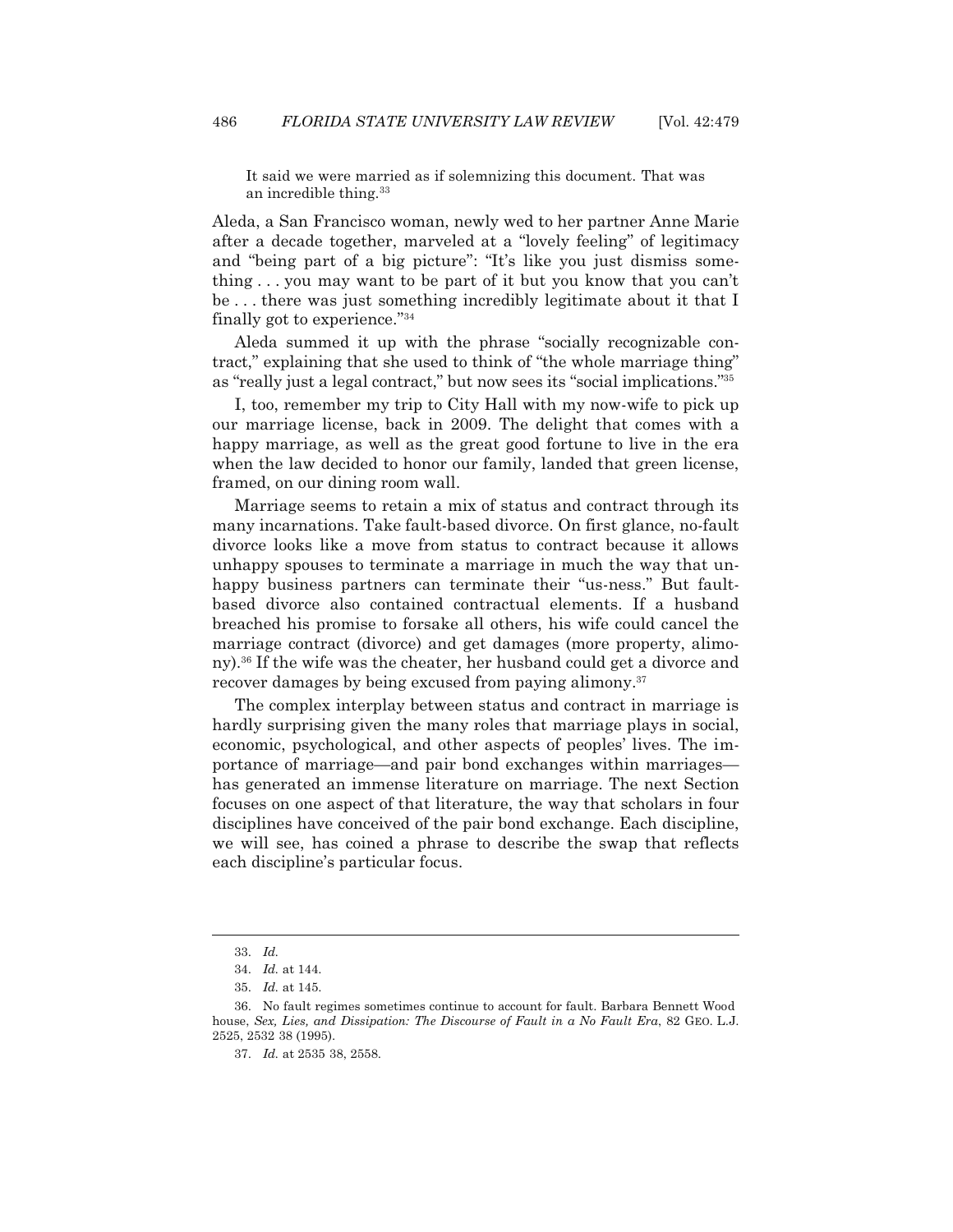#### *B. One Swap with Many Names*

 The pair bond exchange involves one partner doing more to keep up the bank balance while the other does more to keep the home front functioning, with sex as part of the deal. Its importance to family life is shown by the fact that scholars of evolution, economics, anthropology, and sociology have all recognized and examined it. While scholars in these fields use different terms, I propose the term "pair bond exchange" as a cross-over term that captures much of the various disciplines' views.

#### *1. Sociobiology: The Sex Contract*

 According to socio-biologists like Helen Fisher and E.O. Wilson, our proto-human ancestors entered an exchange that Fisher calls the "sex contract."38 Women exchanged sexual exclusivity and foraged food for men's bounty from the hunt, a bit of protection, and help with the children.<sup>39</sup> The deal served the larger goal, they contend, of getting their genes to the next generation.40 As Wilson explains, the especially slow, expensive process of raising a human infant to maturity required a lot of help, giving our ancestors who could strike deals with one another a leg up in getting their genes to the next generation:

Human beings, as typical large primates, breed slowly. Mothers carry fetuses for nine months and afterward are encumbered by infants and small children who require milk at frequent intervals through the day. It is to the advantage of each woman of the hunter-gatherer band to secure the allegiance of men who will contribute meat and hides while sharing the labor of child-rearing. It is to *the reciprocal advantage* of each man to obtain exclusive sexual rights to women and to monopolize their economic productivity. If the evidence from hunter-gatherer life has been correctly interpreted, the *exchange* has resulted in near universality of the pair bond and the prevalence of extended families with men and their wives forming the nucleus.<sup>41</sup>

But even assuming the primacy of natural selection in shaping human social arrangements, first-generation socio-biologists like Wilson failed to notice that genes need a lot more than bare reproduction to get to the next generation.

 <sup>38.</sup> HELEN E. FISHER, THE SEX CONTRACT: THE EVOLUTION OF HUMAN BEHAVIOR 85 105 (1982); EDWARD O. WILSON, ON HUMAN NATURE 137 40 (rev. ed. 2004).

 <sup>39.</sup> FISHER, *supra* note 38, at 89 91; WILSON, *supra* note 38, at 139 40.

 <sup>40.</sup> *See* RICHARD DAWKINS, THE SELFISH GENE 117 23 (2d prtg. 1977); *see also* WILSON, *supra* note 38, at 137 40.

 <sup>41.</sup> WILSON, *supra* note 38, at 139 (emphases added).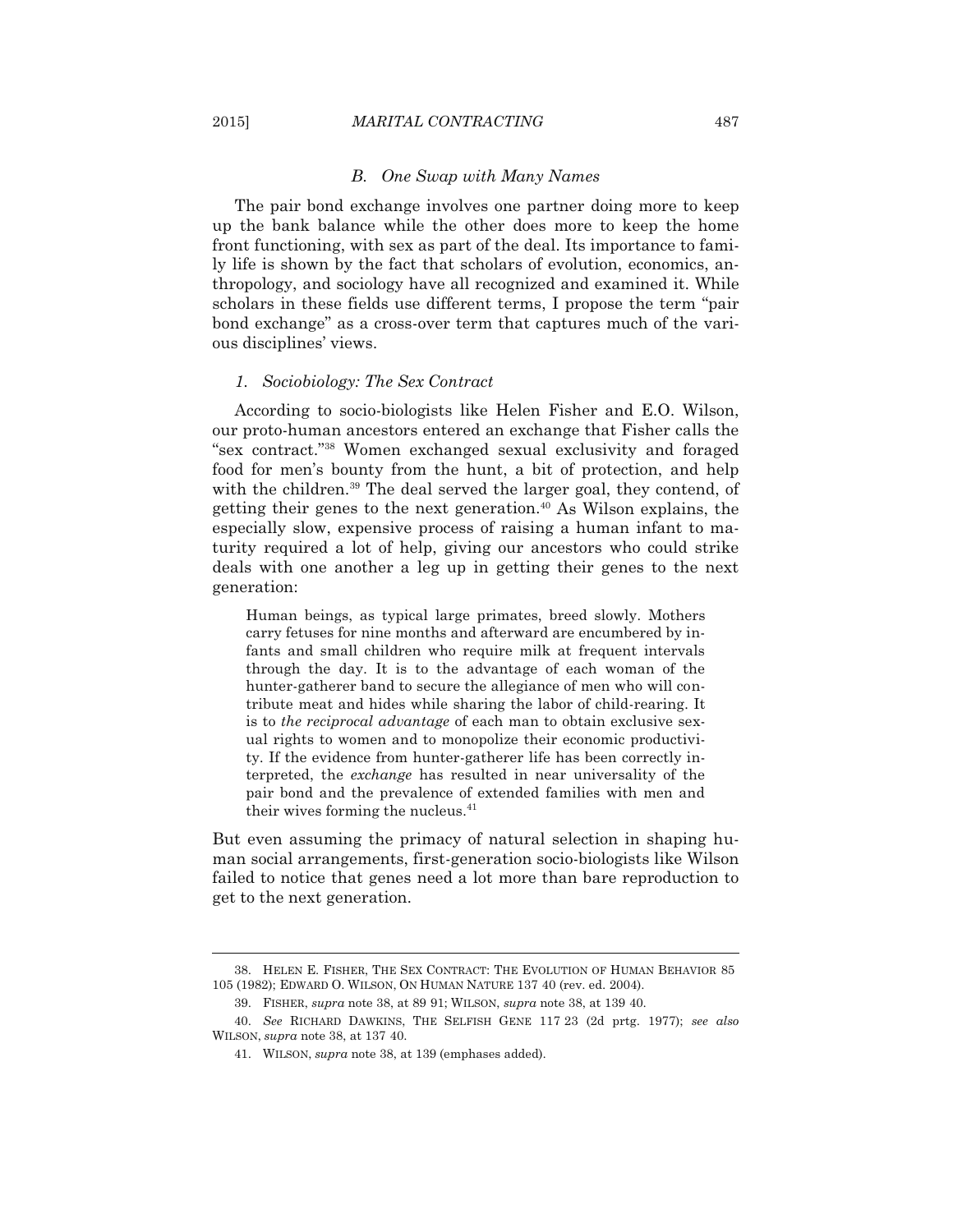As the saying goes, it takes a village to raise a child. A second type of relationship-creating exchange has more recently come to light in work by anthropologist Sarah Blaffer Hrdy and psychologist Shelley Taylor. Both document ancient as well as contemporary exchanges among women—often mothers—to help raise their children and care for other close intimates.<sup>42</sup> If these evolutionary scientists are correct, both pair-bonding and tending enabled us to evolve into a species apart.

 Family law could, and perhaps should, recognize all of the tending exchanges that shape family life, but it does not.43 For better or for worse, marriage remains the defining feature of "family" for purposes of legal doctrine, so this Article focuses on the role of the marital pair bond exchange. The reciprocal exchange at the heart of the general rules of property and income sharing in marriage may well explain why legal rules have long described marriage as a civil contract.<sup>44</sup>

#### *2. Economics: Specialization*

 $\overline{a}$ 

 Economists have their own language to describe pair bond exchanges, though many economists' view of families—and thus family law—fits so well with sociobiology that Richard Posner's 1992 book *Sex and Reason* posits what he dubs a "bioeconomic" theory of sexual conduct and regulation.45 Following Gary Becker, scholars of the area of

 <sup>42.</sup> SARAH BLAFFER HRDY, MOTHERS AND OTHERS: THE EVOLUTIONARY ORIGINS OF MUTUAL UNDERSTANDING (2009); SHELLEY E. TAYLOR, THE TENDING INSTINCT: WOMEN, MEN, AND THE BIOLOGY OF OUR RELATIONSHIPS (2002).

 <sup>43.</sup> For various models of how family law might recognize relationships beyond mar riage, see, for example, MARTHA ALBERTSON FINEMAN, THE NEUTERED MOTHER, THE SEXUAL FAMILY AND OTHER TWENTIETH CENTURY TRAGEDIES (1995); NANCY D. POLIKOFF, BEYOND (STRAIGHT AND GAY) MARRIAGE: VALUING ALL FAMILIES UNDER THE LAW (Michael Bronski ed., 2008); Laura T. Kessler, *Community Parenting*, 24 WASH. U. J.L. & POL'Y 47 (2007); Laura A. Rosenbury, *Friends with Benefits?*, 106 MICH. L. REV. 189 (2007).

 <sup>44. 1</sup> WILLIAM BLACKSTONE, COMMENTARIES \*433. Family law, of course, has changed greatly since Blackstone. In the eighteenth century, the common law treated women and children as essentially property of men, subject to the control and discipline of the man of their household. Over the past 150 years, however, family law rules have changed to treat women and children as more fully human, for example, by recognizing wives' rights to con tract and own property, protecting women and children from domestic violence, and also treating fathers of non marital children as legal fathers. *See, e.g.*, Reva B. Siegel, *The Mod ernization of Marital Status Law: Adjudicating Wives' Rights to Earnings, 1860 1930*, 82 GEO. L.J. 2127 (1994); Joseph Warren, *Husband's Right to Wife's Services*, 38 HARV. L. REV. 421 (1925). Accordingly, I make no claim that the ancient provenance of the pair bond deals I discuss has produced identical legal rules over time and place. Such a claim would be patently false.

 <sup>45.</sup> RICHARD A. POSNER, SEX AND REASON (1992). The family resemblance may be in part because sociobiology and legal economics came of age together, between Richard Daw kins' 1976 *The Selfish Gene*, Wilson's 1975 *Sociobiology*, and Gary Becker's 1979 *A Treatise on the Family*. As early as 1976, Becker sketched out the complementarity of the two ap proaches*.* Gary S. Becker, *Altruism, Egoism, and Genetic Fitness: Economics and Sociobi ology*, 14 J. ECON. LITERATURE 817 (1976).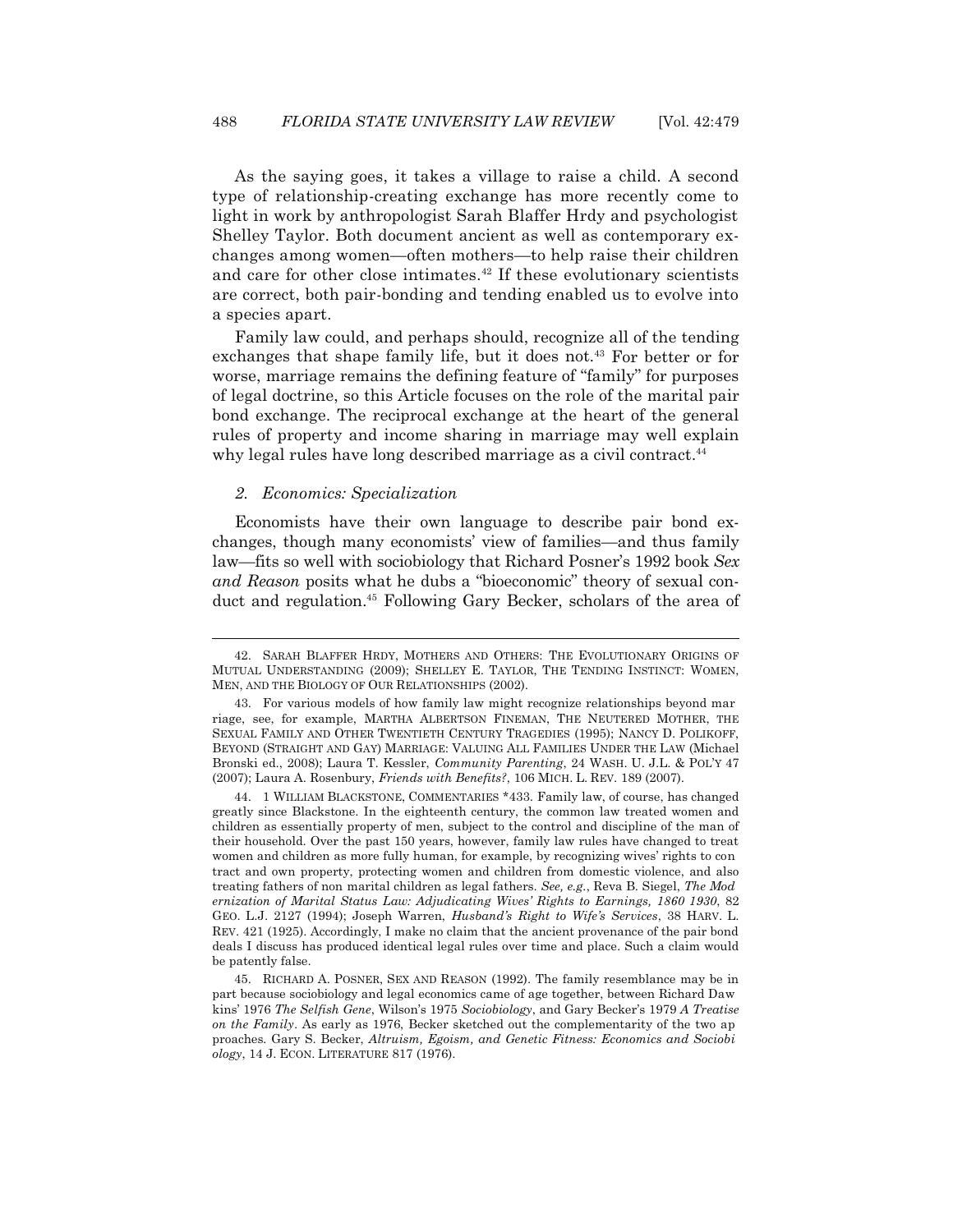research known as the new home economics call the pair bond exchange "specialization."46

 These home economists presuppose a division of household tasks that characterized U.S. households more in the 1950s than today.<sup>47</sup> In this view, a wage earner "specializes" in bringing home the bacon, and his homemaking spouse specializes in frying it up in a pan. That is efficient, according to these economists, because each person can get really good at his or her role, and they do not have to waste time deciding who will make dinner every night.

 Contract is central to this view of marriage, though most commentators acknowledge that marriage is a special kind of contract with many terms provided by the state instead of the spouses themselves. Posner explicitly compares marriage contracts to a business partnership, contending that courts' failure to fully value homemakers' contribution to families "destabilizes marriage, just as business partnerships would be destabilized if courts systematically undercompensated one of the partners upon the dissolution of the partnership."48 Homemakers, Posner asserts, need the equivalent of contractual protection to invest time, financial resources, and effort in the marriage.<sup>49</sup>

 In this view no-fault divorce coupled with limited alimony rights discourages specialization by making marriage more like employment-at-will than a long-term arrangement in which partners can safely invest their time and effort.<sup>50</sup> No-fault and lack of alimony, according to these home economists, could inefficiently discourage specialization.<sup>51</sup>

 Some new home economists see biological differences between men and women as providing an additional element of efficiency. Lloyd Cohen, for example, posits that men and women play gender roles in marriage because doing so is economically efficient, and perhaps biologically determined.<sup>52</sup> Thus, he argues, women make mar-

 <sup>46.</sup> GARY S. BECKER,ATREATISE ON THE FAMILY 30 (Harvard Univ. Press rev. ed. 1991); Robert A. Pollak, *Gary Becker's Contributions to Family and Household Economics*, 1 REV. ECON. HOUSEHOLD 111, 112 (2003) ("[T]he economics of the family is Gary Becker's creation.").

 <sup>47.</sup> JUDITH STACEY, IN THE NAME OF THE FAMILY: RETHINKING FAMILY VALUES IN THE POSTMODERN AGE 90 (1996).

 <sup>48.</sup> POSNER, *supra* note 45, at 248.

 <sup>49.</sup> *Id.*

 <sup>50.</sup> *See* Lloyd Cohen, *Marriage, Divorce, and Quasi Rents; or, "I Gave Him the Best Years of My Life*,*"* 16 J. LEGAL STUD. 267, 299 (1987); *see also* RICHARD A. POSNER, ECONOMIC ANALYSIS OF LAW 164 (5th ed. 1998). It is important to note that this insight differs from saying that one spouse employs the other, because the central economic prem ise is that they employ each other. *See id.* at 157.

 <sup>51.</sup> *See, e.g.*, BECKER, *supra* note 46, at 39; *see also* Lloyd R. Cohen, *Rhetoric, the Un natural Family, and Women's Work*, 81 VA. L. REV. 2275, 2284 85 (1995).

 <sup>52.</sup> *See* Cohen, *supra* note 51, at 2285.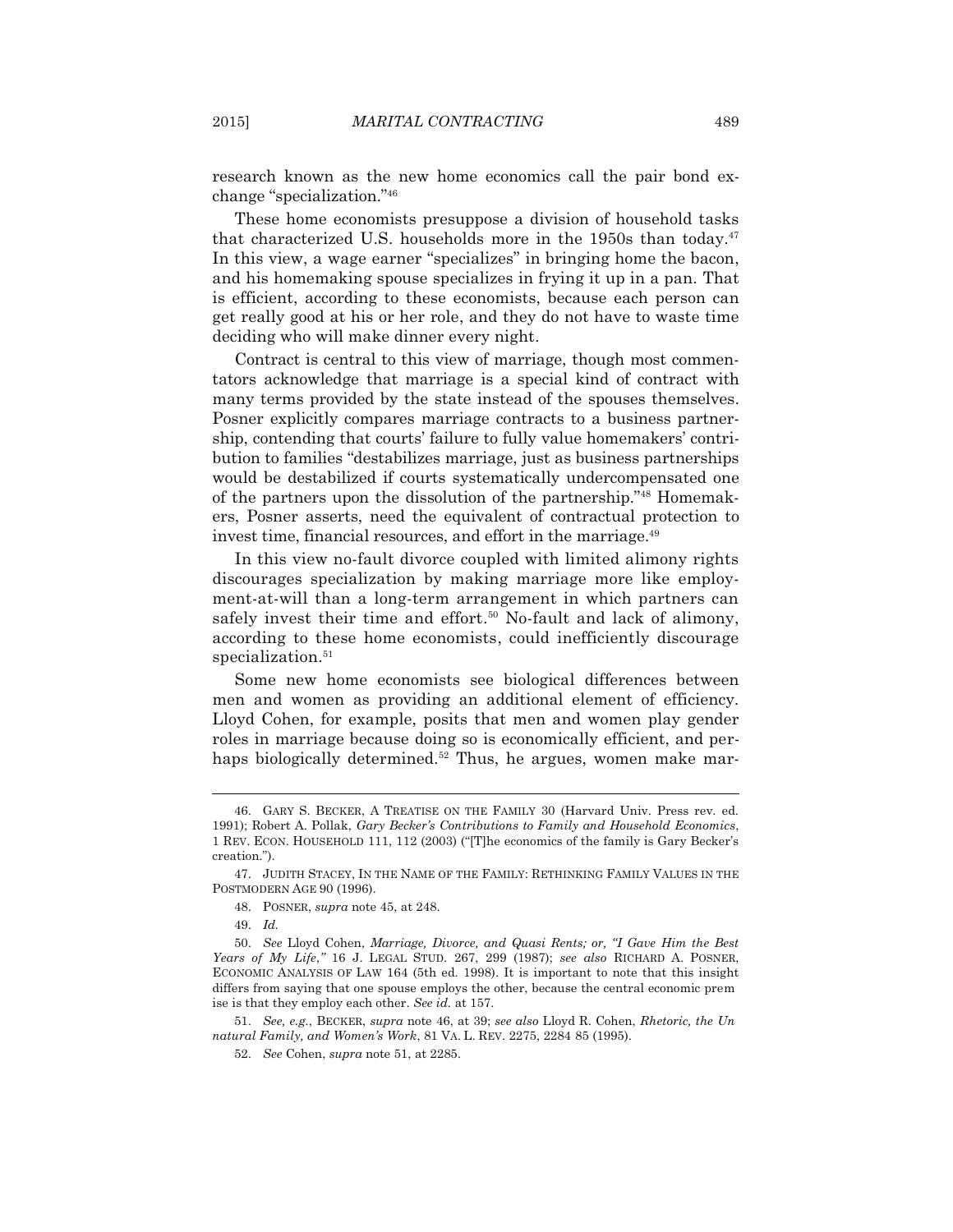riage-specific investments early in marriage, such as specializing in the domestic rather than market labor (by, for example, taking primary childcare responsibility) and foregoing the opportunity to marry someone else. Men, he argues, have little to invest in the early years of marriage and instead invest in their personal human capital.53 As the marriage progresses, according to Cohen, the wife's value on the remarriage market declines (even more so if she has children), as do her options to compete in the wage labor market.<sup>54</sup> This pattern, traditionalist legal economists contend, encourages opportunism by the husband by allowing him to benefit from the wife's earlymarriage contributions to his earning potential and then leave.<sup>55</sup> A divorce rule imposing exit costs (i.e., alimony, having to prove fault) would deter this opportunism.<sup>56</sup> While the new home economics may seem hopelessly dated, recent data confirm that the longer a couple is married the more specialized husbands and wives become in either providing or homemaking.57

 Feminists have long criticized economists' valorization of gendered specialization of household labor, pointing out that specialization arguments ignore nonmonetary costs, possibilities of non-gendered specialization, and the law of diminishing returns.58 Economist Barbara Bergmann dismisses its conclusions as "preposterous," based on an approach she deems "fatally simplistic and, where not irrelevant . . . misleading."59 Legal economist Robert Pollak critiques the assumptions on which it rests.<sup>60</sup> When it comes to the complementary claims of sociobiology, paleontologist Steven Jay Gould derides them as simplistic "Just So stories."61

 $\overline{a}$ 

 57. Arielle Kuperberg, *Reassessing Differences in Work and Income in Cohabitation and Marriage*, 74 J. MARRIAGE & FAM. 688 (2012).

 58. *See, e.g.*, Margaret F. Brinig, *Comment on Jana Singer's* Alimony and Efficiency, 82 GEO. L.J. 2461, 2469 73 (1994); Ann Laquer Estin, *Can Families Be Efficient? A Femi nist Appraisal*, 4 MICH. J. GENDER & L. 1, 3 4 (1996); Jana B. Singer, *Alimony and Effi ciency: The Gendered Costs and Benefits of the Economic Justification of Alimony*, 82 GEO. L.J. 2423, 2437 53 (1994).

 59. Barbara R. Bergmann, *Becker's Theory of the Family: Preposterous Conclusions*, 39 CHALLENGE 9, 9 (1996).

60. Pollak, *supra* note 46.

 61. Stephen Jay Gould, *Sociobiology: The Art of Storytelling*, NEW SCIENTIST, Nov. 16, 1978, at 530. Numerous law professors, myself included, sharply criticized Posner's book *Sex and Reason* for its views of women and the role of reproduction in sexuality as well as its deployment of economic theory to human sexuality. *See* Martha Ertman, *Denying the* 

 <sup>53.</sup> *See* Cohen, *supra* note 50, at 287.

 <sup>54.</sup> *See id*. at 273.

 <sup>55.</sup> Elisabeth M. Landes, *Economics of Alimony*, 7 J. LEGAL STUD. 35, 40 (1978).

 <sup>56.</sup> Cohen, *supra* note 50, at 285. While the bulk of Cohen's analysis seems aimed at critiquing no fault divorce, and he initially sees fault as a "powerful" solution to the prob lems of male opportunism in marriage, he stops short of endorsing a return to fault based divorce because of the impossibility of a specific performance remedy. Cohen, *supra* note 50, at 299 300.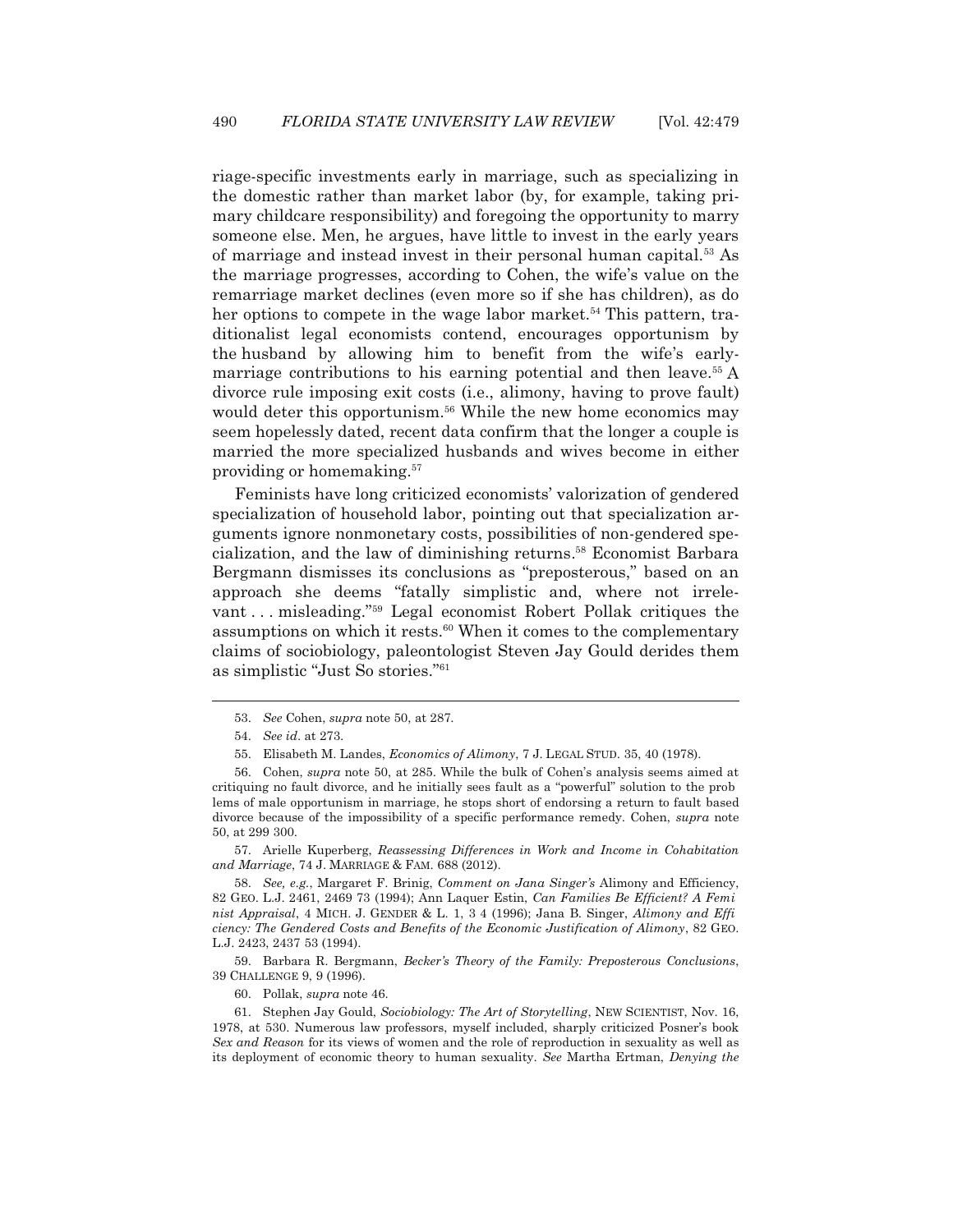But the evidence that most undermines Becker's view of gendered specialization is the economy itself. With the demise of manufacturing in the United States and the rise of service and information sectors, women have begun to fare better in many job markets than men.62 That pattern has translated to more women supporting their families and more men doing more of the shopping, cooking, cleaning, and homework help that keeps a family happy and healthy. Yet gendered patterns remain. In 1989 sociologist Arlie Hochschild documented what she called the "Second Shift" of house work that women do in addition to wage labor, a pattern that has not changed much, according to journalist Brigid Schulte's 2014 book *Overwhelmed*. 63

 Schulte urges women to let go of being the go-to person for tending, delegating tasks like dinner and diapers to husbands even if that means no vegetables and backwards diapers. $64$  It is a popular message these days, also made by Facebook COO and *Lean In* author Sheryl Sandberg.65 Journalists Paula Szuchman and Jenny Anderson's 2011 book *Spousonomics* likewise supports decoupling gender from tasks around the house, though they do argue for the efficiency of specialization.<sup>66</sup>

 For the moment, at least, gendered differences persist. Mothers in particular face daunting obstacles to fully engaging in wage labor between employment discrimination that law professor Joan Williams has dubbed "the maternal wall" and social and emotional pulls toward the home front.<sup>67</sup> While a 2013 Pew study reported that forty percent of women are the prime breadwinners in their household, many of those women are single mothers.<sup>68</sup> On an average day in

 63. ARLIE RUSSELL HOCHSCHILD & ANNE MACHUNG, THE SECOND SHIFT (1989); BRIGID SCHULTE, OVERWHELMED: WORK, LOVE, AND PLAY WHEN NO ONE HAS THE TIME 16 (2014).

64. SCHULTE, *supra* note 63, at 283.

 65. *See* SHERYL SANDBERG, LEAN IN: WOMEN, WORK, AND THE WILL TO LEAD 108 09 (2013).

 66. PAULA SZUCHMAN & JENNY ANDERSON, SPOUSONOMICS: USING ECONOMICS TO MASTER LOVE, MARRIAGE, AND DIRTY DISHES 14 19 (2011). The common tendency to resist that kind of mixing of love and economic rhetoric seems to have led the publisher to re title the book in paperback *It's Not You, It's the Dishes: How to Minimize Conflict and Maximize Happiness in Your Relationship* in 2012.

 67. JOAN C. WILLIAMS, RESHAPING THE WORK FAMILY DEBATE: WHY MEN AND CLASS MATTER 5 (2010); *see also* MARGARET KLAW, KEEPING IT CIVIL: THE CASE OF THE PRE NUP AND THE PORSCHE & OTHER TRUE ACCOUNTS FROM THE FILES OF A FAMILY LAWYER 239 42 (2013).

 68. WENDY WANG ET AL., PEW RES. CTR., BREADWINNER MOMS (2013), *available at* http://www.pewsocialtrends.org/files/2013/05/Breadwinner moms final.pdf.

*Secret of Joy: A Critique of Posner's Theory of Sexuality*, 45 STAN. L. REV. 1485 (1993); Gillian K. Hadfield, *Flirting with Science: Richard Posner on the Bioeconomics of Sexual Man*, 106 HARV. L. REV. 479 (1992) (book review).

 <sup>62.</sup> *See* LIZA MUNDY, THE RICHER SEX: HOW THE NEW MAJORITY OF FEMALE BREADWINNERS IS TRANSFORMING SEX, LOVE, AND FAMILY (2012); HANNA ROSIN, THE END OF MEN: AND THE RISE OF WOMEN 3 5 (2012).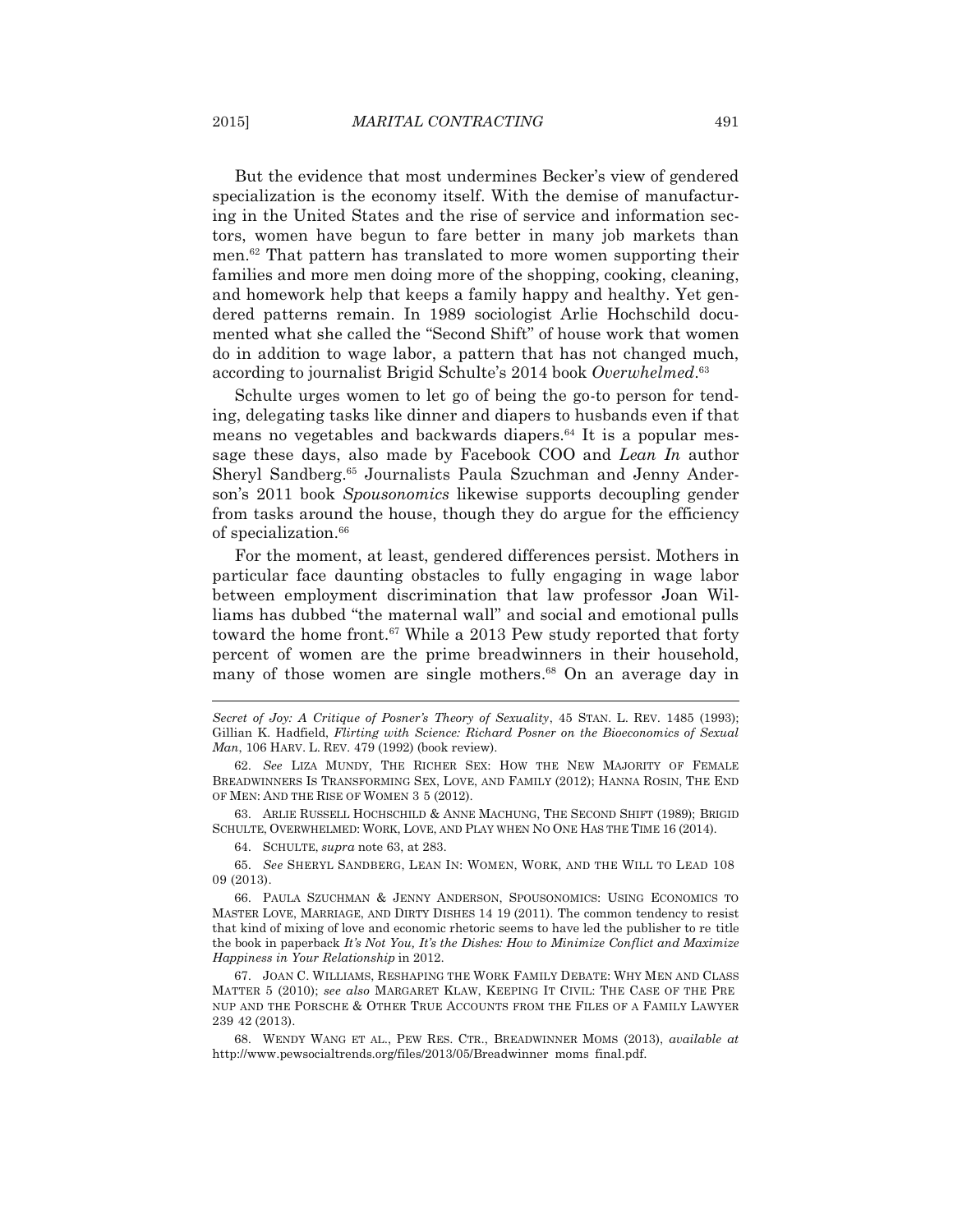2013, only nineteen percent of men did housework like cleaning or laundry, compared to forty-nine percent of women.<sup>69</sup> Mothers of young children spent 1.1 hours bathing or feeding them each day, two and a half times more than fathers, who spent just twenty-six minutes on these tasks.<sup>70</sup> Not surprisingly, men, on average, enjoy thirty minutes more leisure time a day than women do.<sup>71</sup>

 All that data supports two points that relate to marital contracting in a post-*Windsor* world. First, families need both homemaking and financial support to thrive. Second, in most families one spouse still does more of one than the other, though the link between gender and that labor is not as tight as it once was.

#### *3. Anthropology: Gift Exchanges*

 Anthropologist Marcel Mauss's model addresses the concerns some scholars raise about economic views of how families operate by acknowledging the role of emotion and culture in the pair bond exchange. According to Mauss, a gift usually comes with an obligation to reciprocate, transforming the seemingly unilateral gift into a backand-forth transaction that creates a social and even spiritual bond.<sup>72</sup> A slacker husband, in this view, dishonors himself by failing to reciprocate all of his wife's "gifts." She would be better off finding someone more adept at holding up his end of what Mauss calls "gift exchanges."

 Expectations of reciprocity also hold sway outside the family. Tithing ten percent of your income is part of many religious communities, and some people say it helps pave the way to eternal life. Parents take turns carpooling to soccer practice. Colleagues swap information to get ahead at work. It is hard to imagine any kind of genuine, lasting relationship that does not include both giving and getting. People do not experience this pattern as a tit-for-tat with precise accounting, but instead something more along the lines of a tit-for-two-or-threetats, a mix of gift and exchange.<sup>73</sup>

 *4. Sociology: Economic Lives* 

 To my mind Princeton sociologist Viviana Zelizer's work on overlaps between love and exchange provides the best analytic framework to explore pair bond exchanges because it incorporates the insights of

 <sup>69.</sup> Press Release, Bureau of Labor Statistics, U.S. Dep't of Labor, American Time Use Survey 2013 (June 18, 2014, 10:00AM), *available at* http://www.bls.gov/news.release/ pdf/atus.pdf.

 <sup>70.</sup> *Id.*

 <sup>71.</sup> *See* Liana C. Sayer, *Gender, Time and Inequality: Trends in Women's and Men's Paid Work, Unpaid Work and Free Time*, 84 SOC. FORCES 285, 296 (2005).

 <sup>72.</sup> MARCEL MAUSS, THE GIFT 13 14 (W.D. Halls trans., 1990).

 <sup>73.</sup> *See* RICHARD DAWKINS, THE SELFISH GENE (3d ed. 2006).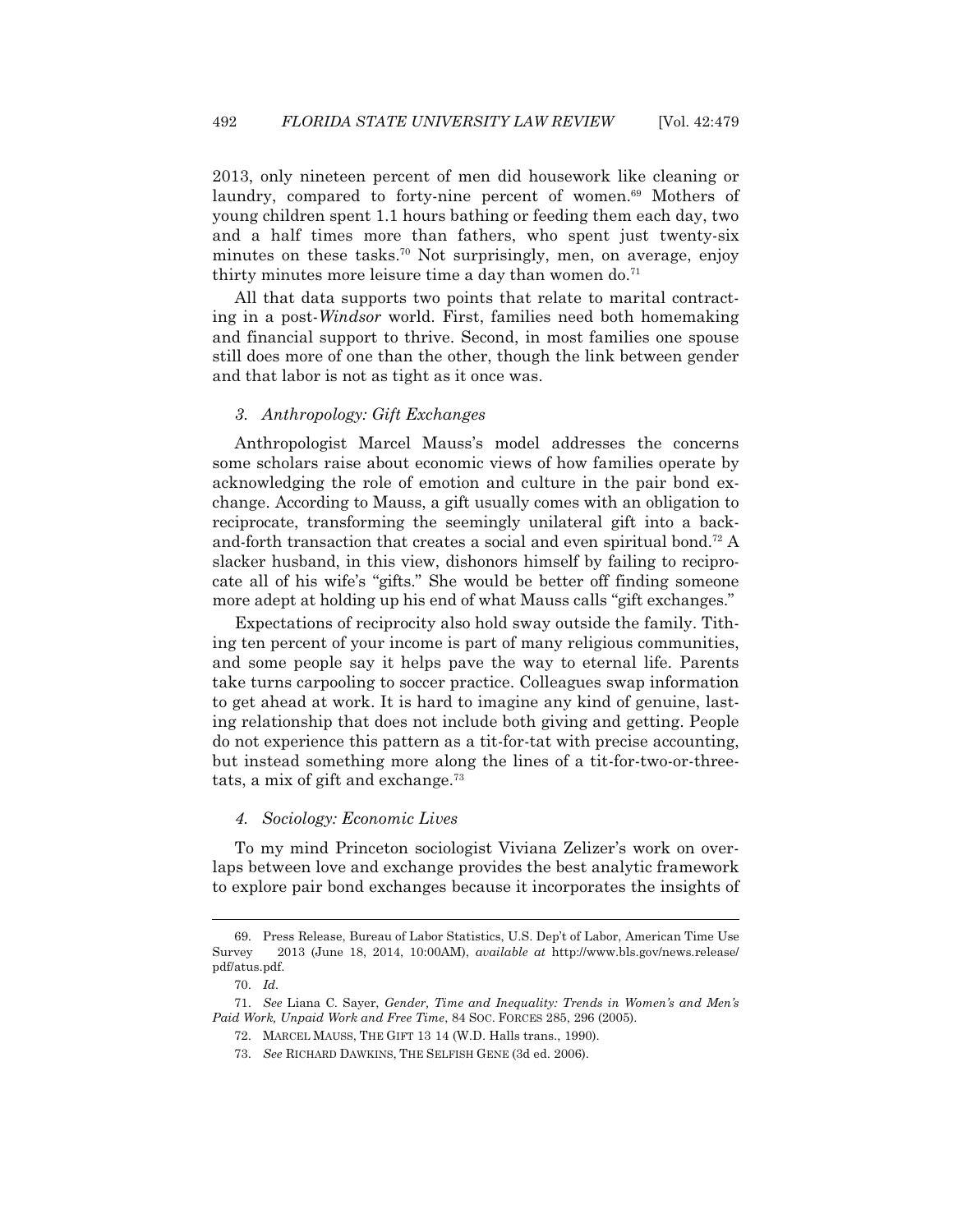economics and anthropology alongside her home discipline, sociology. Her major contribution is giving us language to differentiate various views of what happens when love and contracts overlap.74 First, she dubs the most common view as "Hostile Worlds."75

 Hostile Worlds approaches see sharp, impermeable boundaries between money and contested commodities like love, babies, and body parts and claim that any overlap between markets and intimacy will contaminate one or both.<sup>76</sup> Hostile Worlds analysis treats love and contracts as realms so far away from each other that one's currency has no meaning or value in the other.<sup>77</sup> For example, the court in the 1988 *Baby M* surrogacy case refused to enforce a surrogacy contract between Mary Beth Whitehead and William Stern, declaring that "[t]here are, in a civilized society, some things that money cannot buy."78 Yet if people could not contract in and out of parenthood for a price, sperm banks like the California Cryobank, which buy sperm from "donors" and sell it to would-be mothers, could not exist.<sup>79</sup> Those sales are entirely lawful, protected by both state statutes and judicial opinions.<sup>80</sup>

 Courts also have taken a Hostile Worlds approach when examining pair bond exchanges. Back in 1889, the Iowa Supreme Court treated Nancy Miller's homemaking labor as a pure gift when it refused to enforce her husband Robert's formal, written promise to pay her two hundred dollars a year to "keep her home and family in a comfortable and reasonably good condition" in exchange for his providing "the necessary expenses of the family."81 The Millers were trying to patch things up after Robert ran around with other women.82 Alongside promises to pay for homemaking, they agreed that "past subjects and causes of dispute, disagreement, and complaint" would be "absolutely ignored and buried."<sup>83</sup> But rather than enforce the Millers' carefully worded reconciliation agreement, the court demoted it to a mere deal because, it reasoned, Nancy did only what "the law [already] required her to do."84

 <sup>74.</sup> VIVIANA A. ZELIZER, THE PURCHASE OF INTIMACY 22 (2007).

 <sup>75.</sup> *Id*. at 20.

 <sup>76.</sup> *Id*. at 26 27.

 <sup>77.</sup> *Id*. at 22.

 <sup>78.</sup> *In re* Baby M, 537 A.2d 1227, 1249 (N.J. 1988).

 <sup>79.</sup> *See* DEBORA L. SPAR, THE BABY BUSINESS: HOW MONEY, SCIENCE, AND POLITICS DRIVE THE COMMERCE OF CONCEPTION 39 (2006).

 <sup>80.</sup> ERTMAN, *supra* note 7, at 27 66.

 <sup>81.</sup> Miller v. Miller, 42 N.W. 641, 641 (Iowa 1889).

 <sup>82.</sup> The detail about Mr. Miller's wandering appears in an earlier opinion in the same case. Miller v. Miller, 35 N.W. 464, 464 (Iowa 1887).

 <sup>83.</sup> *Miller*, 42 N.W. at 641.

 <sup>84.</sup> *Id.* at 642.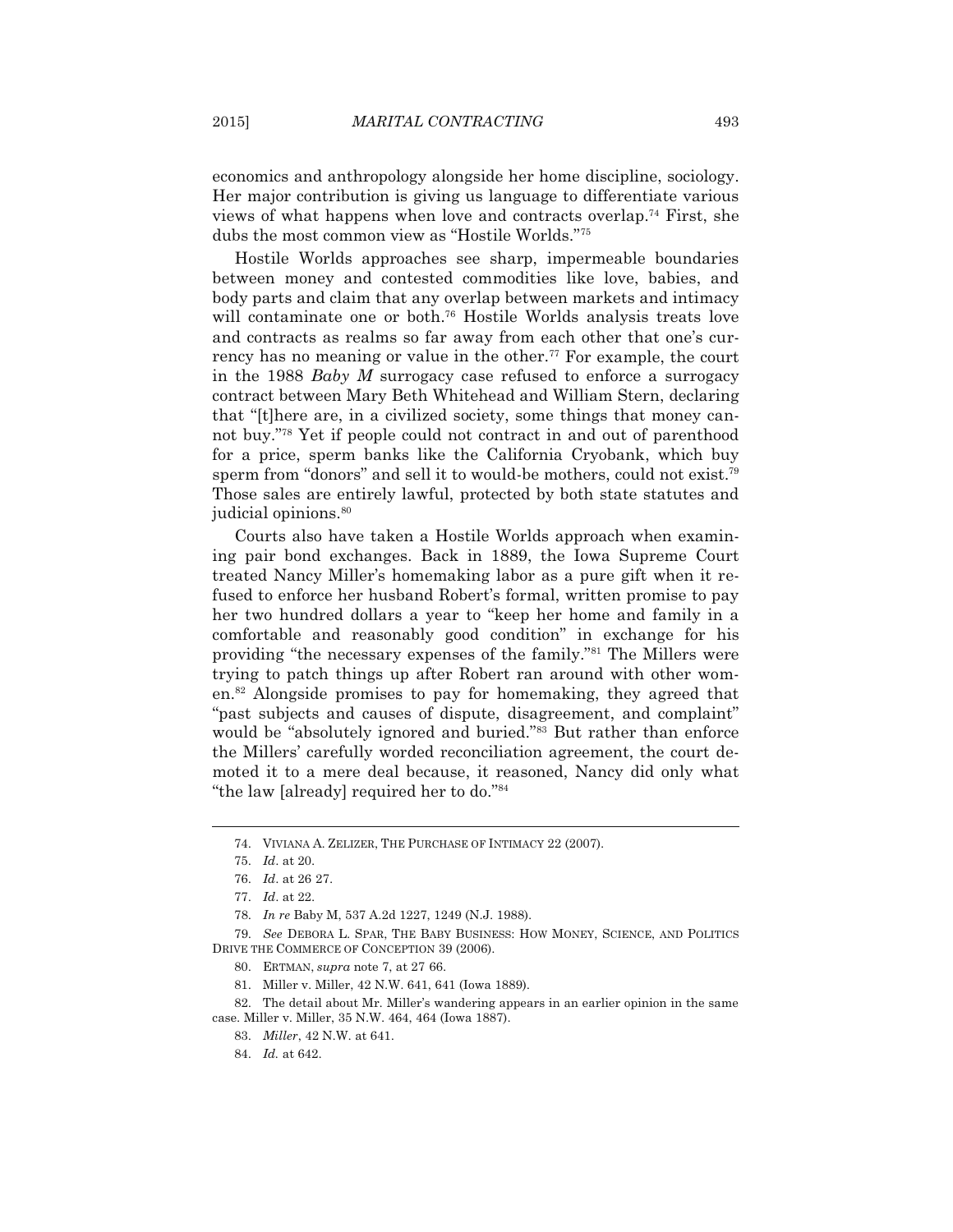Zelizer also coined a term that captures the essence of the main alternative to Hostile Worlds views. Seeing Chicago-school law and economics scholars like Becker and Posner as reducing family to "nothing but" rational market exchanges, she labels that analytical error "Nothing But."85 A Nothing But approach sees the world as transacting business of all sorts in a single currency, from sex to strawberries.<sup>86</sup> Through that lens, an interaction is all economic exchange or all something else like coercion.87

 According to Zelizer, both Hostile Worlds and Nothing But views distort the reality of family life. Seeing a marriage as Nothing But a self-interested maximization of one's wealth or presence in the gene pool ignores crucial aspects of social and emotional life,<sup>88</sup> just as a Hostile Worlds view of marriage cannot explain why legal rules carefully calibrate spouses' financial rights and duties.<sup>89</sup> Nothing But views bleach out love and other emotions, while Hostile Worlds approaches bleach out exchange elements of intimacy. Out of the rubble of the now-discredited Hostile Worlds and Nothing But views of family exchanges, Zelizer offers her own approach, which maps the way that markets both shape and are shaped by social ties. She calls it "Economic Lives."90

 Viewing the details of exchange within families through the lens of Economic Lives would allow emotions that make marriage, as the newly-wed Aleda put it, "a socially recognized contract"91 and also help law do a better job at valuing the tending half of the pair bond exchange.

# *C. Family Law Treatment of the Pair Bond Exchange*

 Family law has long recognized the pair bond exchange, though its rules have treated the elements—property-sharing, homemaking, and sex—differently over time. Moreover, like the scholarship reviewed above, family law has its own terminology to describe the exchange.

 The traditional "essentials" of marriage are a swap of financial support for domestic services, with sexual access and exclusivity included.92 Historically, the rules of coverture required a husband to

 <sup>85.</sup> ZELIZER, *supra* note 74, at 29.

 <sup>86.</sup> *Id.* at 30.

 <sup>87.</sup> *Id.* at 30 31.

 <sup>88.</sup> *Id.* at 32.

 <sup>89.</sup> *Id.* at 27.

 <sup>90.</sup> VIVIANA A. ZELIZER, ECONOMIC LIVES: HOW CULTURE SHAPES THE ECONOMY (2011). In earlier work, she dubbed the interplay between exchange and intimacy "connect ed lives." *Id.* at 4; ZELIZER, *supra* note 74, at 32 35.

 <sup>91.</sup> *See supra* note 35 and accompanying text.

 <sup>92.</sup> Twila L. Perry, *The "Essentials of Marriage": Reconsidering the Duty of Support and Services*, 15 YALE J.L. & FEMINISM 1, 8 9 (2003).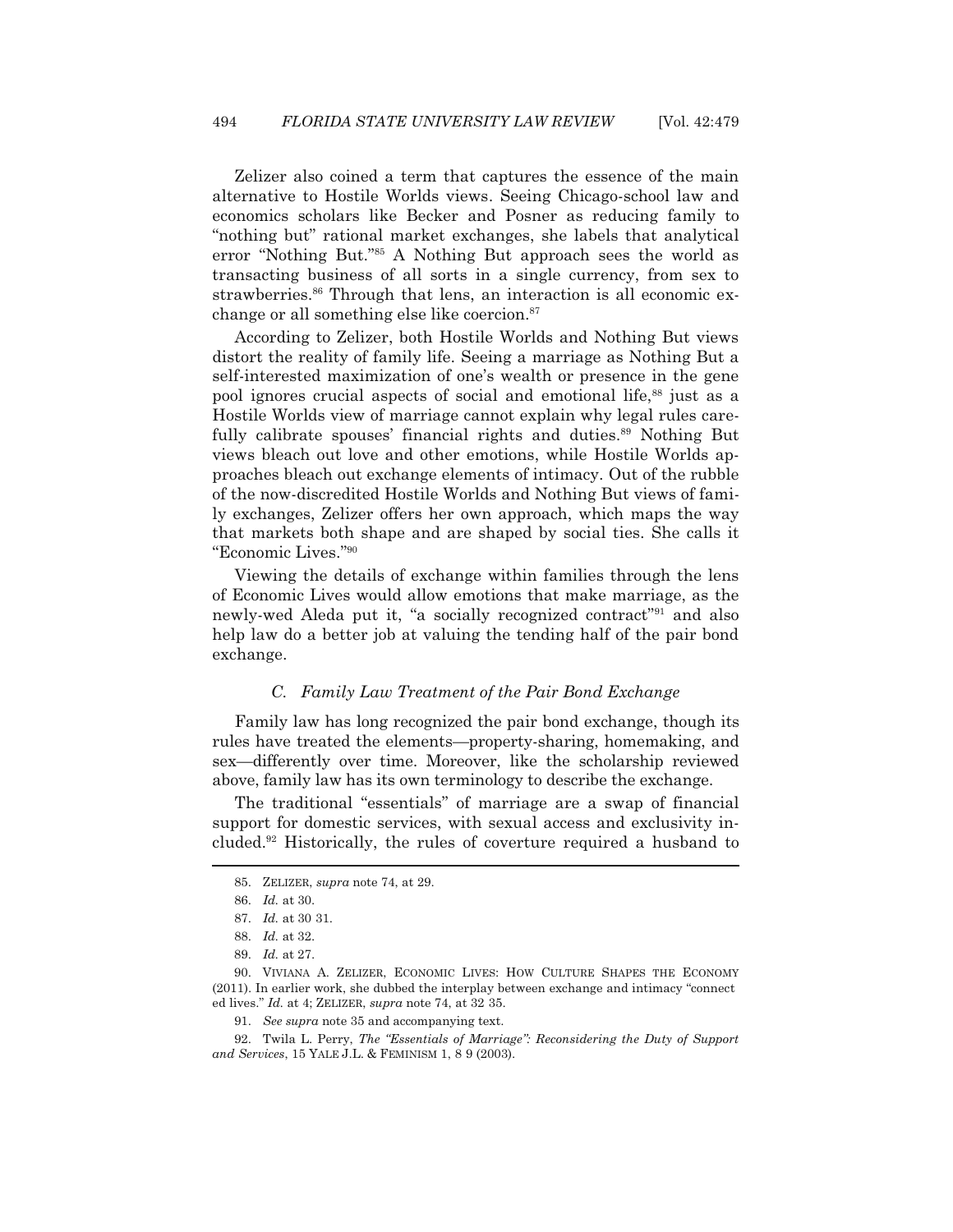pay for his wife's "necessaries" and required a wife to care for the home and children.<sup>93</sup> Until the 1970s, the sexual access element justified the marital rape exception, relieving a husband of liability for taking that which was already his (sexual access to his wife).<sup>94</sup>

 Though today marital rape is a crime, thanks to the feminist movement,<sup>95</sup> sex remains an "essential" of marriage in some ways. Some states impose lighter penalties for marital rape than rape by a stranger.96 Outside the rape context, refusal to engage in sexual relations can be grounds for divorce in some states, and concealed impotence can be grounds for an annulment.<sup>97</sup> The essentials of marriage, sometimes called "the duty of support and services," remain "deeply entrenched" in family law doctrines.<sup>98</sup> Entrenched as the idea is, the seismic changes in marriages over the twentieth and early twentyfirst century make both judges and scholars shy away from the phrase "essentials of marriage."

 My term—pair bond exchange—may fare better. New language helps us think in new ways, and the phrase "pair bond" evokes the emotional closeness that our contemporary ideals of companionate marriage strive for. It also remains relatively free from some of the gendered constraints of the old view of marital obligations like obedience of wives to husbands. Finally, the term "exchange" recognizes the role of reciprocity in marital relationships, which has both material and emotional benefits.

 Exchange, in my mind, is often more important than whether a particular exchange is legally binding. Families are shaped by both legally binding agreements—contracts<sup>99</sup>—and agreements that courts would not enforce, which I call "deals."100 Some agreements—like selling babies or a swap of I'll-cook-if-you-clean-up—are mere deals because they violate public policy or are too small or informal for courts to get involved with.101 Some deals, like baby-selling, are also crimes. But most are entirely lawful. They matter despite the fact that the people involved never expect them to get to court. Think of common household arrangements like agreeing to keep a kosher kitchen or spouses' half-joking pact that "no one gets fat." No one would sue, yet these deals structure relationships. Deals can be big things like sex-  $\overline{a}$ 

 <sup>93.</sup> *Id.* at 3.

 <sup>94.</sup> *Id.* at 30.

 <sup>95.</sup> Eskridge, *supra* note 17, at 1914 15.

 <sup>96.</sup> Michelle J. Anderson, *Marital Immunity, Intimate Relationships, and Improper Infer ences: A New Law on Sexual Offenses by Intimates*, 54 HASTINGS L.J. 1465, 1490 91 (2003).

 <sup>97.</sup> Perry, *supra* note 92, at 30.

 <sup>98.</sup> *Id.* at 7.

 <sup>99.</sup> RESTATEMENT (SECOND) OF CONTRACTS § 1 (1981).

 <sup>100.</sup> *See* ERTMAN, *supra* note 7.

 <sup>101.</sup> RESTATEMENT (SECOND) OF CONTRACTS §§ 33, 110, 126 27 (1981).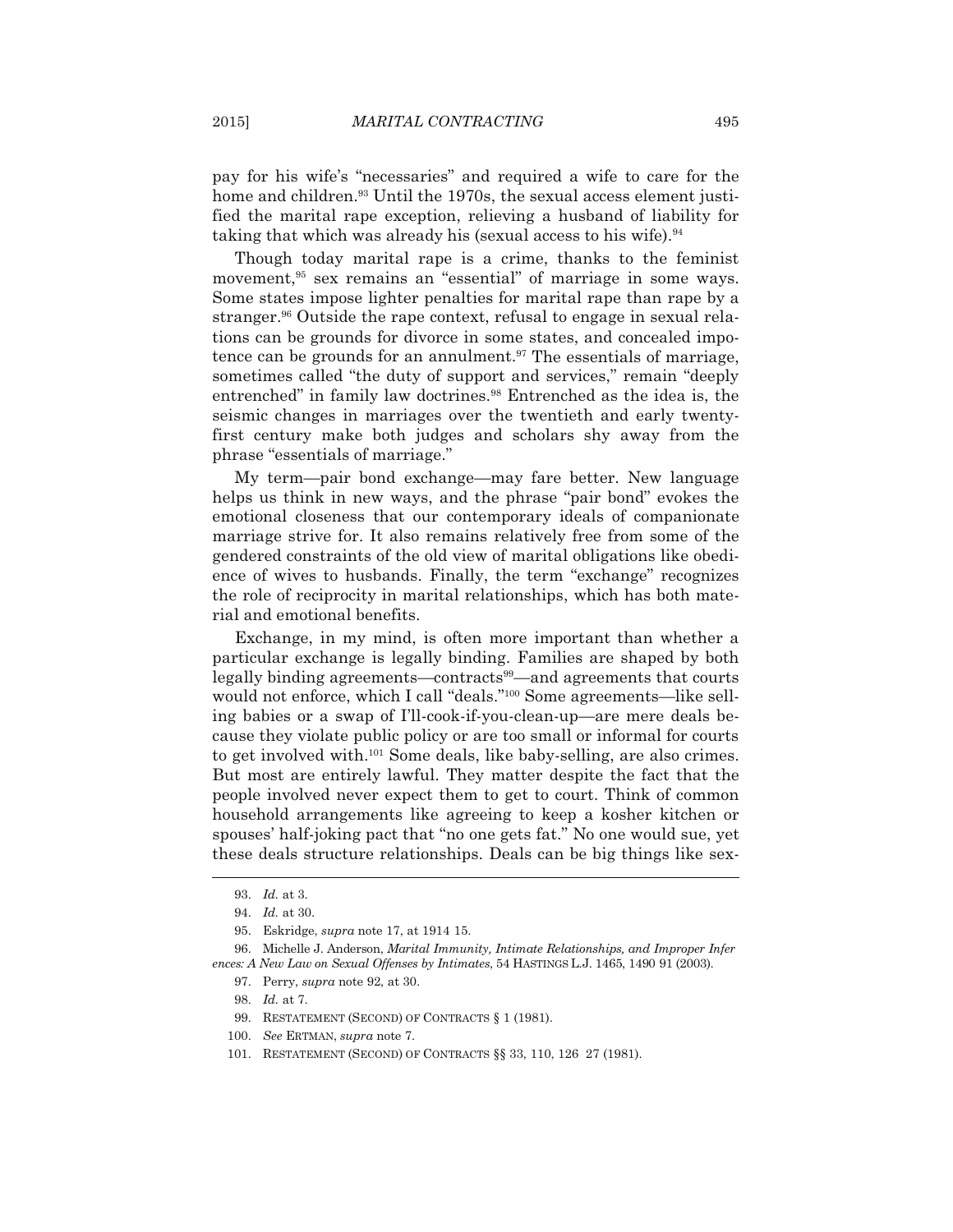ual fidelity or casual, implicit, daily household exchanges about laundry and lawn care. They shape intimate relationships by creating expectations of reciprocity and grounds for changing the relationship when one person is not holding up his or her end of the deal.

 The distinction between contracts and deals becomes particularly useful in discussing family law's treatment of pair bond exchanges. Legal doctrine treats the property-sharing part of the pair bond exchange as contractual, the sex part as a mere deal, and the homemaking part as something in between.

# *1. Property and Income Sharing*

 Most marriages are governed by the terms of the state-supplied marriage contract. As a general matter that means that courts do not enforce contracts that spouses enter with one another during a marriage, but when a marriage ends by divorce, family law mandates that spouses split property they acquired during the marriage.102 (Likewise, when one spouse dies, the other gets a share of marital property.) That sharing is justified by an oft-implicit presumption that both wage-earning and homemaking contribute to families.<sup>103</sup>

 The 2008 divorce of Claire and Samuel Faiman illustrates the presumption, though the court did not explicitly justify its holding on the grounds that marriage is a partnership.104 Claire and Samuel Faiman married late in life, when she was sixty-one and he ten years older.105 Both were divorced, with children from their earlier marriages.<sup>106</sup> Because Samuel's home and real estate business were in Connecticut, Claire had to leave her twenty-five-year job in a Scarsdale, New York, synagogue, the house she had lived in for over three decades, and the community where she had raised her children.<sup>107</sup> While neither Claire nor Samuel was rich, his net worth (around \$2.2 million) was around ten times hers.<sup>108</sup> As with many couples, their arrangement reflected the pair bond exchange, though he was stingier and more controlling than most providers.

 Samuel paid for most household expenses, giving Claire a weekly shopping "allowance" of one hundred fifty to three hundred dollars,

 <sup>102.</sup> *See* 3 ARNOLD H. RUTKIN, FAMILY LAW & PRACTICE (2014); Mary Anne Case, *En forcing Bargains in an Ongoing Marriage*, 35 WASH. U. J.L. & POL'Y 225, 235 (2011).

 <sup>103.</sup> *See* U.M.D.A. § 307 (1974).

 <sup>104.</sup> Faiman v. Faiman, No. FA074028181, 2008 WL 5481382 (Conn. Super. Ct. Dec. 5, 2008).

 <sup>105.</sup> *Id.* at \*1.

 <sup>106.</sup> *Id.* at \*2.

 <sup>107.</sup> *Id.* at \*1.

 <sup>108.</sup> *Id.* at \*8.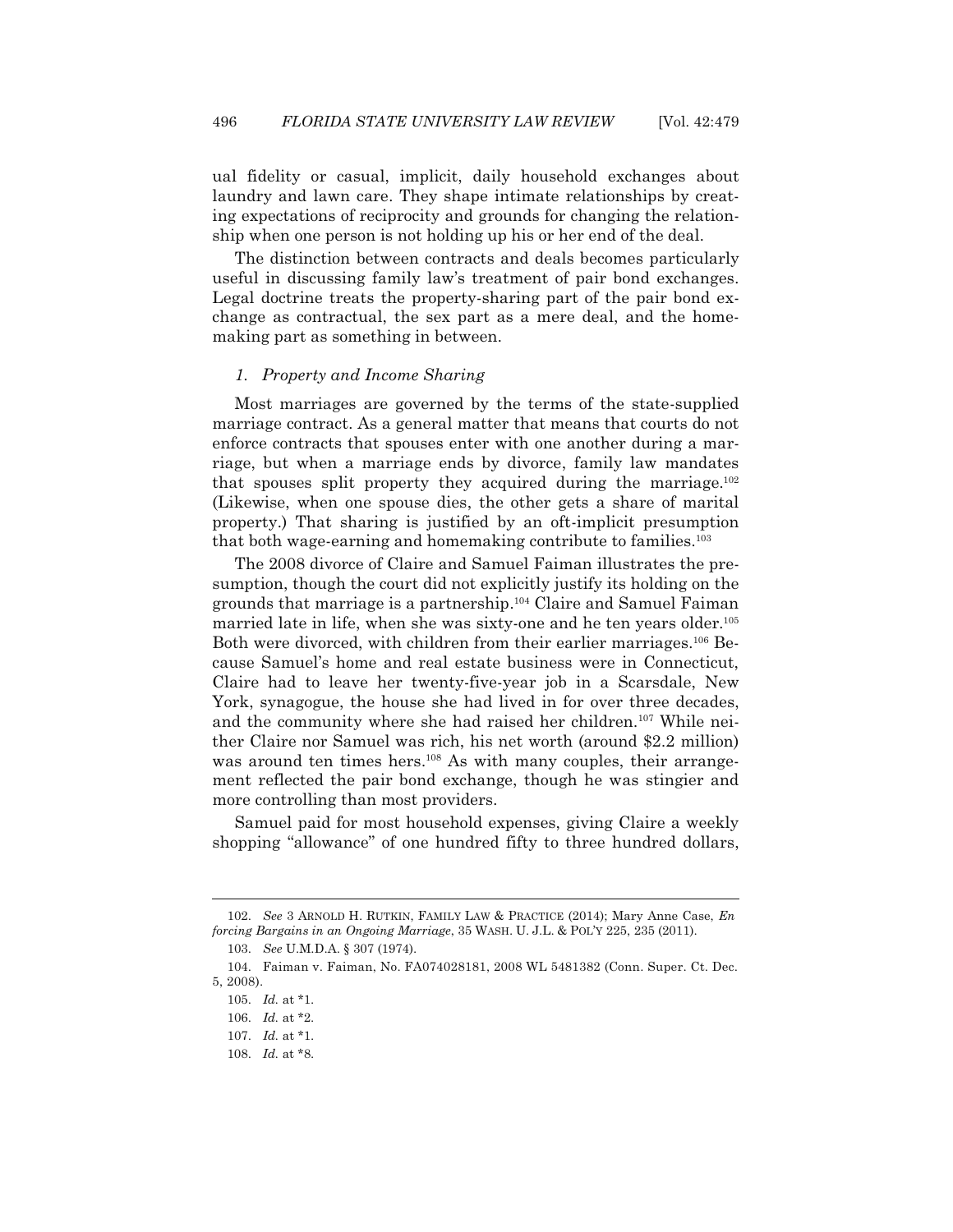but withholding it when they went on trips.109 He kept control over the bank accounts and did not make her an owner of their home.<sup>110</sup> She paid for her personal expenses out of her modest social security payments.111 Despite Samuel's tightfisted ways, Claire performed her part of the exchange, shopping, cooking, and caring for him during a triple bypass surgery, colon cancer, and leukemia that required chemotherapy.112 In addition to changing his bandages and colostomy bag, she also managed the household and business accounts when he could not, though he removed her name from the accounts as soon as he recovered.113 Even during their divorce trial she served him breakfast, lunch, and dinner every day.<sup>114</sup> Though Samuel had many faults—the judge described him as "secretive and controlling," "rude, and even physically abusive"—he at least was honest, testifying at trial that Claire was a "dutiful wife who kept a nice home."115

 You cannot help but wonder why she put up with him. She did consider leaving when, two years into the marriage, he went to visit an old girlfriend in New Hampshire, leaving a note on the refrigerator saying he would be back the next day.116 Claire stayed because, she explained to the court, she "loved him very much" and didn't want a divorce.<sup>117</sup> Though she did not say so on the record, she also may have stayed because she had given away to her son her Scarsdale house—her only significant asset—and because Samuel had demanded a prenup three days before their wedding.<sup>118</sup>

 Six weeks before the ceremony, Samuel had said that he wanted a prenup.119 But after Claire talked to an attorney and the couple went to the library to look at some forms, Samuel decided he did not need a prenup.<sup>120</sup> Then he changed his mind again.<sup>121</sup> He called Claire in New York, where she was still working for the synagogue, and told her she had to come to Connecticut because they had "some papers to sign."122 She got permission of her rabbi—also her employer—to leave

 109. *Id.* at \*2. 110. *Id.* at \*3 4. 111. *Id.* at \*2. 112. *Id.* at \*1, \*4. 113. *Id.* at \*4. 114. *Id.* 115. *Id.* at \*3 4. 116. *Id.* at \*3. 117. *Id.* 118. *Id.* at \*1, \*5. 119. *Id.* at \*4. 120. *Id.* 121. *Id.* at \*5. 122. *Id.*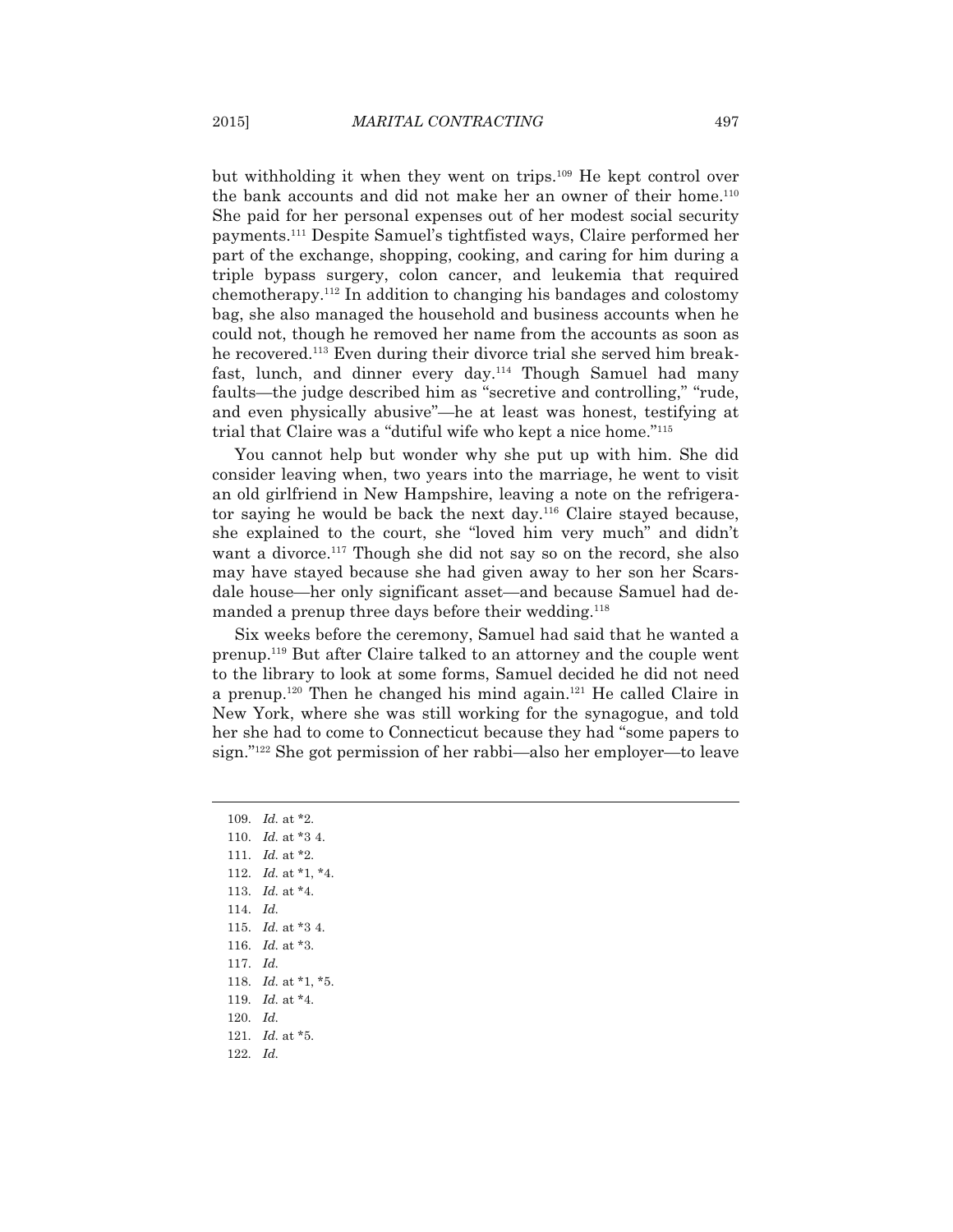work early, and drove an hour and a half to his house.<sup>123</sup> He was waiting for her in the driveway and drove the two of them to his lawyer's office.124 There she met Samuel's lawyer and the lawyer he had gotten for her, and she saw the prenup for the first time.125 She was "all shook up," she testified, and surprised because she thought the papers would be about Samuel giving her \$100,000 so she wouldn't have problems with his children.<sup>126</sup> Instead, the agreement said that he would keep all the money and property to himself.<sup>127</sup> The attorney who met with her for fifteen or thirty minutes testified that she seemed "surprised at what was being discussed."128 Samuel told her "no agreement, no wedding."129 Claire didn't sign it right away. Instead, she took it home, and the next day she signed it without ever reading it.130

 Claire and Samuel did divorce in 2008, after twenty years together.131 She was eighty-one and he was ninety-one but still strong enough to try to fight off her claim to any wealth acquired during their marriage.132 The question at trial was whether to enforce the prenup that waived Claire's right to alimony or any property held in Samuel's name.<sup>133</sup> That meant nearly all the property, because he had made sure that just about everything was his and his alone. The court ruled in Claire's favor and refused to enforce the premarital agreement.134

 In *Faiman v. Faiman*, the judge reasoned that Claire should get alimony from Samuel because her signature was not fully voluntary.135 She did not have time to review the agreement, Samuel's lawyer drafted the agreement and picked Claire's lawyer, and no one told her what she was giving up. $136$  Although the formal holding turns on voluntariness, partnership reasoning seems to underlie that outcome. A footnote mentions that "[t]he investment of human capital in homemaking has worth,"<sup>137</sup> and the court's detailed account of all

123. *Id.*

 $\overline{a}$ 

124. *Id.*

125. *Id.*

126. *Id.*

127. *Id.* at \*7.

128. *Id.* at \*6.

129. *Id.* at \*6, \*9.

130. *Id.* at \*5.

131. *Id.* at \*1.

132. *Id.*

133. *Id.* at \*1, \*7.

134. *Id.* at \*10.

135. *Id.* at \*9.

136. *Id.*

137. *Id.* at \*4 n.7 (quoting O'Neill v. O'Neill, 536 A.2d 978, 984 (Conn. App. Ct. 1988)).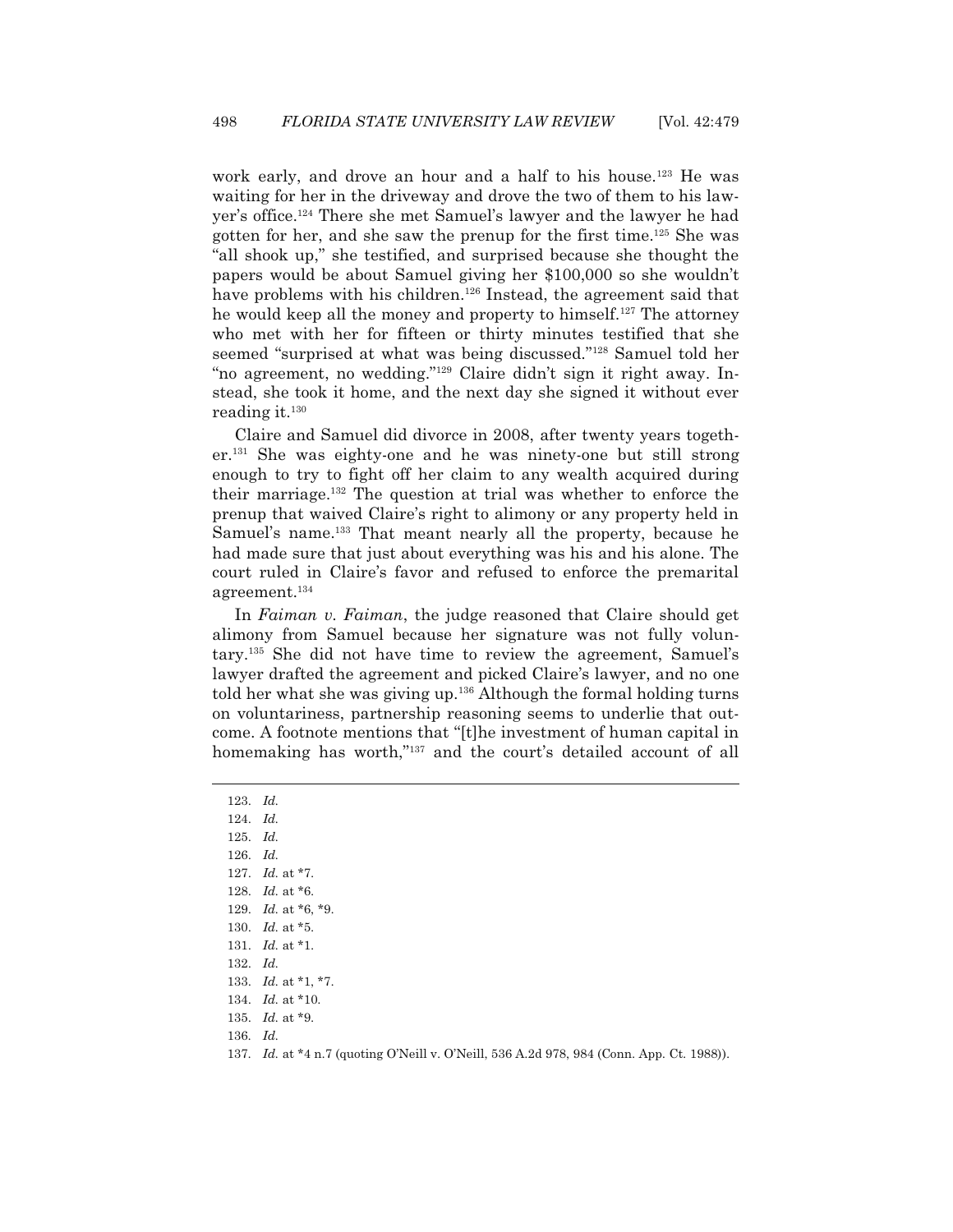Claire did for Samuel suggests that the judge found it simply unfair to allocate all marital property to Samuel, leaving Claire with "absolutely nothing other than the five-year-old car that she is driving."138 The court may have also seen Samuel visiting that old girlfriend as a breach of his promise to forsake all others, though as the case on fidelity agreements below shows, courts generally refuse to enforce that part of pair bond exchanges.

 Samuel could, of course, have contracted around at least some of this property sharing by fully disclosing his assets and giving Claire sufficient time to review the prenup's terms and get independent legal counsel. The fact that some states impose additional limits like refusing to enforce alimony-limiting agreements, requiring substantive fairness, or placing the burden of proof on the person seeking to hoard property further suggests that family law can make the property-sharing element of the pair bond exchange a particularly sticky default rule.139

 Before the 1970s, most courts treated any attempt to contract out of property sharing at divorce as merely a deal because, they reasoned, the government set the terms of the marriage contract, not the spouses themselves.140 Some scholars argue family law should correct the problem of devalued caregiving by returning to the old rule that treated prenups that limited property sharing on divorce as mere deals.141 But the long history of family exchanges argues for spouses holding onto their contractual freedom. Instead, courts could recognize that a property-hoarding prenup fundamentally alters a couple's pair bond exchange. That would mean recognizing as contractual the homemaking part of the pair bond exchange.

#### *2. Homemaking*

 The pair bond exchange is embedded so deeply in the infrastructure of family law that it can be hard to see. While cases like *Faiman*  and law review articles recognize marriage as a partnership in which both spouses reasonably expect to share in the money that comes in the door during the marriage, family law discourse tends too often to see homemaking as a gift.

 The 1993 divorce of Michael and Hildegard Borelli illustrates this pattern.142 Seventy-something San Francisco businessman Michael

 <sup>138.</sup> *Id.* at \*4.

 <sup>139.</sup> Barbara A. Atwood & Brian H. Bix, *A New Uniform Law for Premarital and Mari tal Agreements*, 46 FAM. L.Q. 313, 318 19, 321 (2012).

 <sup>140.</sup> NANCY F. COTT, PUBLIC VOWS:AHISTORY OF MARRIAGE AND THE NATION 11 (2000).

 <sup>141.</sup> Katharine B. Silbaugh, *Marriage Contracts and the Family Economy*, 93 NW. U. L. REV. 65, 135 (1998).

 <sup>142.</sup> Borelli v. Brusseau, 16 Cal. Rptr. 2d 16 (Cal. Ct. App. 1993).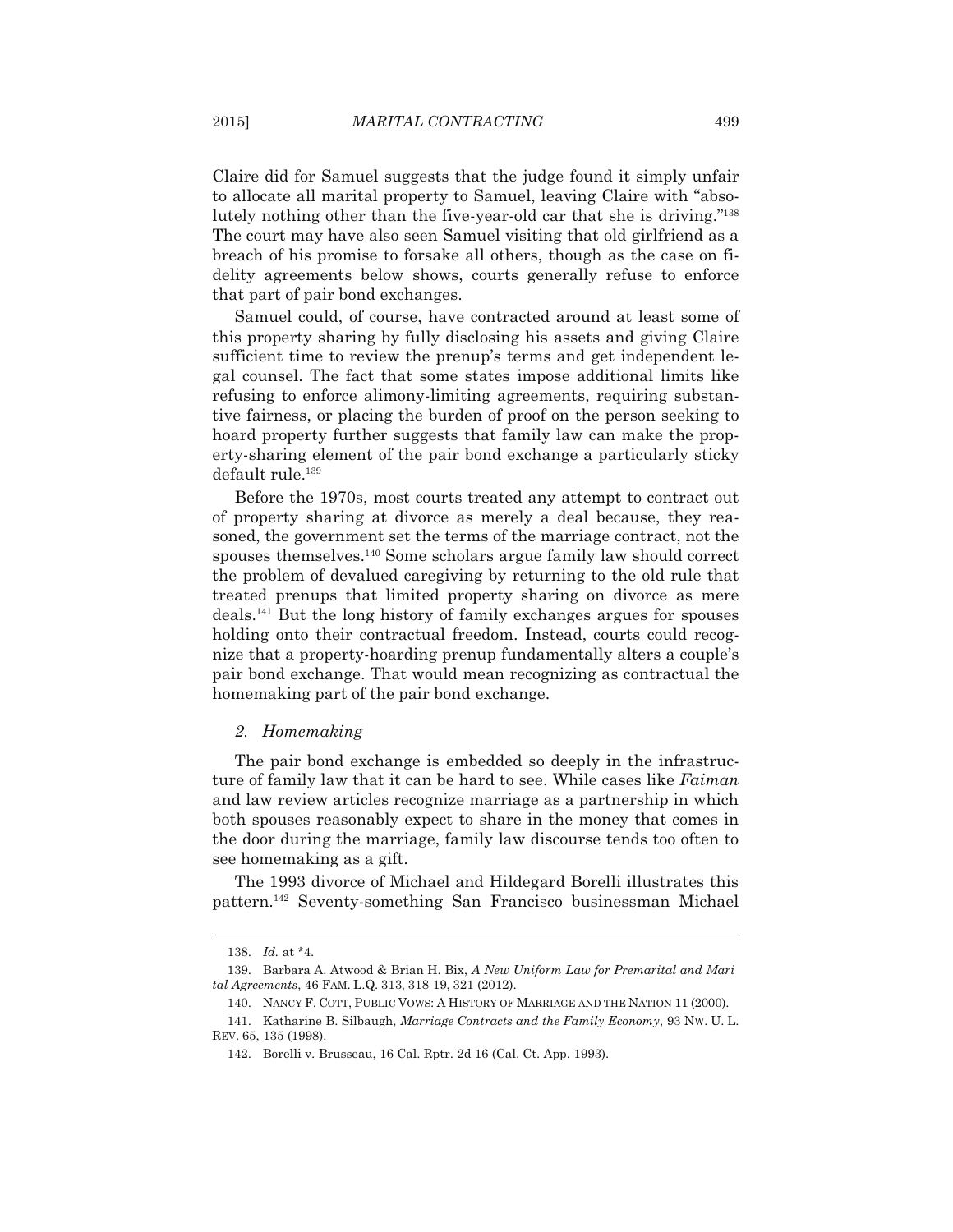Borelli married Hildegard in 1980, when she was thirty-nine.143 The day before their wedding, they signed a premarital agreement that reserved most of his property—worth around \$1.5 million—for his daughter from a prior marriage.<sup>144</sup> Unlike Claire Faiman, Hildegard did not challenge the prenup's validity. Instead, she sought to enforce an oral agreement they made later to modify it. $145$  That oral agreement brought their arrangement back toward the pair bond exchange and California's general rule that spouses share property acquired during the marriage.<sup>146</sup>

 Within a few years of getting married, Michael suffered heart problems and a stroke.147 By 1988, his doctors recommended that he live in a nursing home because he needed constant care.<sup>148</sup> Understandably, he preferred to live at home, even though he and Hildegard would have to modify their house.<sup>149</sup> Maybe he realized that his reduced marital obligations under their prenup would justify Hildegard in feeling less obliged under the caretaking half of the pair bond exchange. In any case, Michael offered to alter the prenup by changing his will to give Hildegard some of his property—around \$500,000, including money for her daughter's education—if she would disregard the doctors' advice and provide the nursing care herself at their home.<sup>150</sup>

 Hildegard accepted and performed her part of their agreement, personally providing 'round-the-clock nursing care for Michael until his death a year later.<sup>151</sup> But Michael never changed his will.<sup>152</sup> She sued and lost because family law clung to the fiction that her caretaking was a pure gift even when Michael did not keep up his end of the gift exchange.153

 To apply this double standard, the court had to ignore that Michael himself had slipped out of his obligations. Instead of noticing Michael's property-hoarding prenup, it chastised Hildegard for trying to do what Michael actually did—tailor the terms of the marriage contract—declaring that Hildegard could not adjust those terms because "a wife is obligated by the marriage contract to provide nursing

 <sup>143.</sup> *Id.* at 17.

 <sup>144.</sup> *Id.*; Wendy L. Hillger, Note, Borelli v. Brusseau*: Must a Spouse Also Be a Regis tered Nurse? A Feminist Critique*, 25 PAC. L.J. 1387, 1414 16 (1994).

 <sup>145.</sup> *Borelli*, 16 Cal. Rptr. 2d at 17 18.

 <sup>146.</sup> *Id.*

 <sup>147.</sup> *Id.* at 17.

 <sup>148.</sup> *Id.*

 <sup>149.</sup> *Id.*

 <sup>150.</sup> *Id.*

 <sup>151.</sup> *Id.*

 <sup>152.</sup> *Id.* at 18.

 <sup>153.</sup> *Id.*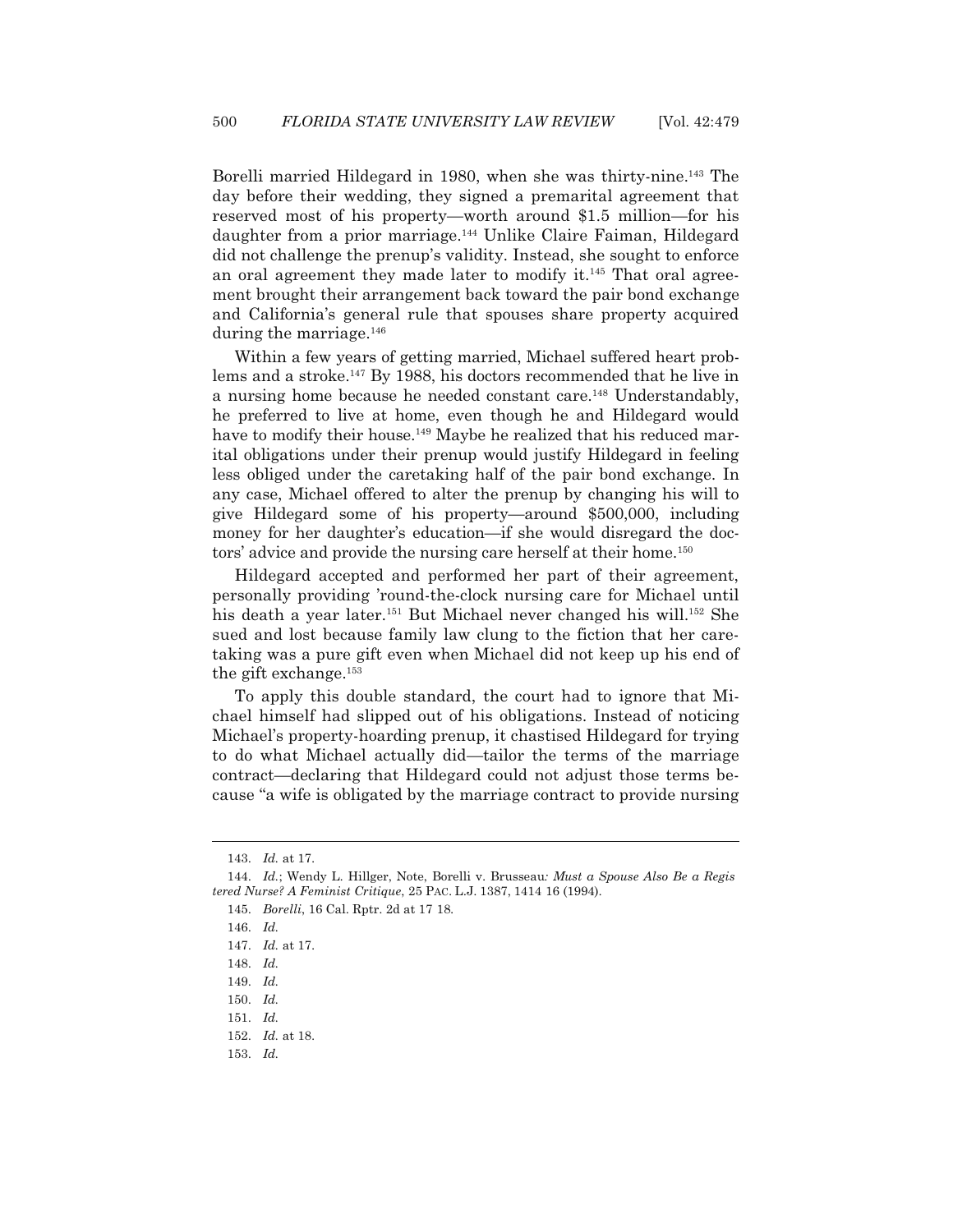type care to an ill husband."154 Citing pre-World War II cases, the court in *Borelli* said that a husband's agreement to compensate a wife undermines the public policy of wives caring for husbands.<sup>155</sup> Hildegard, as the spouse whose contributions came in the form of care, feeding, and cleaning, had no right to contractually adjust her side of the deal. The court waxed sentimental to justify depriving her of that contractual freedom:

[T]he marital duty of support under [California law] includes caring for a spouse who is ill.  $\ldots$  [It] means more than the physical care someone could be hired to provide. Such support also encompasses sympathy[,] comfort[,] love, companionship and affection. Thus, the duty of support can no more be "delegated" to a third party than the statutory duties of fidelity and mutual respect.<sup>156</sup>

The court's contempt for Hildegard's conduct as "sickbed bargaining" and "unseemly" is unfair, given Michael's earlier bargaining to get out of his support obligations.157 By concluding that "even if few things are left that cannot command a price, marital support remains one of them,"158 the court simply ignored the fact that family law allowed Michael, as a financial provider, to contract out of his side of the pair bond exchange. I have criticized this double standard elsewhere, as have other scholars.<sup>159</sup>

 While family law treats the caregiving part of pair bond exchanges as something between a binding contract and a mere deal, the next Section shows that it treats promises of fidelity—the third element of pair bond exchanges—as a mere deal.

#### *3. Fidelity*

 Over the past few decades family law has demoted promises of marital fidelity from contracts to mere deals. Until the 1970s, divorce required a showing of "fault" like adultery, the equivalent of a material breach of the marital contract that justified the state severing the relationship through divorce.<sup>160</sup> In addition, the wronged spouse

 <sup>154.</sup> *Id.* at 19.

 <sup>155.</sup> *Id.* at 18 19.

 <sup>156.</sup> *Id.* at 20 (citation omitted).

 <sup>157.</sup> *Id.*

 <sup>158.</sup> *Id.* 

 <sup>159.</sup> *See* ERTMAN, *supra* note 7, at 182 83; JOAN WILLIAMS, UNBENDING GENDER: WHY FAMILY AND WORK CONFLICT AND WHAT TO DO ABOUT IT 114 20 (2000); ZELIZER, *supra* note 74.

 <sup>160.</sup> Lynn D. Wardle, *No Fault Divorce and the Divorce Conundrum*, 1991 BYU L. REV. 79, 79 (1991) ("In the 1970s, a movement to reform divorce laws swept the United States, leading to the widespread adoption of no fault grounds for divorce. Between 1970 and 1975, more than half of the states adopted some modern no fault ground for divorce, and by 1985, every American jurisdiction except one had adopted some generally available, explicit non fault ground for divorce.").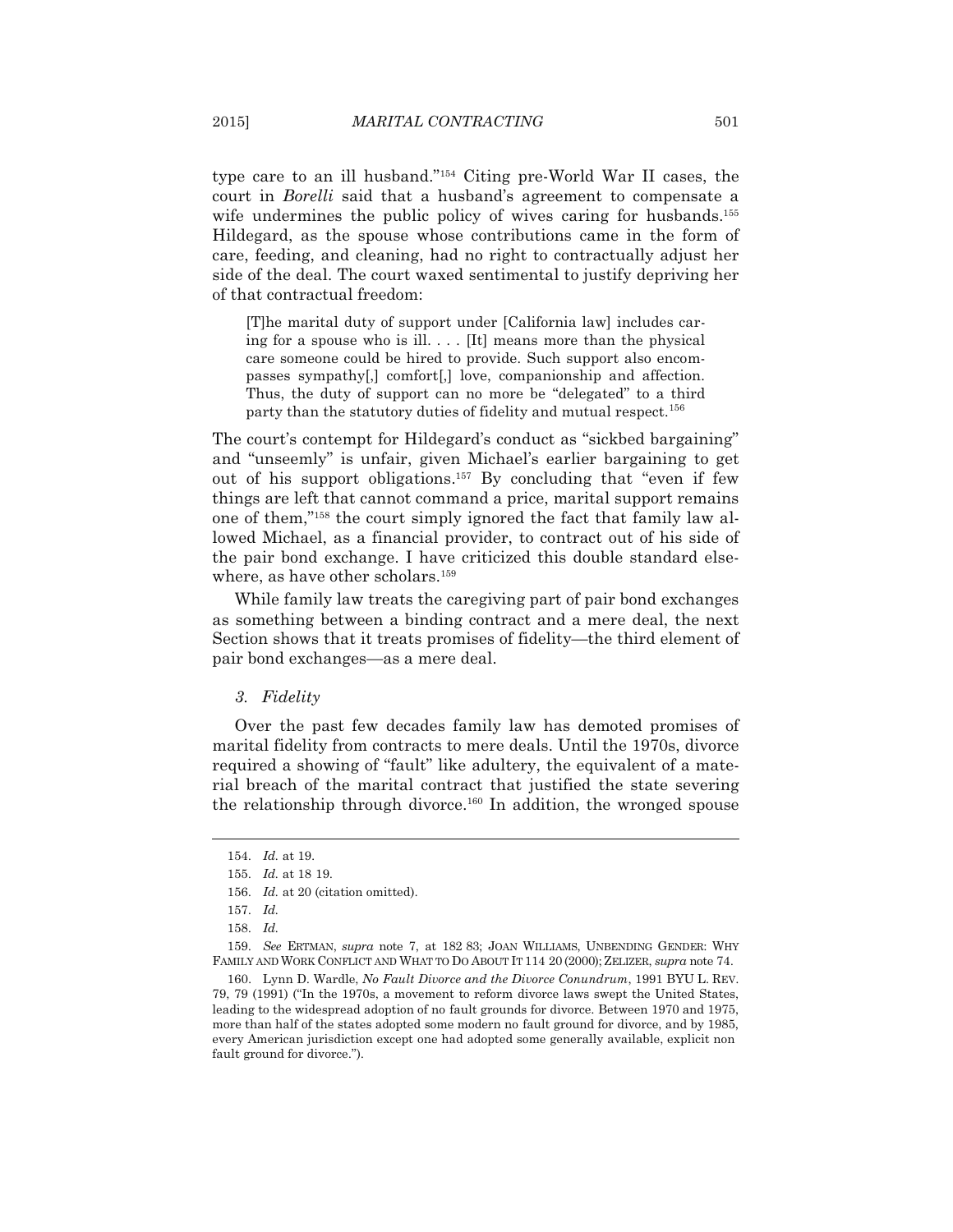could obtain the equivalent of damages through child custody, a wife obtaining more property or alimony, or a husband getting to keep more property and pay less alimony.<sup>161</sup>

 Today's rule of no-fault divorce no longer requires a showing of adultery or other wrongdoing. Instead incompatibility is sufficient to justify divorce.162 In the language of contract doctrine, no fault divorce allows spouses to terminate a contract by ending it for a reason other than breach. Consequently, even the most formal—signed, sealed, delivered—fidelity agreement can get treated as a mere deal.<sup>163</sup>

 Take the agreement of Bernard and Vergestene Cooper.164 After twenty-eight years of marriage Bernard had an affair in 2000, and Vergestene wanted to separate.<sup>165</sup> But Bernard wanted to stay married, so he signed a notarized, written promise that "if any of my indiscretions lead to and/or are cause of a separation or divorce . . . I will accept full responsibilit [y] of my action."<sup>166</sup> That responsibility, they agreed, meant that Vergestene would get \$2600 a month for household expenses, half of Bernard's retirement accounts, and life and health insurance.<sup>167</sup>

 Things seemed fine for five more years, until Bernard abruptly leased an apartment and moved out without telling Vergestene.<sup>168</sup> When she and their daughters finally located him, Bernard admitted to continuing his affair. Vergestene filed for divorce and the trial court entered an order that largely tracked the reconciliation agreement.<sup>169</sup>

 On appeal the Iowa Supreme Court demoted Bernard and Vergestene's formal written reconciliation agreement to a mere deal.170 It reasoned that spousal relationships cannot be governed by "contracts that are plead and proved in the courts as if the matter

 <sup>161.</sup> Woodhouse, *supra* note 36, at 2532.

 <sup>162.</sup> In some states, a spouse can unilaterally allege the incompatibility, so that one spouse can end the marriage when the other prefers to stay married. 24 AM. JUR. 2D *Di vorce and Separation* § 23 (2014).

 <sup>163.</sup> In *Diosdado v. Diosdado*, the agreement was signed during the marriage, but the property would be transferred to the non cheating spouse only upon divorce. 118 Cal. Rptr. 2d 494, 495 (Cal. Ct. App. 2002). Another property transfer borne of adultery did get legal ly enforced. When the husband transferred marital property to his wife to induce her not to divorce him after she discovered an affair, finalizing the transfer while they were still mar ried, the court refused to find that the agreement violated public policy and enforced it. Dawbarn v. Dawbarn, 625 S.E.2d 186, 188 (N.C. Ct. App. 2006); *see also* Atwood & Bix, *supra* note 139, at 321 22.

 <sup>164.</sup> *In re* Marriage of Cooper, 769 N.W.2d 582 (Iowa 2009).

 <sup>165.</sup> *Id.* at 584.

 <sup>166.</sup> *Id.* 

 <sup>167.</sup> *Id.*

 <sup>168.</sup> *Id.*

 <sup>169.</sup> *Id.*

 <sup>170.</sup> *Id.* at 587.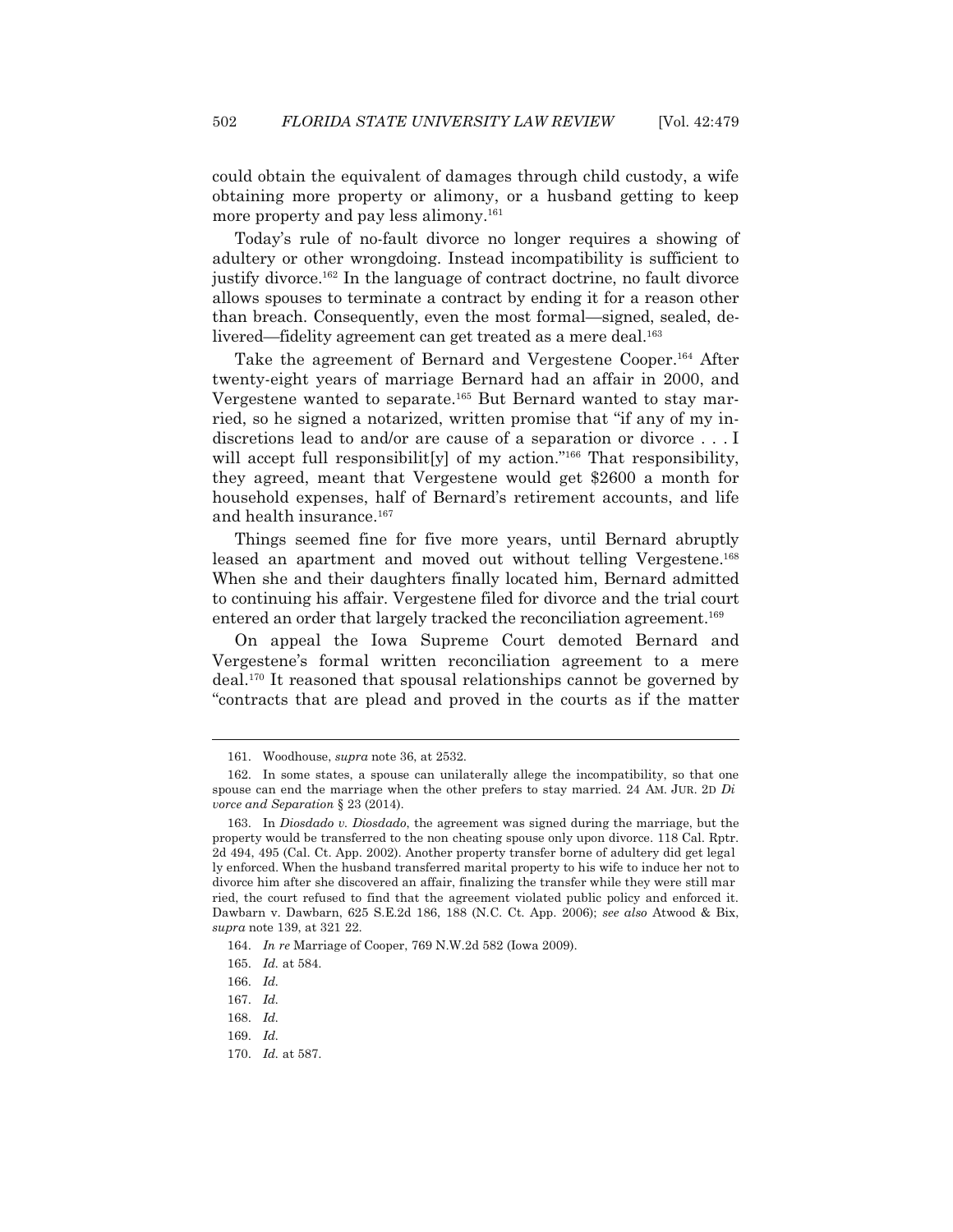involved the timely delivery of a crate of oranges."171 Holding Bernard to his formal, written promise, the court said, would "create a bargaining environment" in marriage, and courts should not be part of "the complex web of interpersonal relationships and the inevitable he-said-she-said battles that would arise" if the agreement were enforced.172 Following a California case, the court concluded that enforcing the reconciliation agreement also would undermine the no-fault provisions of divorce law, reintroducing "acrimonious" proceedings that no-fault divorce meant to banish from the courtroom.173

*Cooper* is wrongly decided. Nothing in the reported case indicates that the Coopers tried to make adultery or other fault a precondition for divorce. The formal, signed, notarized writing merely provided an incentive for Bernard to keep his promise by allocating property to Veregene if he strayed again. Rather than protecting some imagined state of marriage that is free of all bargaining, the Iowa court created an opportunity for cheaters to prosper by virtue of trusting spouses' reliance on the cheaters' empty promises.

 Marriage equality for same-sex couples may offer family law, family lawyers, and same-sex couples themselves a chance to make legal obligations better match a couple's reasonable expectations in fidelity as well as property-sharing, caregiving, and other matters. The remainder of this Article reviews empirical data on the pair bond exchanges of same-sex and different-sex couples, looking first to numbers and then to stories. A sense of how gay couples do and do not adopt different pair bond exchanges could help policy makers and couples themselves make informed choices about how the law does and should treat couples' agreements about money, housework, and sex.

# II. QUANTITATIVE DATA COMPARING HETEROSEXUAL AND GAY PAIR BOND EXCHANGES

 Heterosexual couples, by definition, include one man and one woman, while gay couples are made up of either two men or two women. This gender difference has led sociologists to compare gay and straight couples to tease out the role of gender in relationships.<sup>174</sup> While that research has delved into many aspects of intimacy, here we focus on differences in the three main elements of the pair bond exchange: money, housework, and sex.

 <sup>171.</sup> *Id.* at 586.

 <sup>172.</sup> *Id.*

 <sup>173.</sup> *Id.* at 586 87 (citing Diosdado v. Diosdado, 118 Cal. Rptr. 2d 494, 496 (Cal. Ct. App. 2002)).

 <sup>174.</sup> *See, e.g.*, PHILIP BLUMSTEIN & PEPPER SCHWARTZ, AMERICAN COUPLES: MONEY, WORK, SEX (1983).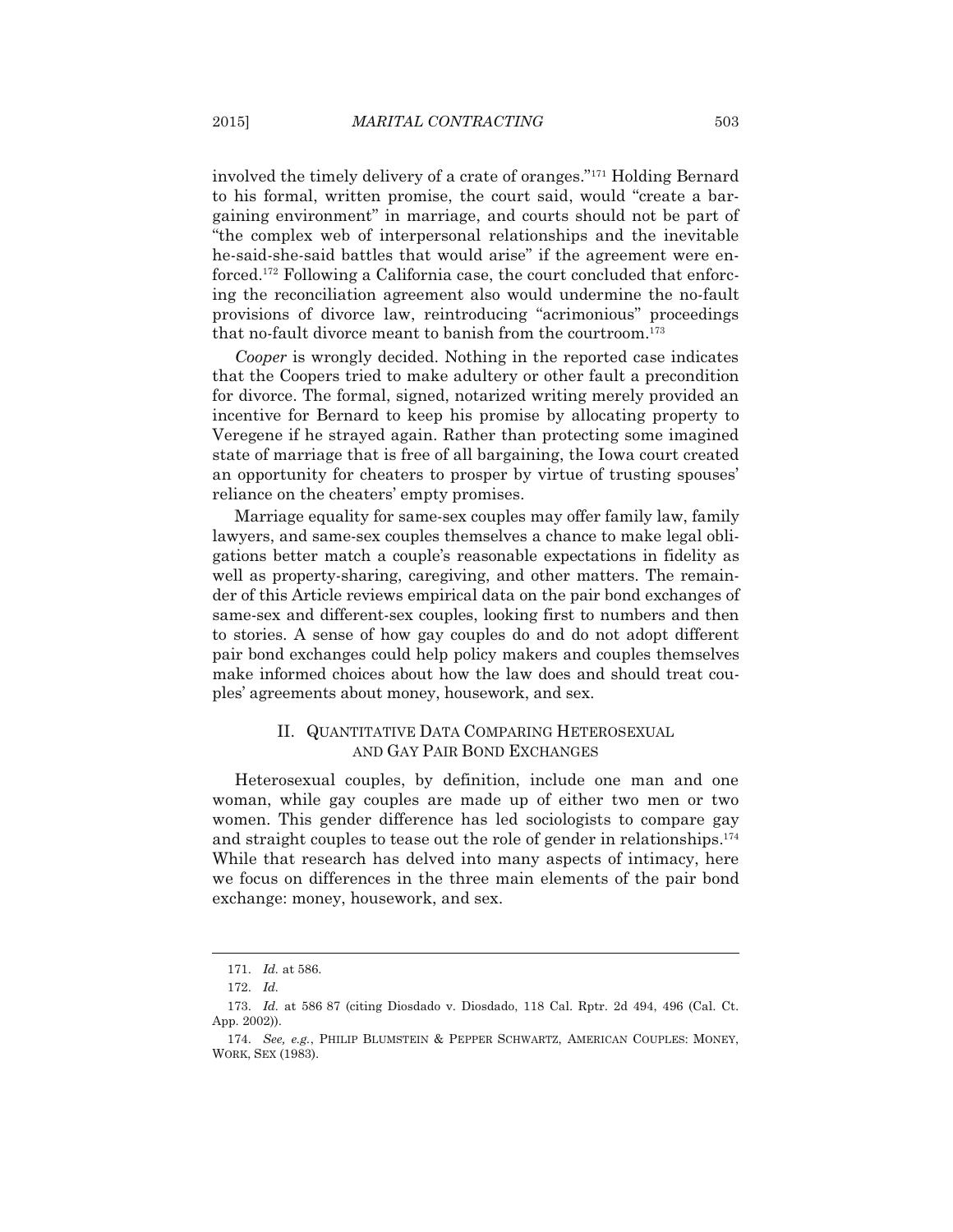University of Chicago economist Dan Black and his colleagues used data collected in the 2000 Census to compare same-sex and different-sex couples.175 Black reasoned that couples who do have children would specialize more because the expenses (time, finances, effort, opportunity costs) of raising children are most efficiency borne by one partner specializing in homemaking and the other in wage labor.<sup>176</sup> He predicted that if gays are less likely than straights to have children, then they would specialize less. That lack of specialization, he hypothesized, would result in gay men not engaging as intensely in wage labor as heterosexual men, and lesbians engaging in wage labor more intensely than straight women.<sup>177</sup> Likewise, he predicted that gay and lesbian couples would more equitably share household chores than straight couples.<sup>178</sup>

 To compare gay and straight couples requires comparing whether gays and straights couple at equivalent rates. According to the General Social Survey, a commonly used database which pools data from surveys from 1989 to  $2004$ ,<sup>179</sup> lesbians and heterosexuals partner at about the same rate—sixty-three percent and fifty-nine percent, respectively—and gay men at a slightly lower rate of fifty percent.<sup>180</sup> Thus, data about gays, lesbians, and straight men and women generally should tell us something about the kind of pair bond exchanges each kind of couple is likely to make.

#### *A. Property and Income Sharing*

 While women have enjoyed higher earnings over the past few decades, and men's relative earning power has declined as the American economy has transitioned from manufacturing to services and information,181 men still make more than women, on average. True, women represent half of the American workforce, bringing home more of the family income than they used to. A 2005 study found that about a quarter of married women make more than their husbands.182 But that pattern lasted more than three years for only sixty percent of those couples, and on average women still work fewer hours for lower wages, only bringing home thirty-seven percent of the average fami-

 <sup>175.</sup> Black et al., *supra* note 11.

 <sup>176.</sup> *Id.* at 61, 66.

 <sup>177.</sup> *Id.*

 <sup>178.</sup> *Id.* at 62.

 <sup>179.</sup> NAT'L OPINION RESEARCH CTR., GENERAL SOCIAL SURVEY, http://www3.norc.org/ GSS+Website/ (last visited Feb. 17, 2015).

 <sup>180.</sup> Black et al., *supra* note 11, at 56.

 <sup>181.</sup> *See generally* MUNDY, *supra* note 62, at 51 55.

 <sup>182.</sup> *See* Shelly Lundberg & Robert A. Pollak, *The American Family and Family Eco nomics*, 21 J. ECON. PERSPECTIVES 3, 7 8 (2007).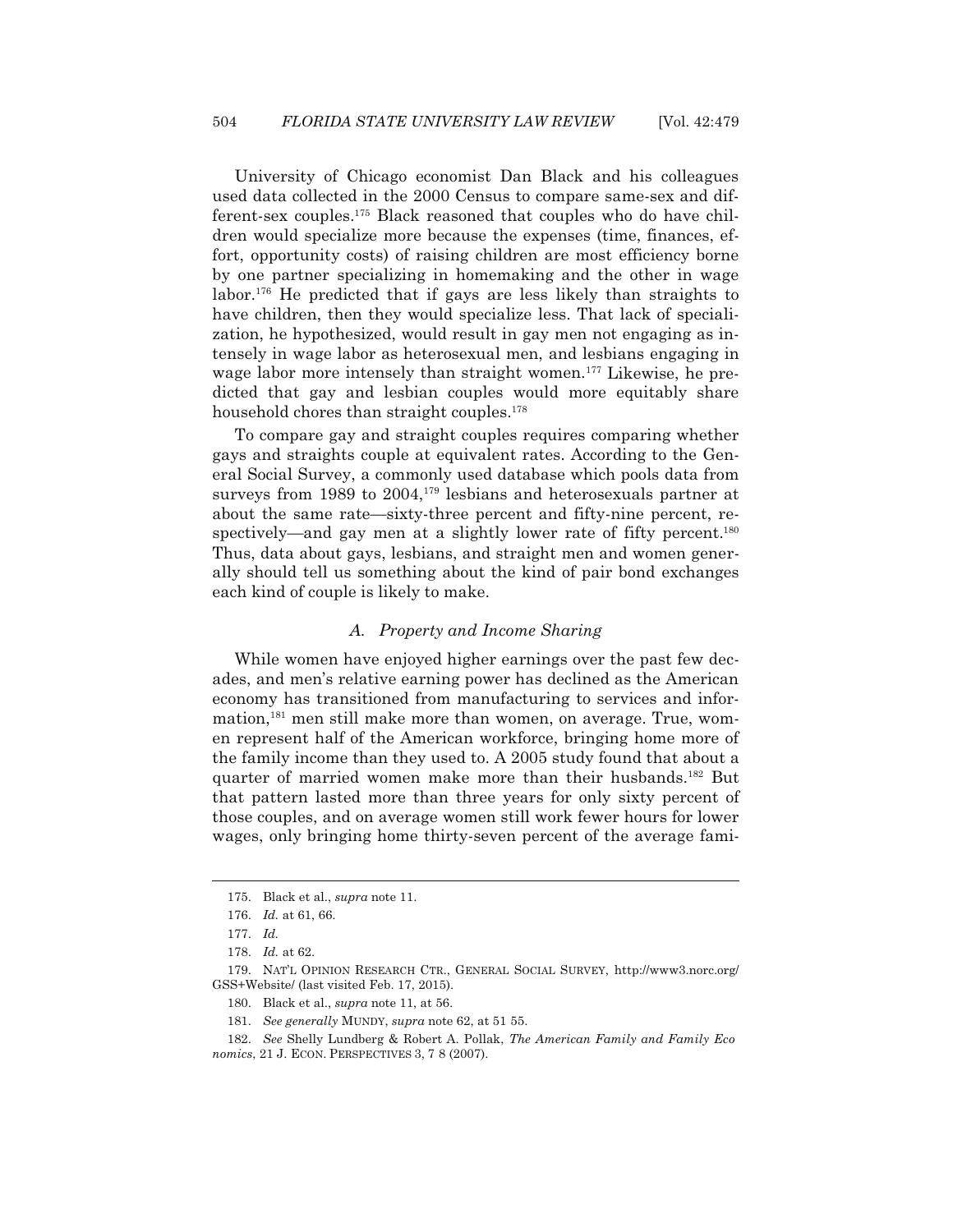ly's income as of 2009.183 Along the same lines, a 2004 study showed that over their prime earning years American women earn thirtyeight percent of men's wages.184 Because less than five percent of people identify as gay or lesbian,185 most of the people in these studies were heterosexual.

 Those income differences are due in part to patterns in what majors and careers heterosexuals, gay men, and lesbians choose. According to the 2000 Census, a comparison of partnered men and women aged twenty-five to sixty indicates that men in gay partnerships have "moderately" lower wages and income than men in heterosexual relationships (married or unmarried).<sup>186</sup> Partnered lesbians, in contrast, have "moderately higher wages and substantially higher income" than corresponding heterosexual women.<sup>187</sup> Along the same lines, gay men are more likely than other men to work in stereotypically female occupations like education and the fine arts, and are slightly less likely than other men to pursue graduate education. Gay men also tend to work fewer hours per week and fewer weeks per year.188 Likewise, lesbians are more likely than other women to work in stereotypically masculine occupations like engineering, economics, and business and more likely to pursue more education, opt for a profession that enjoys higher pay, remain continuously attached to the labor force, and work long hours.<sup>189</sup> These patterns produce more income equality within gay and lesbian couples than within straight couples.190

 Household income reflects these patterns. A household made of lesbian partners is similar to a heterosexual couple, while a gay male couple enjoys about twenty-five percent more income.<sup>191</sup> That difference may well be due to the presence of children in people's lives. Children, of course, require tending that results in their caretakers often female—engaging less in income-generating activities than they might otherwise.

 Many gay people have kids, though not as many as heterosexuals. One would expect as much, given the history of social and de jure dis-

 <sup>183.</sup> *Id.*; BUREAU OF LABOR STATISTICS, U.S. DEP'T OF LABOR, WOMEN IN THE LABOR FORCE:ADATABOOK 2 (2011), *available at* http://www.bls.gov/cps/wlf databook 2011.pdf.

 <sup>184.</sup> WILLIAMS, *supra* note 67, at 26.

 <sup>185.</sup> Black et al., *supra* note 11, at 54.

 <sup>186.</sup> *Id.* at 64.

 <sup>187.</sup> *Id.* at 65.

 <sup>188.</sup> *Id.* at 65 66.

 <sup>189.</sup> *Id.* at 64 66.

 <sup>190.</sup> *Id.* at 62; Gotta et al., *supra* note 12, at 364; Sondra E. Solomon et al., *Money, Housework, Sex, and Conflict: Same Sex Couples in Civil Unions, Those Not in Civil Un ions, and Heterosexual Married Siblings*, 52 SEX ROLES 561, 565 67 (2005).

 <sup>191.</sup> Black et al., *supra* note 11, at 67.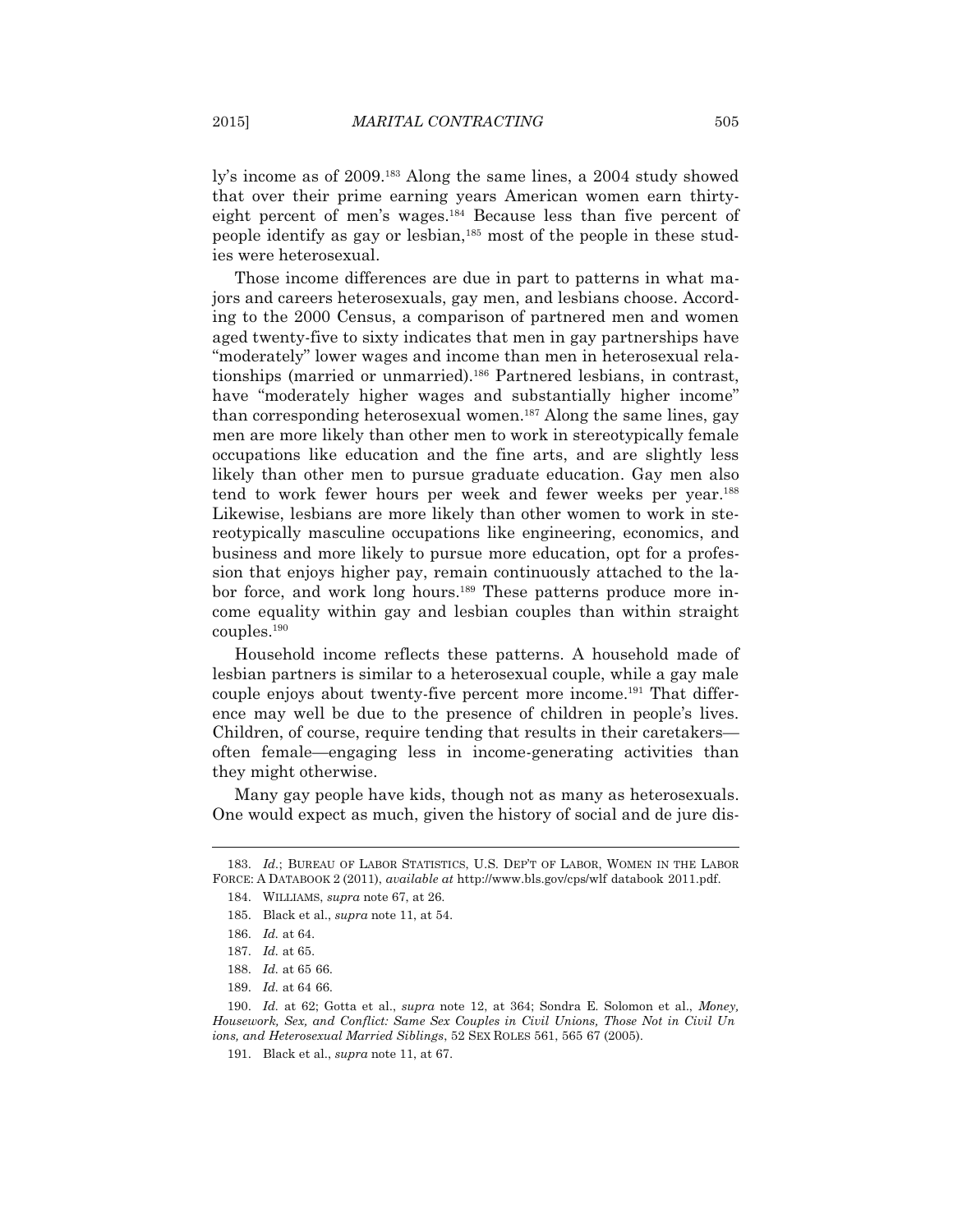crimination against gay people and the biological fact that gay sex does not produce unintended pregnancy. According to Williams Institute demographer Gary Gates, the 2008 General Social Survey reports that forty-nine percent of lesbians and bisexual women and twenty percent of gay and bisexual men say they have had a child.<sup>192</sup> Heterosexuals, in contrast, have parenthood rates of between forty and forty-eight percent.<sup>193</sup> A 2005 study compared gay couples who entered civil unions in Vermont and gay couples who did not get "civil unionized" with the heterosexual married siblings of both groups. It found that eighty percent of the married women had children, compared to thirty-four percent of women in civil unions and thirty-one percent of women not in civil unions.194 In contrast, eighty-two percent of heterosexual men in that study had children, compared to fifteen percent of the men in civil unions and just ten percent of the gay men not in civil unions.195 Together, these data suggest that heterosexuals are most likely to have children, followed by lesbians, with gay men least likely to be parents.

 Those structural factors—more engagement in well-remunerated wage labor for straight men and lesbians and greater likelihood of heterosexual women to have kids than gay men—both reflect and reinforce cultural norms. Boys and men are generally socialized to believe that being a good provider translates to being a good man, while women and girls are still socialized to believe that being a good mother and caretaker translates to being a good woman.196

## *B. Homemaking*

 Because gay and lesbian couples are less likely than their heterosexual counterparts to be parents, they are less likely to have one partner at home full-time.<sup>197</sup> But among the gay and lesbian couples that have children, rates of stark specialization—one partner at home full-time—are comparable to the rates among heterosexual parents. As of the 2000 Census, about a quarter of lesbian households raising children had one partner at home full-time, just below the

 <sup>192.</sup> GARY J. GATES, WILLIAMS INST., LGBT PARENTING IN THE UNITED STATES (2013), *available at* http://williamsinstitute.law.ucla.edu/wp content/uploads/LGBT Parenting.pdf.

 <sup>193.</sup> *Id.*; GARY J. GATES, NAT'L COUNCIL ON FAM. RELATIONS, FAMILY FORMATION AND RAISING CHILDREN AMONG SAME SEX COUPLES, at F2, F3 (2011), *available at* http://williamsinstitute.law.ucla.edu/wp content/uploads/Gates Badgett NCFR LGBT Families December 2011.pdf. These data are made messy by the fact that a good number of gay people with kids conceived them in a heterosexual relationship and then came out, so that the same child would count for both categories.

 <sup>194.</sup> Solomon et al., *supra* note 190, at 565.

 <sup>195.</sup> *Id.* at 568.

 <sup>196.</sup> *See, e.g.*, MOORE, *supra* note 11, at 168; SCHULTE, *supra* note 63, 158 59.

 <sup>197.</sup> Black et al., *supra* note 11, at 62 63.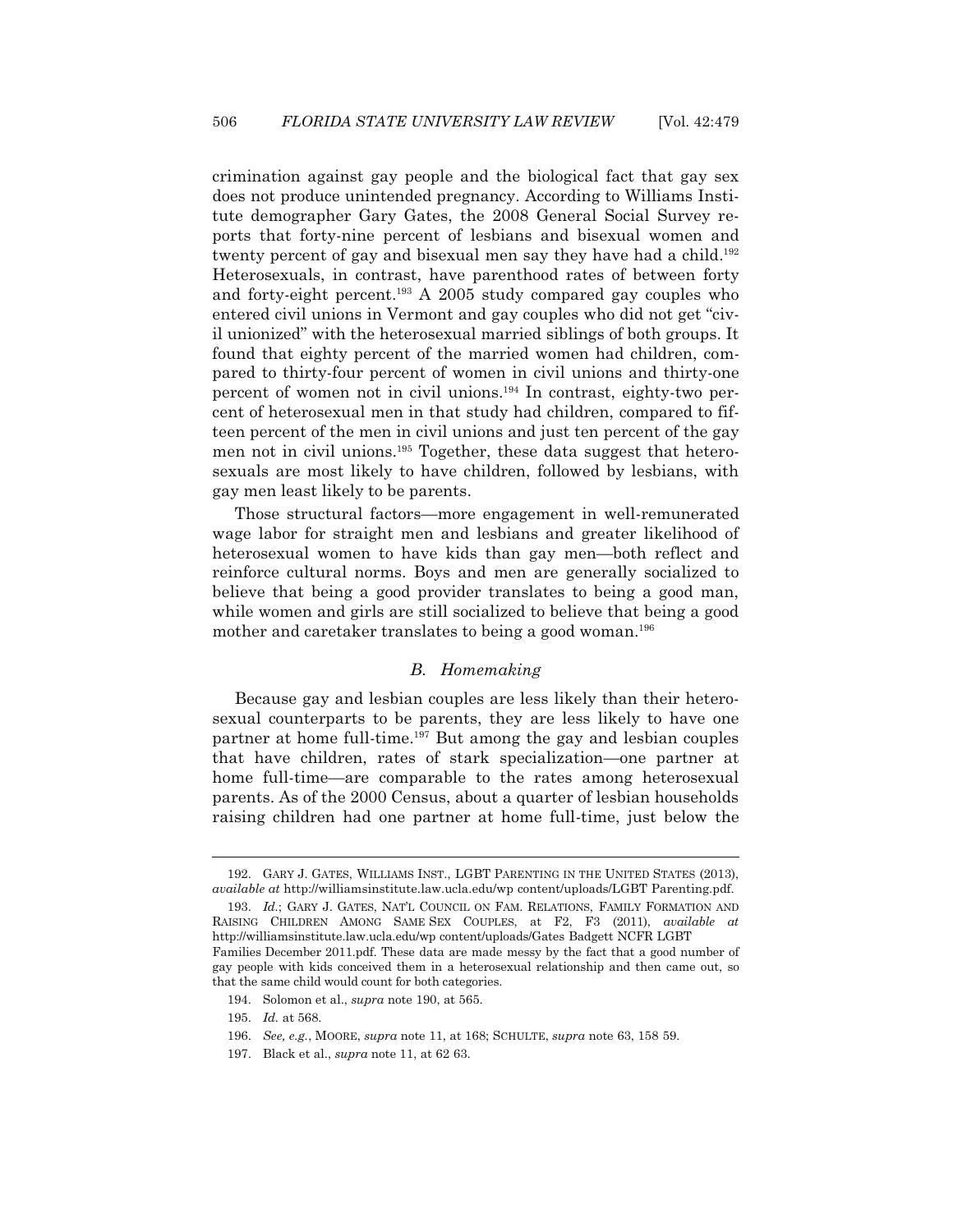rate—one-third—for heterosexuals and gay male parents.198 Among heterosexuals, women are more than twice as likely to be the athome parent.<sup>199</sup> For all three types of couples, the one pursuing wage labor is likely to be more educated.<sup>200</sup>

 But differences emerge between heterosexual and LGBT households when it comes to paying the mortgage and divvying up household chores, even among households raising kids. A 2010 study reported that when one lesbian mom is home full-time and the other works outside of the home, the two share parenting much more than heterosexual couples.<sup>201</sup> Pepper Schwartz and Philip Blumstein's classic 1983 study *American Couples* found that gay men who had been married to women shared housework more equitably with their male partners than they had with their wives.<sup>202</sup> A 2005 study found that same-sex couples more equitably divided housework even when one earned more money.203

 That pattern may be changing. A 2011 study compared data on straight, lesbian, and gay relationships in 1975 and 2000. Consistent with other research, it found that in both time periods lesbian and gay couples reported more equality in household tasks than heterosexual couples.204 But it also revealed that while heterosexual couples in the 2000 data set still tended to assign household tasks based on gender (vacuuming for women, household repairs for men), during the two periods studied, men in straight couples took on more feminine household labor and gays and lesbians reported less equitable sharing of household labor in 2000 than they did in 1975.205 As we will see in Part III on qualitative measures of pair bond exchanges, gay and lesbian couples may become more willing to recognize and discuss inequality in their household arrangement as the legitimacy that comes with same-sex marriage and other victories of the LGBT rights movement reduces the need for gay couples to see themselves as different—and sometimes better—than heterosexuals in some other way.

# *C. Fidelity*

 Differences play out in different ways when it comes to sex. One element of conventional pair bond exchanges—sexual exclusivity—is

 <sup>198.</sup> *Id.*

 <sup>199.</sup> *Id.*

 <sup>200.</sup> *Id.*

 <sup>201.</sup> *See* Rachel H. Farr et al., *Parenting and Child Development in Adoptive Families: Does Parental Sexual Orientation Matter?*, 14 APPLIED DEVELOPMENTAL SCI. 164 (2010).

 <sup>202.</sup> MUNDY, *supra* note 62.

 <sup>203.</sup> *See, e.g.*, Solomon et al., *supra* note 190, at 572.

 <sup>204.</sup> *See* Gotta et al., *supra* note 12.

 <sup>205.</sup> *Id.* at 361.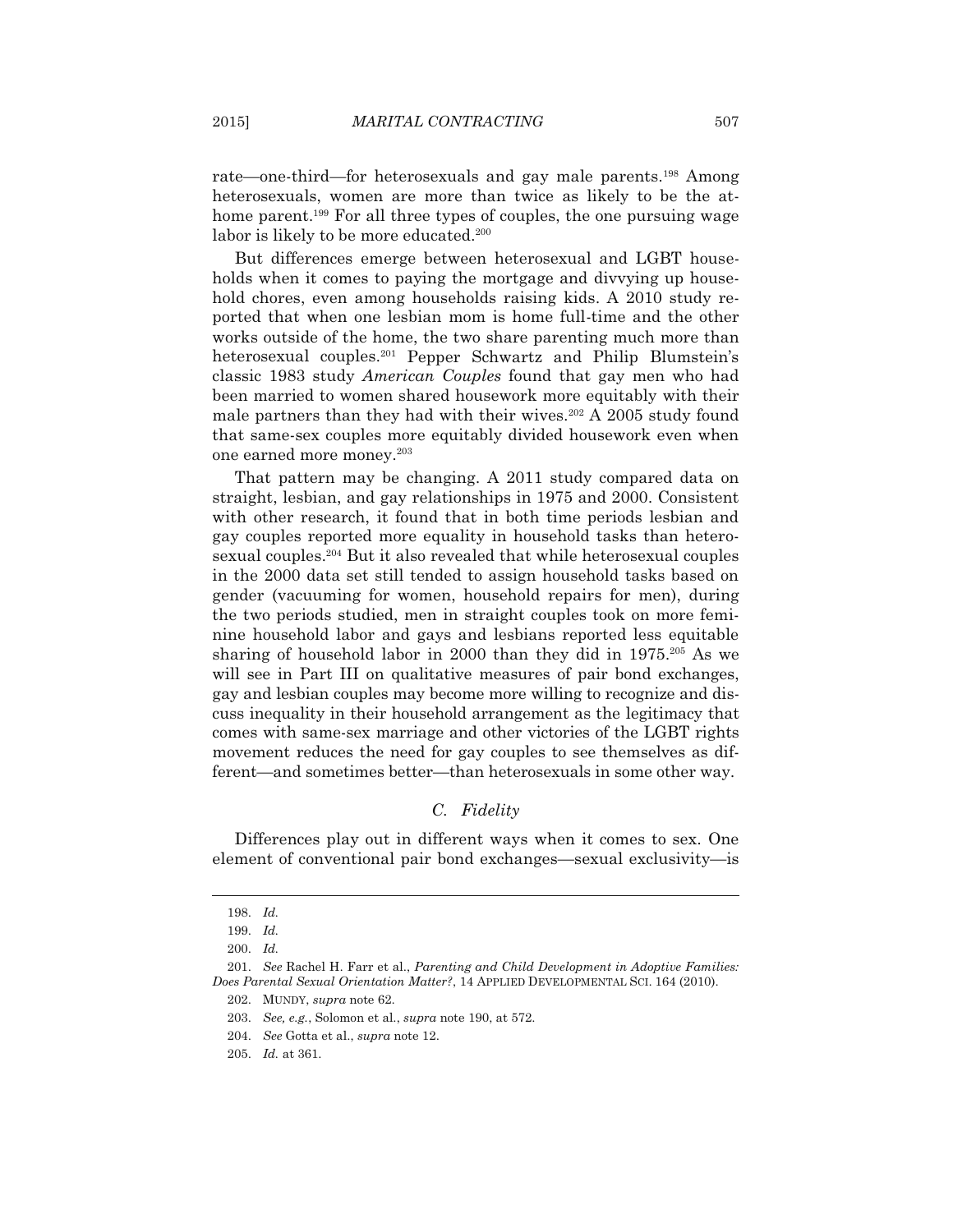generally deemed not legally relevant. In the 1980s and 1990s, when no state allowed same-sex couples to register their relationships, sex did play a role in the terms of relationship agreements, which were the most common way to create legal "us-ness." Prior to the widespread acceptance of cohabitation agreements, same-sex sexuality was so outré that merely mentioning sexuality in a living-together agreement could get it kicked out of court for being "meretricious," or akin to prostitution.206 For some years now, however, courts have been willing to treat sex as just one part of a relationship.207 Just to be safe, however, practitioners strongly counsel against including any mention of a couple's sexual relationship in their cohabitation agreement.208

 Yet agreements about sex play a crucial role in many, if not most, couples' relationships. That mismatch between legal rules and the lived experiences of couples can be addressed by finding a term to describe the agreements that family law ignores. I call them "deals" to distinguish them from "contracts," which black letter law defines as promises that the law enforces.<sup>209</sup>

 Unlike the money and—to a lesser extent—housework provisions of the pair bond exchange, the sex terms of pair bond exchanges are generally quite different in gay male relationships than straight and lesbian ones. Gay men are much more likely to make agreements that allow for sex with partners outside of the relationship. A 2005 study by Sondra Solomon fleshes out these differences by comparing three groups: "civil-unionized" gay-male and lesbian couples, gay and lesbian couples not in civil unions, and the heterosexual married siblings of the other subjects.<sup>210</sup> The researchers found that only half of gay men in civil unions reported having explicit agreements that sex outside their relationship was not okay, a much lower rate of monogamy agreements than heterosexual husbands had with their wives (seventy-five percent).211 Among gay male couples not in civil unions, only a third made agreements to remain monogamous.212 Consistent with these agreements, over half of all the gay men studied had sex outside their relationship, compared to only fifteen percent of the heterosexual men.

 <sup>206.</sup> Jones v. Daly, 176 Cal. Rptr. 130, 134 (Cal. Ct. App. 1981).

 <sup>207.</sup> Whorton v. Dillingham, 248 Cal. Rptr. 405, 407 (Cal. Ct. App. 1988).

 <sup>208.</sup> RALPH WARNER, TONI IHARA & FREDERICK HERTZ, LIVING TOGETHER:ALEGAL GUIDE FOR UNMARRIED COUPLES 25 (15th ed. 2013).

 <sup>209.</sup> ERTMAN, *supra* note 7, at xi.

 <sup>210.</sup> Solomon et al., *supra* note 190.

 <sup>211.</sup> *Id.*

 <sup>212.</sup> *Id.* at 571.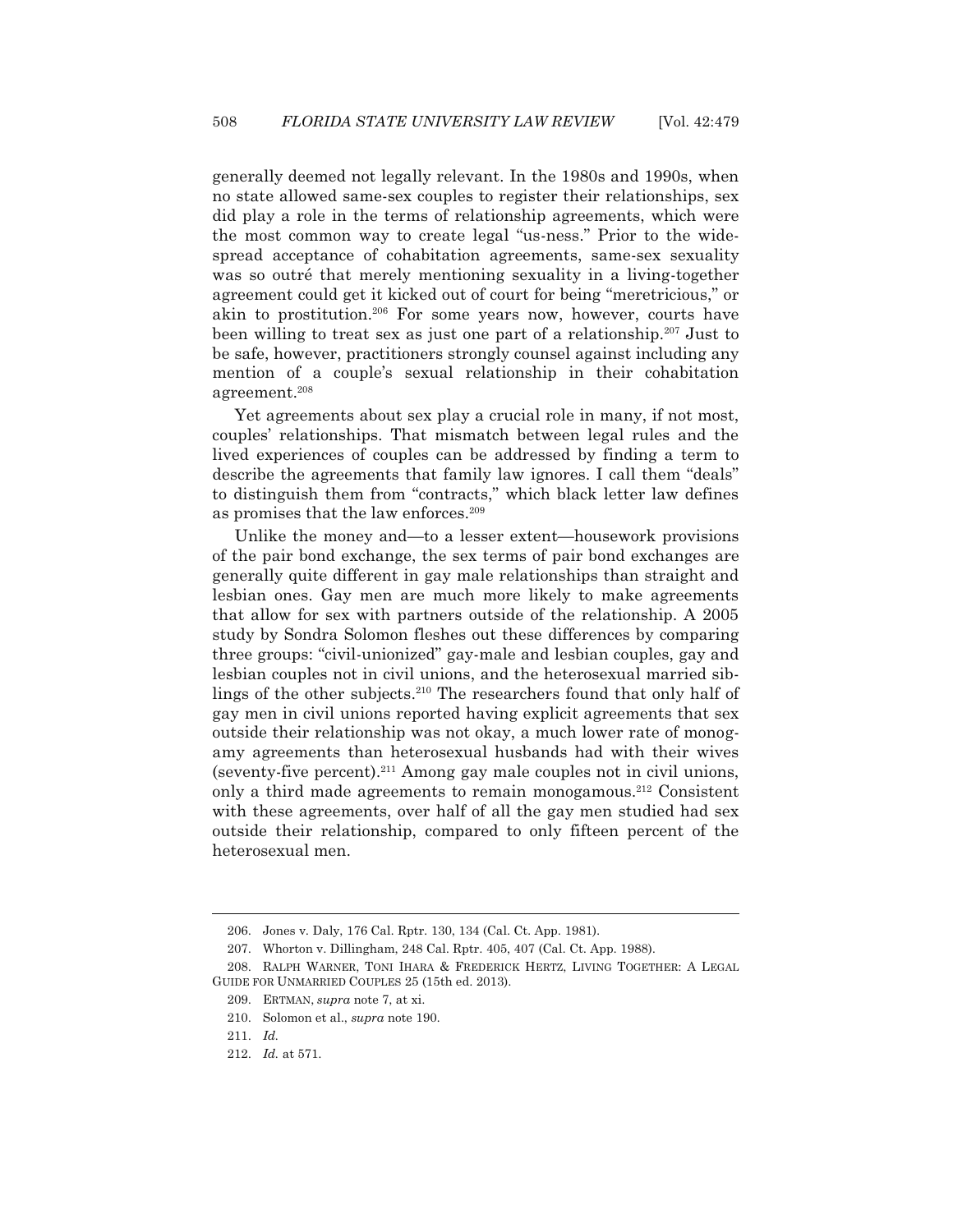Surprisingly, all that extra-curricular sex seems not to make gay male couples more likely to break up.213 While gay men are less likely to couple-up than lesbians, when they do establish a life together as a couple, those gay male couples are more likely to stay together. $214$ That may be due to explicit deals about the conditions under which they can have sex with people outside of the relationship. Agreeing that sex outside the relationship—often with conditions about where and with whom—is much more common in gay male relationships than among either lesbians or heterosexual spouses.215 More than forty percent of the gay male couples—both registered and nonregistered—in the Solomon study had agreements that allowed sex with people outside their relationship, compared to only five percent of lesbians and heterosexual couples.216 Another study, published in 2010 and based on data collected in 2002, surveyed thirty-nine gay male couples in San Francisco's Bay Area about their agreements about monogamy. Those researchers found that only thirty-one percent of the couples reported agreeing to be monogamous, and even those conceded that they defined monogamy to allow for situations like a masseur giving his clients a "happy ending," which is spa lingo for an end-of-the-massage orgasm.<sup>217</sup> Explicit non-monogamy agreements were twice as common—reported by sixty-four percent of the Bay Area couples—but even then, many of the couples set limits like both of them being present at the encounter or separating emotional from sexual interaction by designating friends and ex-lovers as forbidden fruit.<sup>218</sup>

 In marked contrast to the often open relationships of gay men, the lesbian and straight couples in Solomon's Vermont study reported very different agreements. Only five percent of both lesbian and heterosexual married couples had non-monogamy agreements (a rate that held for both registered and non-registered couples).<sup>219</sup>

 Those numbers, while important, do little to convey the social, emotional, and other details of pair bond exchanges. Accordingly, we now turn to qualitative material.

 <sup>213.</sup> Fewer than ten percent of the gay men in the study reported having had a "mean ingful love affair" outside their relationships, much less than one would expect with fifty percent rates of extra relationship sexuality. *Id.* at 574.

 <sup>214.</sup> RICHMAN, *supra* note 31, at xx; Hunter, *supra* note 16, at 1867.

 <sup>215.</sup> Colleen C. Hoff & Sean C. Beougher, *Sexual Agreements Among Gay Male Cou ples*, 39 ARCHIVES SEXUAL BEHAV. 774, 778 (2010).

 <sup>216.</sup> *Id*.; Solomon et al., *supra* note 190, at 573.

 <sup>217.</sup> Hoff & Beougher, *supra* note 215, at 777. For a definition of "happy ending," see Anitra Brown, *Happy Ending Massage*, ABOUT.COM, http://spas.about.com/od/spaglossary/ g/Happy Ending Massage.htm (last visited Feb. 17, 2015).

 <sup>218.</sup> Hoff & Beougher, *supra* note 215, at 778.

 <sup>219.</sup> Solomon et al., *supra* note 190, at 573.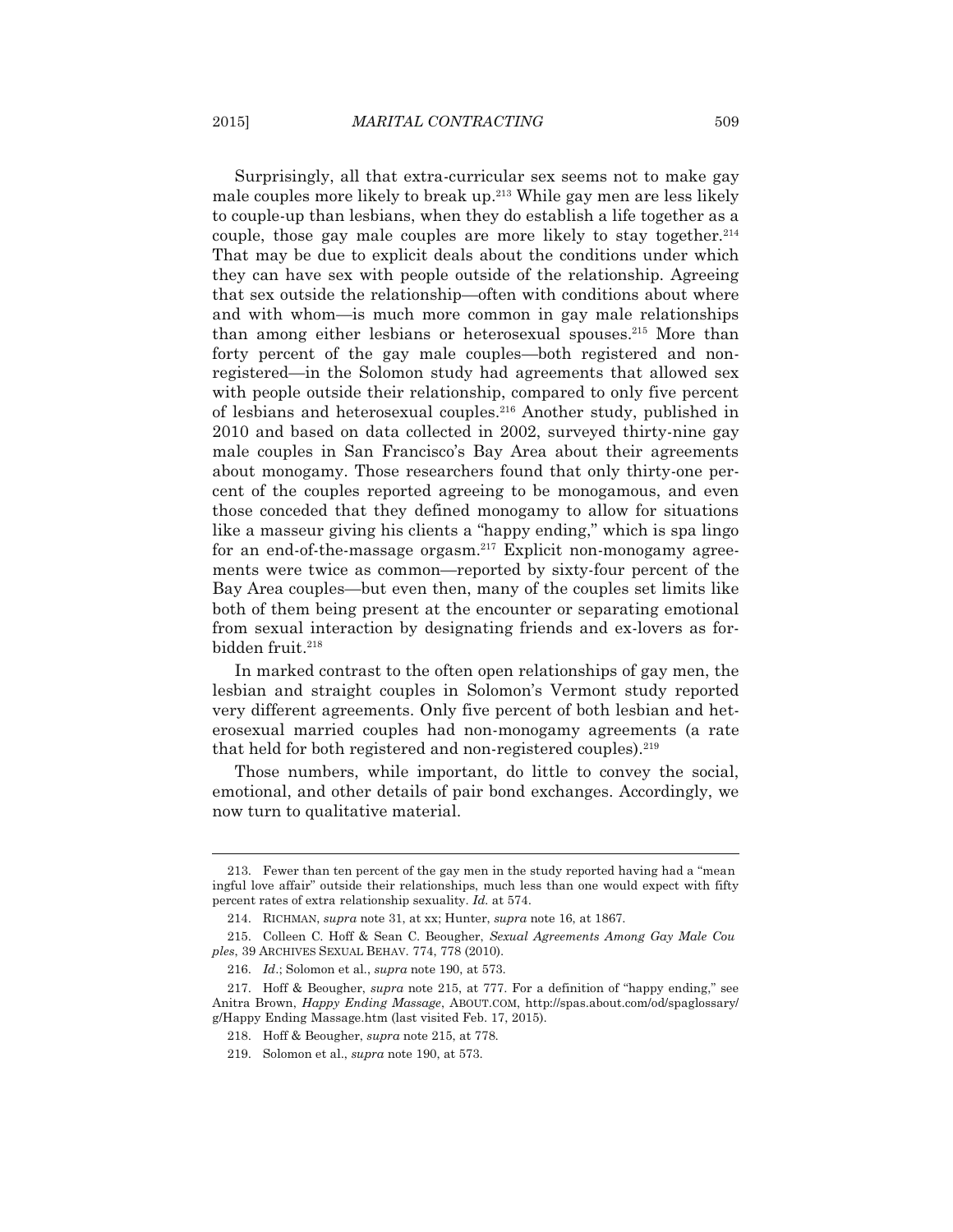# III. QUALITATIVE DATA COMPARING THE PAIR BOND EXCHANGES OF STRAIGHT AND GAY COUPLES

 Stories of family life and family law breathe life into all the numerical data in the prior Section. As with Part II, the following discussion illustrates the numerical data on pair bond exchanges with stories drawn from the trenches of family law and ethnographic work on same-sex couples. As a whole, they indicate that many same-sex couples commonly expect different things from family—and thus from family law—than different-sex spouses do.

 Philadelphia lawyer Margaret Klaw's book *Keeping It Civil* vividly portrays the details of a family lawyer's docket.<sup>220</sup> Among the sometimes surprising stories she tells from three decades of practicing family law is Klaw's observation that men getting divorced are generally "fundamentally comfortable with the idea that [they] will need to provide for [their wives] after they're no longer married."221 Rather than resist the very idea of alimony or property sharing, most men "take[] pride" in being "a provider," so much so that Klaw says that a man's ability to keep his family comfortable after a divorce is often a "mark of social status" for both high-earning and other men.<sup>222</sup> The tight link between masculinity and financially supporting your family is illustrated by a conversation she had in the course of representing the wife in a divorce. The attorney for the husband—a rougharound-the-edges fellow who also practices criminal law—told Klaw that he had discouraged his male client from pursuing alimony from Klaw's client: " 'My guy asked me if he could get alimony from your lady, and I told him, yeah, maybe, but don't be a pussy.' "223 Klaw's female clients do not expect to share their retirement accounts with their husbands and "almost to a woman, they become apoplectic at the prospect of paying alimony."224 She believes that these women who earn more than their underemployed or non-working husbands are "deeply disappointed that they married men who didn't carry their weight financially" because the women did not grow up expecting to be the main providers for their families. $225$ 

 Many gay people feel differently. Though some gays come out in mid-life, after years or even decades in heterosexual relationships, a good number of gay people know early on that they are unlikely to be either a provider or someone who takes care of the home front as part of a heterosexual pair bond exchange. One couple, Scott and Mike,

 <sup>220.</sup> KLAW, *supra* note 67.

 <sup>221.</sup> *Id.* at 64.

 <sup>222.</sup> *Id.*

 <sup>223.</sup> *Id.*

 <sup>224.</sup> *Id.*

 <sup>225.</sup> *Id.* at 65.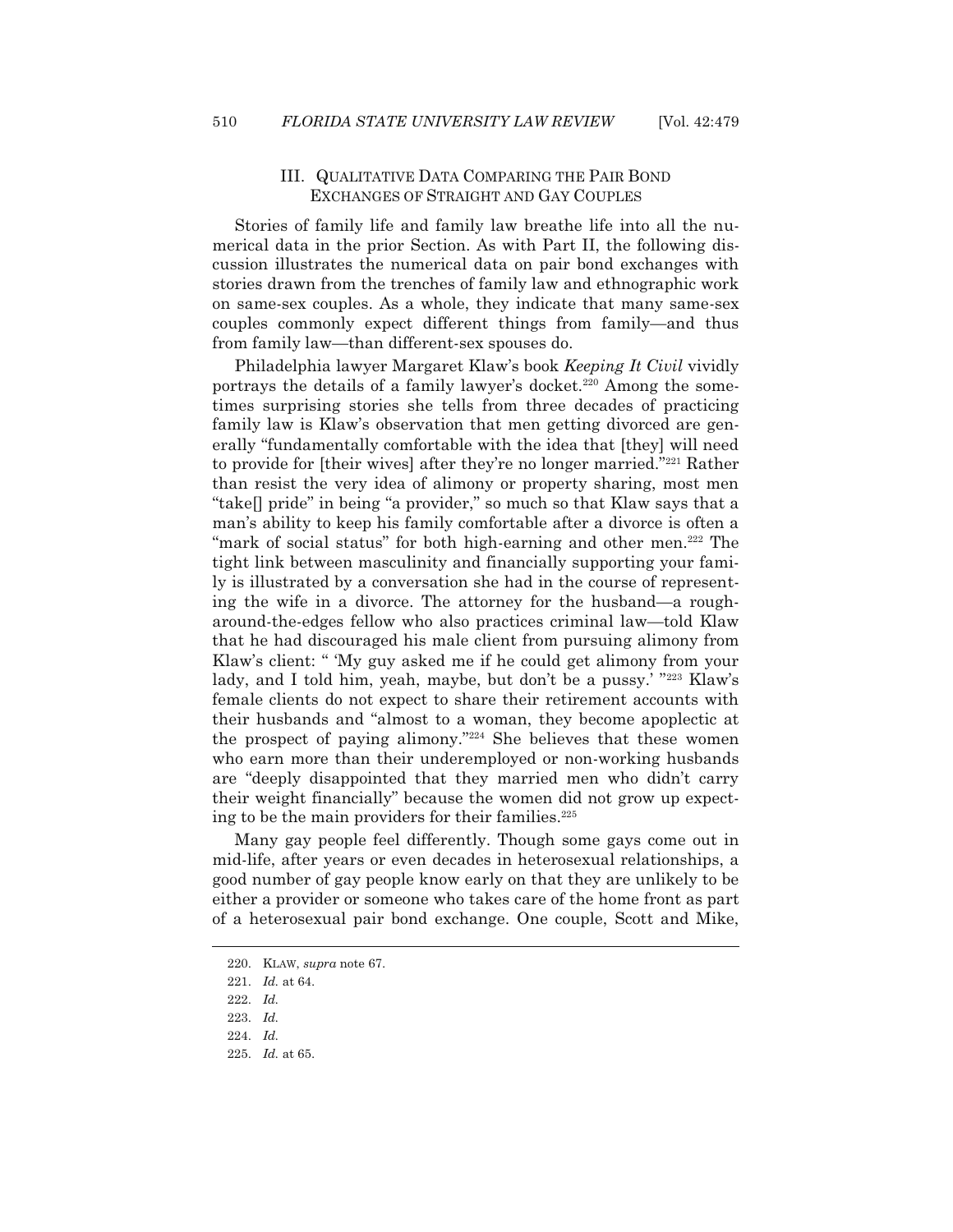who had been together for a dozen years before getting married in a small civil ceremony at Cambridge City Hall in Massachusetts, purposely kept it small to reflect their "adamant" belief that "they did not seek any kind of blessing, religious or otherwise."226 They told sociologist Kim Richman that their feelings about marriage were different than straight couples:

If your whole mind-set is that it's not an option you kind of change your whole life around that it doesn't mean what it might mean to straight people. As a gay person you just don't think there's ever that option so you don't look to that for your security. *You make your own security*. 227

Mignon Moore's recent study of African-American lesbians reported that this view was held by "the overwhelming majority" of the couples studied. As one subject in Moore's study put it, "I don't give a damn who you're with, you always need to be able to be independent and take care of yourself."228

 While Richman's subjects Scott and Mike emphasized the link between their gay identity and self-sufficiency, Moore's subjects had a different focus depending on their class. Women from working class backgrounds saw everyone in the household as having an equal responsibility to contribute financially, and they also wanted to have the income to escape an unstable or unhealthy relationship.<sup>229</sup> Middle and upper middle class women in her study, in contrast, viewed economic self-sufficiency as important because it furthers personal growth and self-actualization.230 In either case, Moore's black lesbian couples saw prolonged unemployment as a "deal breaker,"231 a phrase that underlines the contractual expectations within the relationship.

 Gay people coming of age in a post-*Goodrich* and post-*Windsor* world may feel differently, and subgroups of gay people (African-Americans, say, or lesbians) may well retain a preference for economic self-sufficiency. Moore and Richman both collected their data in the first decade of the twenty-first century.<sup>232</sup> That data is largely drawn from pre-Millennials who came of age when sodomy was still a crime and were old enough to have begun and ended a few big relationships before marriage equality began to become a legal reality. Since the state would not recognize their "us-ness," they logically re-

 <sup>226.</sup> RICHMAN, *supra* note 31, at 70.

 <sup>227.</sup> *Id.* (emphasis added).

 <sup>228.</sup> MOORE, *supra* note 11, at 153.

 <sup>229.</sup> *Id.* at 158.

 <sup>230.</sup> *Id.*

 <sup>231.</sup> *Id.* at 160.

 <sup>232.</sup> *Id.* at 14; RICHMAN, *supra* note 31, at 1.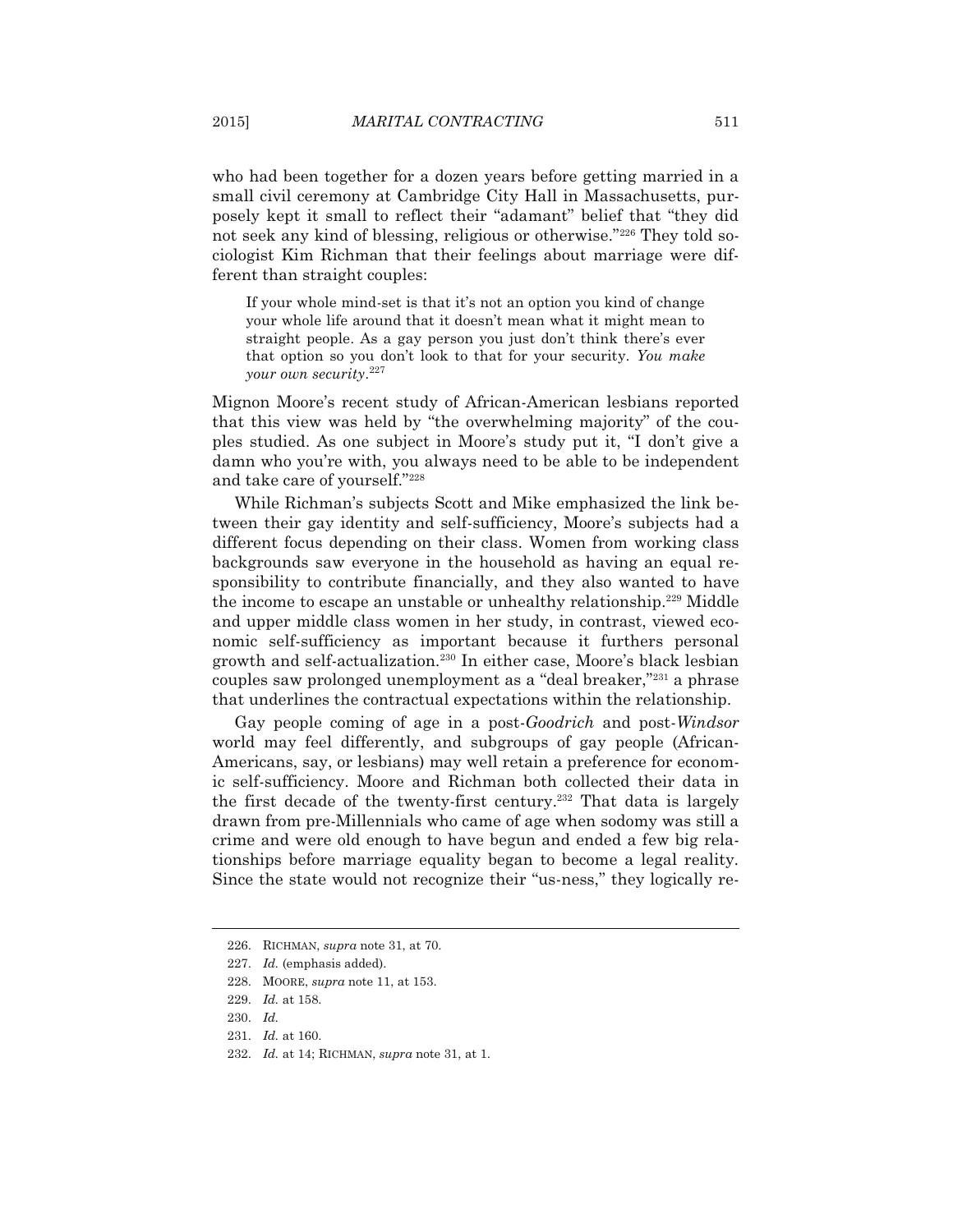sponded by building their lives around self-sufficiency more than similarly situated heterosexual men and women.

 In the 1990s many same-sex couples created living-together agreements, powers of attorney, and wills to cobble together a semblance of the legal, social, and emotional "us-ness" that the state grants through marriage. Many used forms provided in Nolo books like *Living Together: A Legal Guide for Unmarried Couples*. 233 The latest edition of this series reflects the altered landscape that *Windsor* and *Goodrich* have created by giving specific advice on whether couples should formalize their relationship through contracts, marriage, or registering with the state under domestic partnership or civil union laws.234 In chapters titled "What it Means to be Married," "Ten Steps to a Decision," "To Prenup or Not to Prenup," and "Avoiding the Ugly Gay Divorce," seasoned practitioner Fred Hertz counsels same-sex couples to think carefully through the financial, social, and emotional consequences of exercising their newly acquired right to marry.<sup>235</sup> As he quips, "the right to marry is not the duty to marry."<sup>236</sup>

 Hertz focuses on fairness as well as people knowing what they are signing onto in getting married, including practical and emotional aspects of whatever family form a couple chooses. Pragmatically, he instructs, it is easier to not share money socked away in a retirement account during the relationship because dividing that asset is notoriously complex.237 But that may be unfair if one person has a much higher income or more savings, especially if they have a pair bond exchange where the other focuses on maintaining order on the home front. Speaking from years of experience counseling clients, Hertz acknowledges a disconnect between most gay people's expectations about property sharing and family law's general unwillingness to divide property based on bad actions like cheating or abuse:

Many, many people feel fine about taking care of a partner while the relationship is intact and can even imagine splitting up assets if the relationship ends by mutual agreement. But those same people often balk when they think about sharing with a partner who has betrayed them sexually or left them precipitously for reasons they don't understand.<sup>238</sup>

<sup>233.</sup> DENIS CLIFFORD, FREDERICK HERTZ & EMILY DOSKOW, A LEGAL GUIDE FOR LESBIAN & GAY COUPLES (14th ed. 2007).

 <sup>234.</sup> FREDERICK C. HERTZ & EMILY DOSKOW, MAKING IT LEGAL:AGUIDE TO SAME SEX MARRIAGE, DOMESTIC PARTNERSHIPS & CIVIL UNIONS (Lina Guillen ed., 3d ed. 2014).

 <sup>235.</sup> *Id.*

 <sup>236.</sup> E mail from Frederick Hertz, attorney, to author (Aug. 15, 2014) (on file with author).

 <sup>237.</sup> HERTZ & DOSKOW, *supra* note 234, at 176.

 <sup>238.</sup> *Id.* at 166.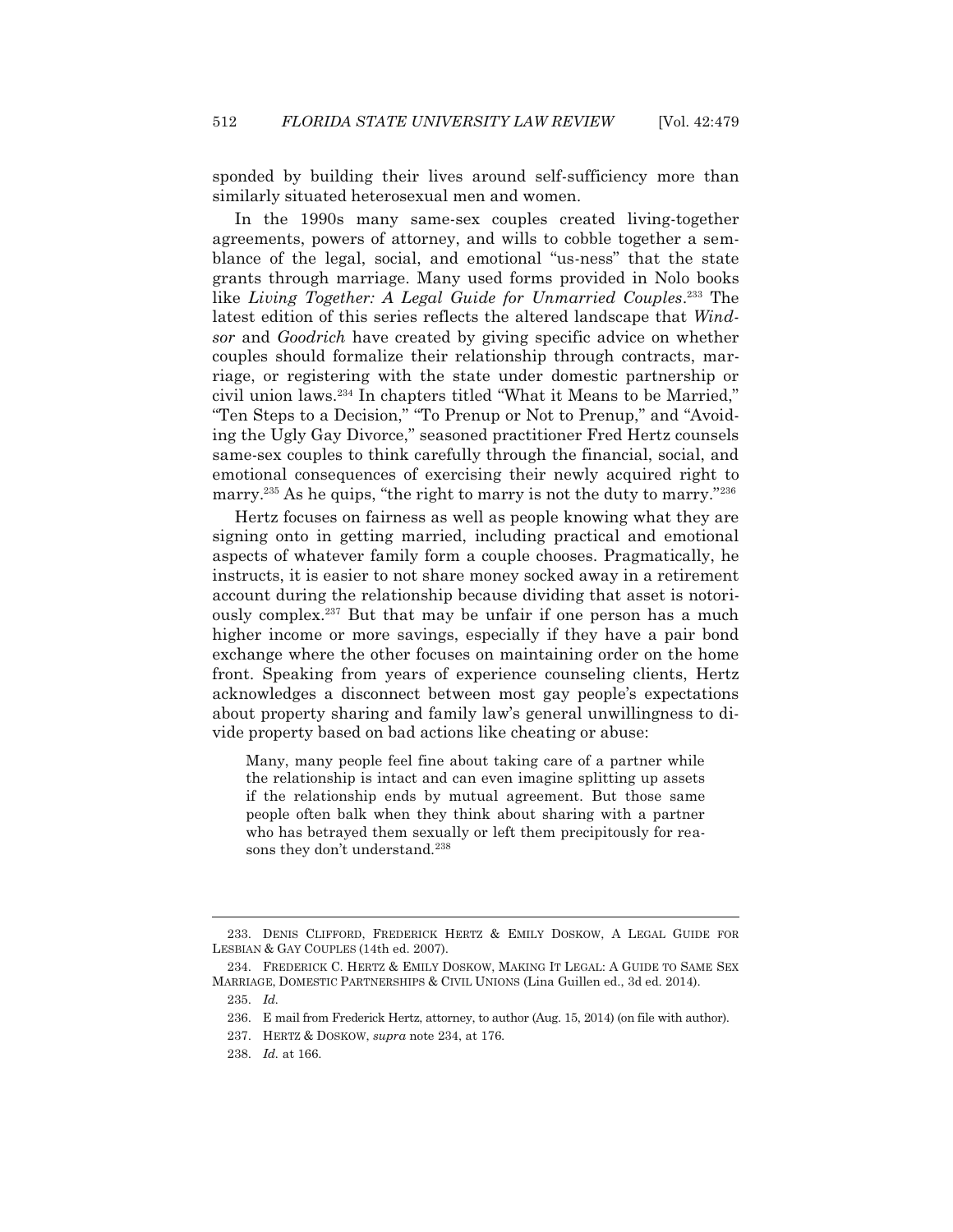That advice suggests that family lawyers may be in the habit of counseling clients that property-hoarding may be the easiest way to go, at least for the higher-earning person in a couple. But if *Windsor* alters the social meaning of marriage—and being gay—practitioners may come to encourage more "us-ness" among same-sex spouses, reflecting spouses' evolving expectations.

 Sociologist Judith Stacey provides another front-row account of the intricacies of same-sex relationships, but from the perspective of an ethnographer rather than a legal problem solver. Her book *Unhitched* documents the details—including contracts and deals about money, house-keeping, and sex—of a number of gay-male family arrangements in Los Angeles.239 Unlike attorney Fred Hertz, who tends to see clients when they are either in, anticipating, or trying to avoid legal disputes, Stacey collected a snowball sample of gay couples, asked them lots of questions, and observed how they live their lives. Having done most of her data collection before her subjects could get married or otherwise register with the state, she witnessed gay couples' ingenuity in cobbling together deals that work for them, concluding that gay people are "at once freer and more obliged than most of the rest of us to craft the basic terms of their romantic and domestic unions."240 The agreements she documents among gay parents, which she describes as "thoughtful, magnanimous, [and] childcentered," must help them function as a family, because most of them were still intact and getting along when she checked in with them a decade after her initial research.<sup>241</sup>

 But most couples do not hire attorneys to commit these promises to paper, nor do they even talk through their intentions about who owns how much of what or for how long, as Stacey's subjects did. Moreover, changed circumstances can decrease the usefulness of even the most carefully thought-through agreement. Consider Sandy and Fran, a couple whose break-up Fred Hertz characterizes as "explosive."242 Though they started off with roughly equal commitments to wage earning and tending the home fires, that changed when their disabled son came into the picture and Sandy's aging parents needed help. Sandy cut back on her high-tech consulting business, while Fran upped the on-call hours of her medical practice, moving more into the husbandly provider role. Resentment on both sides bubbled

 <sup>239.</sup> JUDITH STACEY, UNHITCHED: LOVE, MARRIAGE, AND FAMILY VALUES FROM WEST HOLLYWOOD TO WESTERN CHINA (2011).

 <sup>240.</sup> *Id.* at 83.

 <sup>241.</sup> *Id.*

 <sup>242.</sup> HERTZ & DOSKOW, *supra* note 234, at 178.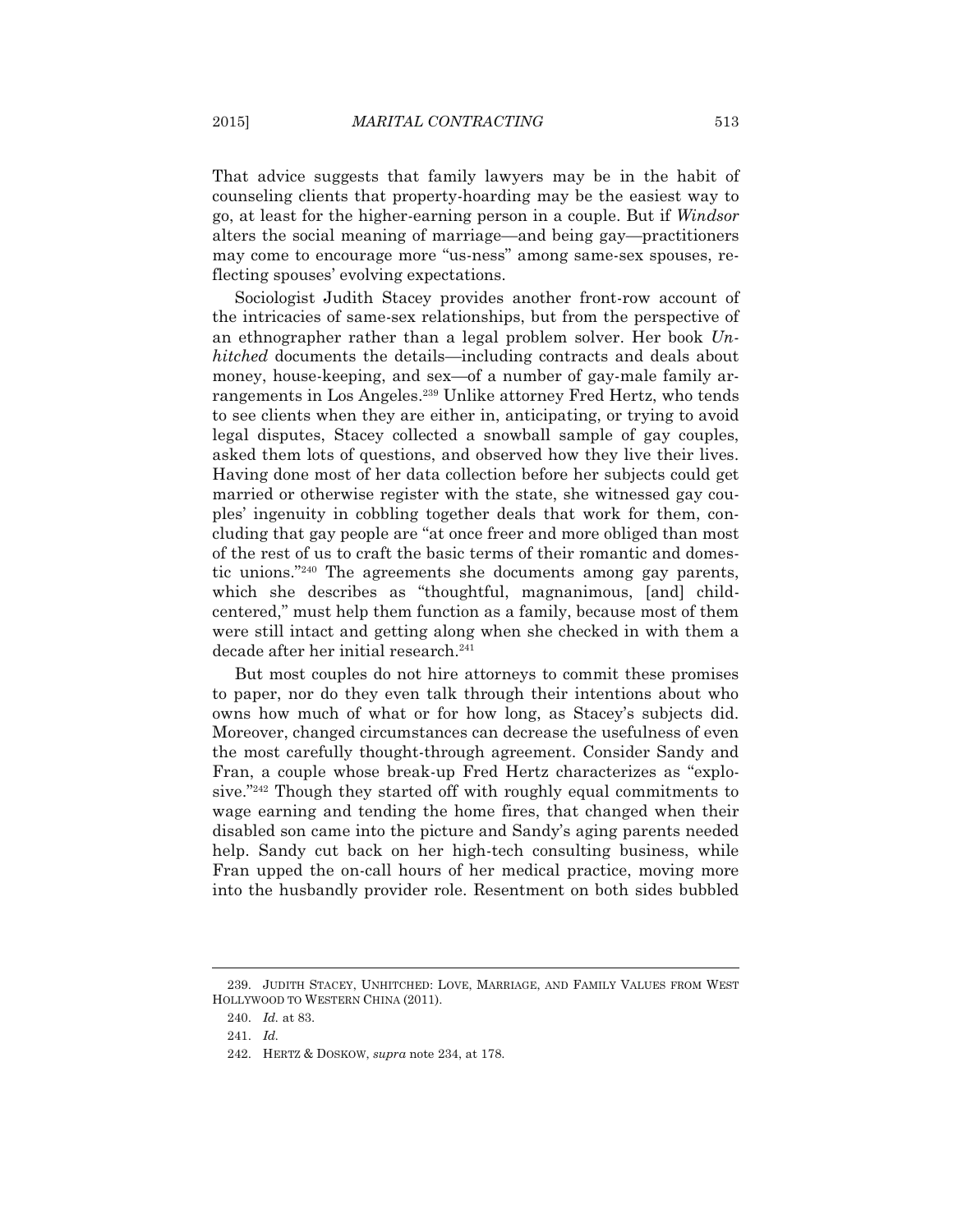up over the years and eventually boiled over, leading to an acrimonious divorce.<sup>243</sup>

 One reason that break-ups like Sandy and Fran's can get so ugly is that many couples live out a different pair bond exchange than at least one of them thinks they have. The studies that show equal sharing of household tasks in same-sex couples generally gather data by having couples self-report their practices. Two sociologists who have done ethnographic research on same-sex couple households— Christopher Carrington and Mignon Moore—contend that couples believe in equality but divide homemaking labor unequally.

 According to Carrington, studies of gay and lesbian couples prior to the 1970s reported role specialization, with one partner playing a butch role by providing financially and the other playing a femme role by taking on responsibility for many or most household tasks.<sup>244</sup> This is quite different from the conventional wisdom about relative equality in gay couples that researchers since the 1970s have documented based on the couples' self-reporting. Yet both Carrington's 1998 study and Mignon's 2011 study suggest that couples do not divide the housework as equitably as they report. The couples that Carrington and Mignon interviewed and observed closely over time reflected the belief in equity, reporting equal sharing of housework.245 But their actual observations, painstakingly recorded during days and in Carrington's case, weeks—of observing couples cooking, cleaning, grocery shopping, and otherwise keeping house, revealed a different story.<sup>246</sup>

 The couples' actions were actually closer to the pair bond exchange in which one person in a couple performs most of the work that makes a house a home. Take Narvin and Lawrence, a couple in Carrington's study. Narvin's Ivy-League MBA yielded a much higher income than Lawrence's nursing degree and required many more hours of work each week.<sup>247</sup> After a difficult period in which Lawrence's research job kept him away evenings, he scaled back by taking a day-shift nursing position and taking care of "stuff . . . from laundry to shopping . . . trying to get the house to feel more like a home."<sup>248</sup> Carrington suggests that what he calls the "egalitarian" myth" is supported by homemakers themselves, who downplay their contributions or actively conceal the many tasks it takes to keep a

 <sup>243.</sup> *Id.* at 178 79.

 <sup>244.</sup> CHRISTOPHER CARRINGTON, NO PLACE LIKE HOME: RELATIONSHIPS AND FAMILY LIFE AMONG LESBIANS AND GAY MEN 12, 176 77 (1999).

 <sup>245.</sup> *Id.* at 5, 176 77; MOORE, *supra* note 11, at 161.

 <sup>246.</sup> *See* CARRINGTON, *supra* note 244, at 176 77; MOORE, *supra* note 11, at 161*.*

 <sup>247.</sup> CARRINGTON, *supra* note 244, at 198.

 <sup>248.</sup> *Id.* at 199.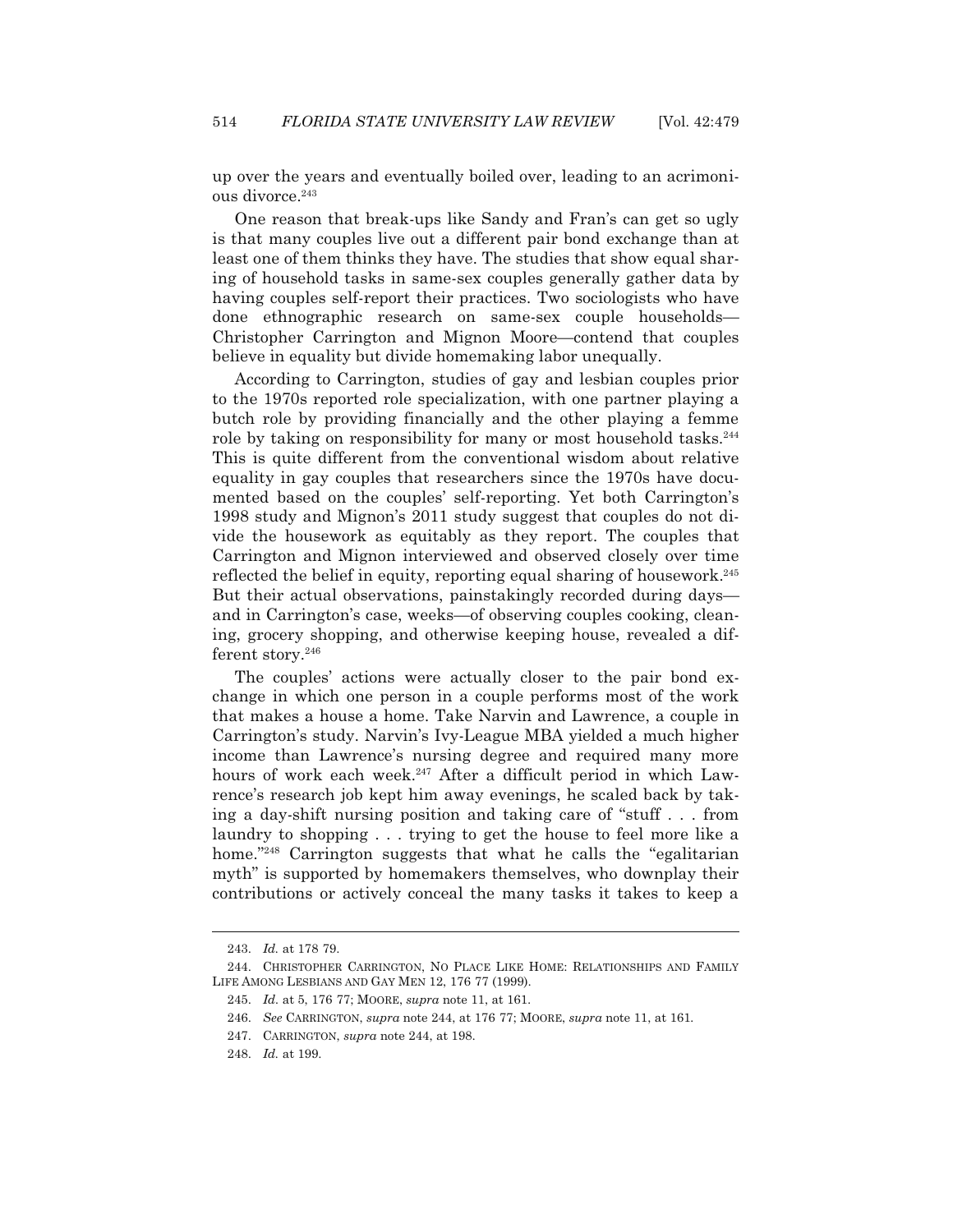household running smoothly.249 He describes a conversation he had with Sarah, a graphic artist who works at home, squeezes in domestic tasks throughout the day, making sure to get the laundry folded before her partner Andrea gets home.<sup>250</sup> When pressed to say why it had to happen then, Sarah explained, "I just don't want her to have to deal with it. I really like us to be able to have quality time when she gets here. She has enough pressure to deal with at work, so I try to keep this kind of stuff out of the way."251

 Moore's couples, who included many women who had become mothers in earlier relationships with men, tended to allocate most of the homemaking labor and financial decision-making to the biological mothers.252 The lesbian partners of bio-moms value this work, Moore found, when she realized that the stepmothers reported that the biomoms spend more time each week on household labor than the biomoms did themselves.253 (Heterosexual men, in contrast, exaggerate the time they spend on homemaking tasks and underestimate the time their female partners spend on those tasks.) $254$  As Jocelyn, a biomom in Moore's study put it,

I'm the domestic person, I do the cooking, I do the laundry.... I just think I wash dishes faster than her. So instead of her standing over the sink for an hour, we can have more quality time. So she does volunteer to do it, and I'll say, "Oh no, I'll do it."255

Sarah and Jocelyn's careful management of the emotional tenor of their evenings—not to mention the laundry and the dishes—is the kind of task that remains invisible when done well. Yet that invisibility, coupled with larger social, legal, and economic devaluation of much of this work as menial or inferior "women's work," may make it harder for same-sex couples to see the extent to which their relationships include the kind of pair bond exchanges that shape many different-sex marriages.

 Same-sex couples' self-reporting may more closely reflect their pair bond exchanges as the day-to-day reality of living in a relationship that both law and society recognize sinks into gay couples' consciousness and habits. The fourth and final Part of this Article identifies three additional things that researchers should notice as they study the evolution of families and family law in the age of marriage equality.

 <sup>249.</sup> *Id.* at 176 84.

 <sup>250.</sup> *Id.* at 203.

 <sup>251.</sup> *Id.* at 204.

 <sup>252.</sup> MOORE, *supra* note 11, at 161.

 <sup>253.</sup> *Id.* at 162.

 <sup>254.</sup> *Id.*

 <sup>255.</sup> *Id.* at 163.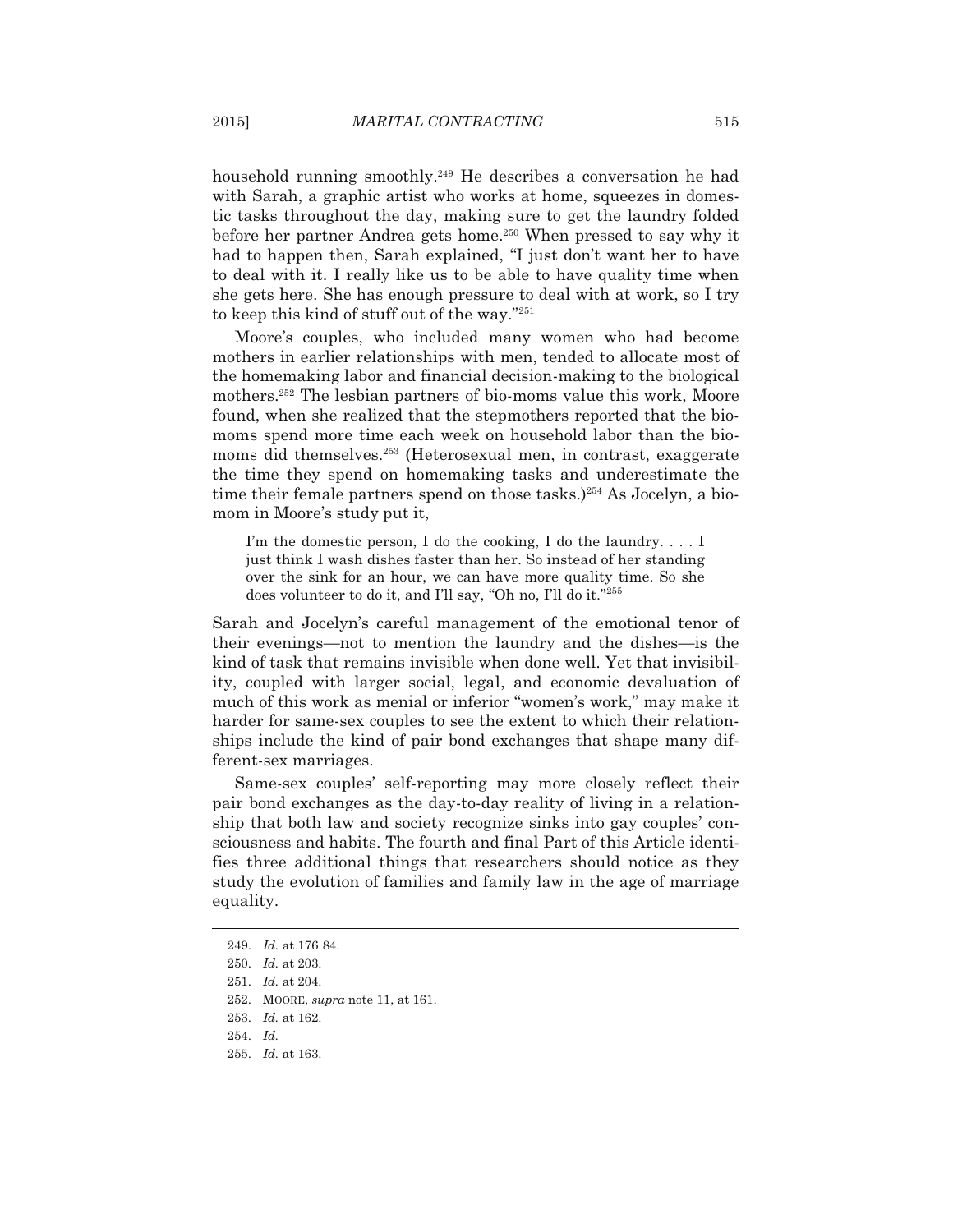# IV. FORECASTING WHETHER MARRIAGE EQUALITY WILL CHANGE MARRIAGE AND MARRIAGE-RELATED DOCTRINES

 This Article's examination of pair bond exchanges helps ground predictions about whether marriage equality will change marriage or gay people, or both. While there is not much data yet, the studies done to date suggest that the change may well go in both directions. Therefore students of the family should keep an eye on three things: (1) same-sex couples' children, (2) ethnographers who chart the way families actually divvy up financial and homemaking tasks, and (3) the heterosexuals. But only the third item is likely to alter family law.

# *A. Watch the Children*

 One would expect that as gay and lesbian couples enjoy more legal and social support, more of them will be raising children. But that change will play out differently among subgroups in the LGBT community.256 As of the 2010 Census, same-sex couples who consider themselves to be spouses are more than twice as likely to be raising biological, step, or adopted children when compared to same-sex couples who say they are unmarried partners.257 We saw in Parts II and III, above, that many of these parents are investing in their families by having one spouse spend more time and effort as breadwinners and the other spend more time making sandwiches, with gay couples raising children being just about as likely as straight couples to have one person at home full-time. But contrary to that expectation, the so-called "gayby boom" has not steadily increased the prevalence of gay men or lesbians raising children.

 According to Williams Institute demographer Gary Gates, U.S. Census Bureau data indicate that in 1990 twelve percent of unmarried same-sex couples were raising kids, a rate that increased to nineteen percent in 2006 and then decreased again to sixteen percent in 2009.258 Gates explains these surprising data by pointing out that some ways that gays and lesbians become parents have increased as one would expect—while others have decreased. The likelihood of becoming a parent via adoption nearly doubled between 2000 and 2009, increasing from ten percent of unmarried same-sex partner households to nineteen percent.<sup>259</sup> That increase, however, is offset by decreases in LGBT becoming parents at a young age. Those two trends are compatible if we assume that marriage equality and other

 <sup>256.</sup> *See* JUNE CARBONE & NAOMI CAHN, MARRIAGE MARKETS: HOW INEQUALITY IS REMAKING THE AMERICAN FAMILY (2014) (discussing the effect of race and socioeconomic class on marriage rates and practices).

 <sup>257.</sup> GATES, *supra* note 192.

 <sup>258.</sup> GATES, *supra* note 193.

 <sup>259.</sup> *Id.* at F2.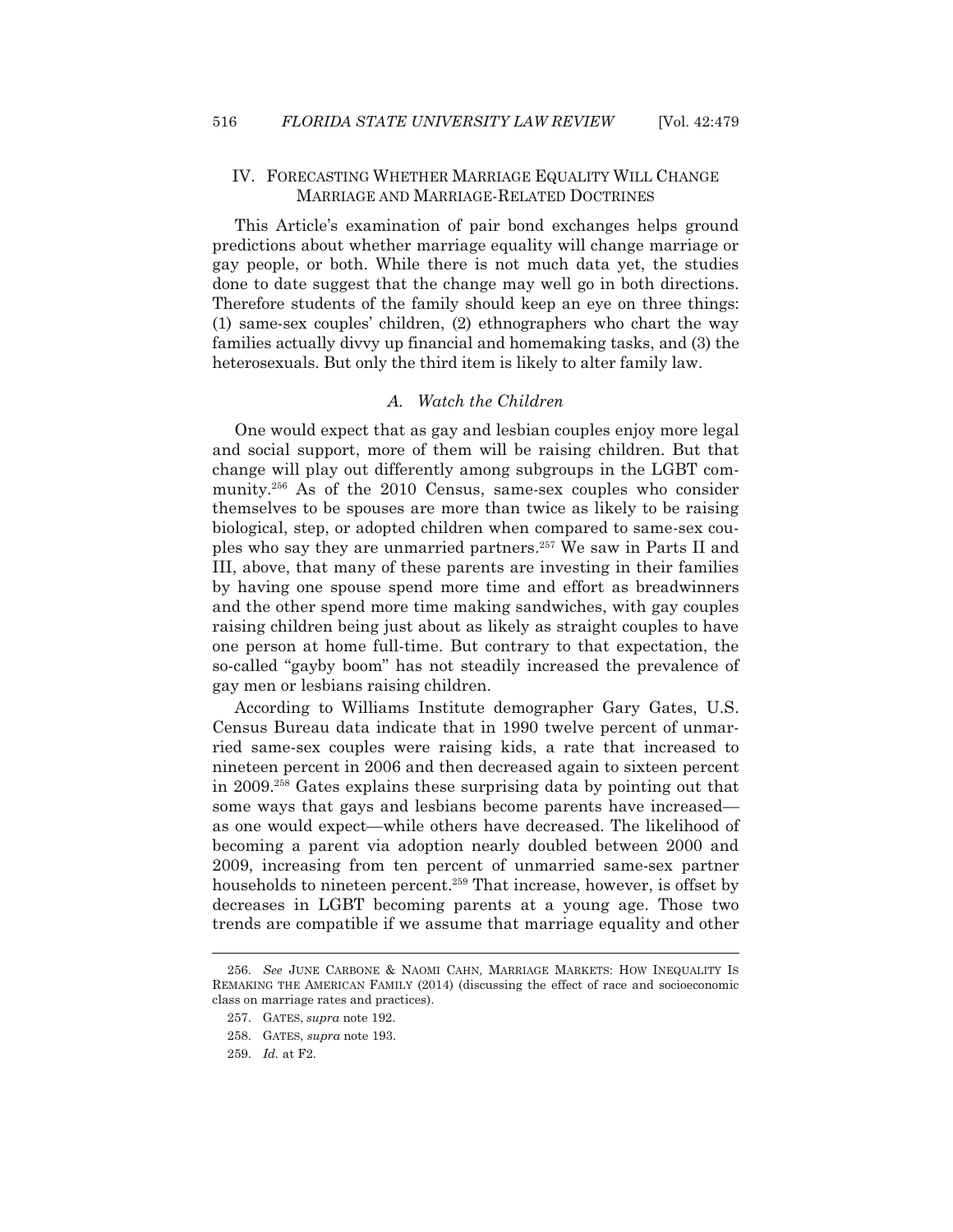forms of legitimacy of gay and lesbian relationships has made birth moms, agencies, and others in the adoption process more open to placing a child with a same-sex couple at the same time it eased the way for young adults to acknowledge their sexuality and thereby avoid having a child in a heterosexual relationship before coming out.260

 If Dan Black and his colleagues are correct that the expectation and experience of raising children causes men to engage in wage labor more heavily, and women less heavily, on average, and gay people increasingly have children, then marriage could well be pushing same-sex couples to enter pair bond exchanges more like heterosexual couples. Indeed, Nan Hunter sees "at least some indicators that the degree of difference between gay and straight, although still significant, is decreasing."261 A 2011 study that compared same-sex and heterosexual couples in 1975 and 2000 found that while straight couples report more equal sharing of housework in 2000 than twentyfive years earlier, the reverse trend—a reduction of equality occurred for same-sex couples.262 Consistent with theories about the efficiency of having one person spend more time keeping house while the other spends more time keeping up the bank account, gay and lesbian couples divided financial obligations for the household less equally in 2000 than in 1975.263

 Different people will interpret these data differently. Hunter, for example, expects that fewer people will have children—gay or straight—and that family law may evolve to provide different rules for relationships with kids than relationships without them.264 I expect to see differences based on race, class, and age. If whites and college graduates are more likely to marry than African-Americans and those without college degrees, that pattern is likely to play out with black same-sex couples. Millennials who came of age with samesex marriage as either a reality in their jurisdiction or a possibility on the horizon may tailor their educational and occupational plans with children in mind. In contrast, many Boomers, and perhaps Generation X as well, who came of age thinking of themselves as different from their heterosexual counterparts, may expect and experience more self-sufficiency than specialization in their couple relationships. Take forty-something lawyer Lisa Padilla, who married fiftysomething businesswoman Allison Klein in 2011. Instead of merging

 <sup>260.</sup> *Id.*

 <sup>261.</sup> Hunter, *supra* note 16, at 1865 66.

 <sup>262.</sup> Gotta et al., *supra* note 12, at 361 62.

 <sup>263.</sup> *Id.* at 370. On the sexual front, all three kinds of couples were more monogamous in 2000 than in 1975 a result likely due to the AIDS epidemic and other cultural chang es and more couples made explicit agreements to remain monogamous in 2000 than in 1975. *Id.* at 366, 371.

 <sup>264.</sup> Hunter, *supra* note 16, at 1877.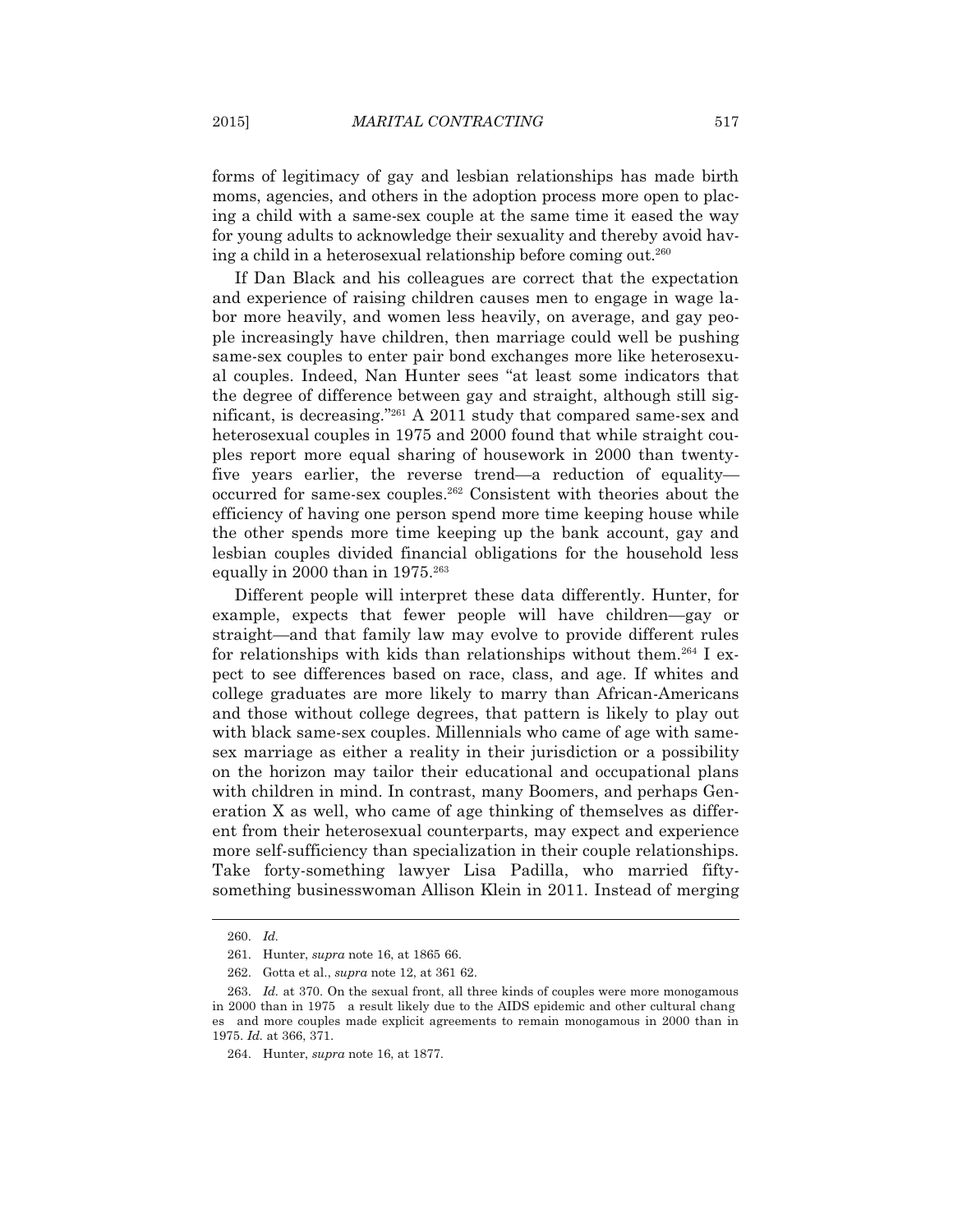all of their finances, they signed a prenup to protect the retirement funds each had built up during successful careers.<sup>265</sup>

 Many of the same-sex marriages currently taking place represent a back log of people who were blocked from marring for years or even decades of their relationship. Data may change once gay couples are marrying around the same age as different-sex couples do.

## *B. Watch the Ethnographers*

 Family ethnographers such as Judith Stacey, Christopher Carrington, and Mignon Moore provide equally relevant data about the fine-grained details of family life. By charting the deals and contracts that couples make, and the extent to which their daily lives match those agreements, ethnographies can chart the differences between the marital arrangements people think they have and the ones they are actually living out.

 Columbia law professor Katherine Franke is not a demographer, yet she has flagged an issue that bears watching as well. As same-sex marriage becomes an accepted part of the doctrinal and social landscape, Franke worries that the patterns of equality that same-sex couples experience and expect may erode protections for primary homemaking spouses in heterosexual marriages.<sup>266</sup> Although that prospect seems unlikely, since same-sex marriages represent much less than one percent of all marriages,<sup>267</sup> minority vanguards can herald major social changes.<sup>268</sup> It may well be that, as Nan Hunter has predicted, family law could adapt to these changes by crafting one set of rules for couples with children and another for childless couples.

#### *C. Watch the Heterosexuals*

 While minorities can and have brought about social and legal change, it seems more likely that the LGBT community is just a convenient marker of social, economic, and political changes that the larger society has its own reasons to embrace. As the U.S. economy continues to move away from manufacturing and toward service and information technologies, the economic and homemaking contributions of men and women, on average, are likely to continue undergo-

 <sup>265.</sup> Louise Rafkin, *If "Forever" Doesn't Work Out: The Same Sex Prenup*, N.Y. TIMES, (Mar. 23, 2012), http://www.nytimes.com/2012/03/25/fashion/weddings/same sex marriage and prenuptial agreements.html?pagewanted=all.

 <sup>266.</sup> KATHERINE FRANKE, WED LOCKED: THE RELATIONSHIP OF MARRIAGE TO FREEDOM FOR AFRICAN AMERICANS AND SAME SEX COUPLES (forthcoming 2014) (on file with author).

 <sup>267.</sup> Hunter, *supra* note 16, at 1863.

 <sup>268.</sup> *See* ALISSA QUART, REPUBLIC OF OUTSIDERS: THE POWER OF AMATEURS, DREAMERS, AND REBELS (2013).